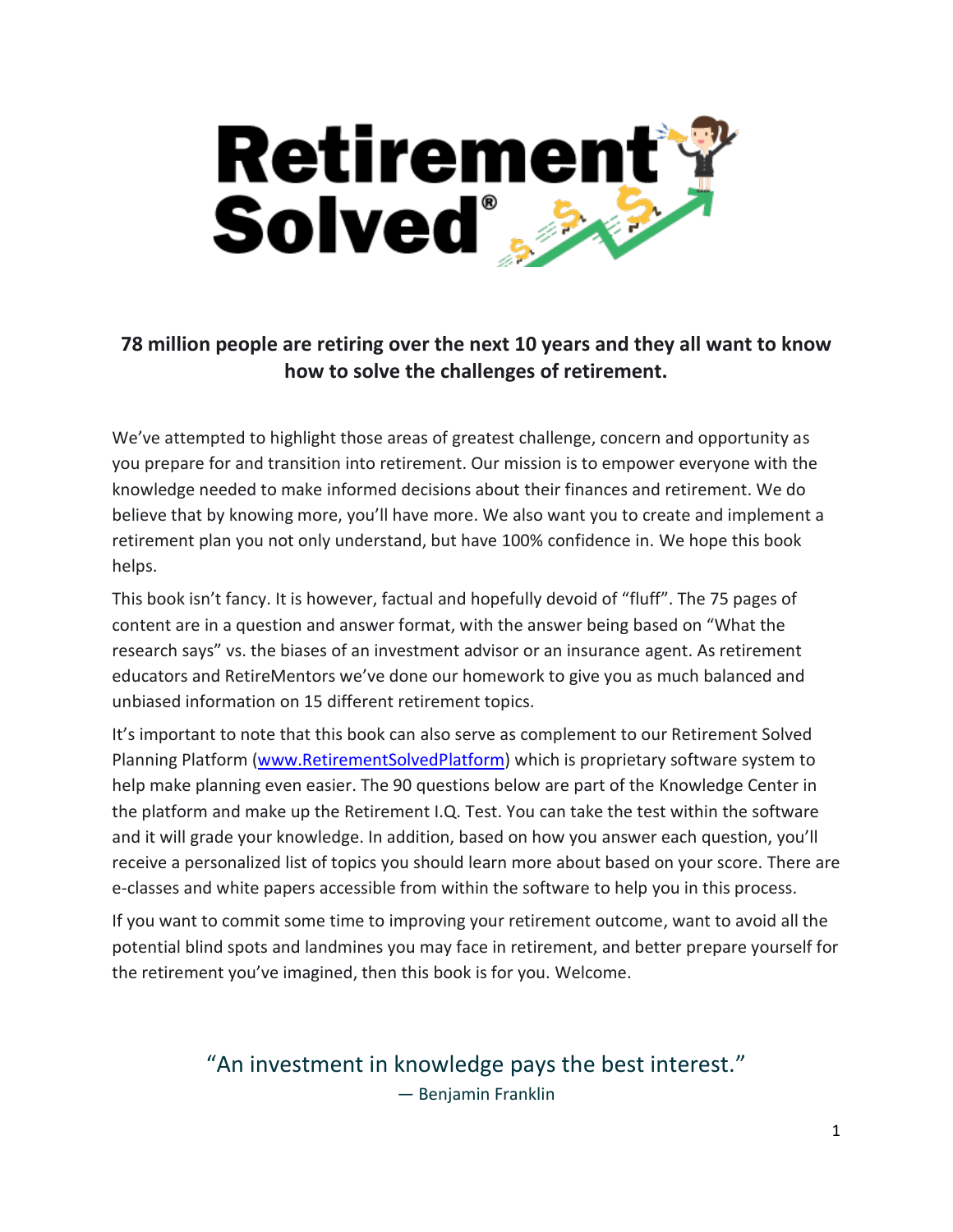### **If you open your mind, you'll learn the following in this book:**

- The importance of a written retirement plan and all the components that SHOULD be included
- Key strategies to make what have more efficient and sustainable without adding any additional money
- How to determine safe withdrawal rate regardless of market performance (and avoid the common mistake that drains retirement funds 15+ years early)
- **•** The most effective way to protect yourself from market crashes & rising taxes in retirement (and keep your retirement fund completely unphased - even if tax rates double)
- How to pay as little taxes in retirement as possible, even 0%
- How to de-risk your portfolio and protect against market downturns while positioning it to take advantage of market growth
- How to mitigate the major risks you may face in retirement
- What you can do now, pre-retirement, to improve your outcome.
- How to protect again tax rate creep, that many experts believe is a given
- Why the "traditional" approach to retirement planning and the "traditional" advisor is not the best approach
- How to protect yourself, your spouse and your family with healthcare, long term care and estate planning solutions

# **Retirement Planning**

**Question 1:** Do you understand the importance of a written retirement plan? **What the Research Says:** *"Those who have a written retirement plan have a nest egg 445% bigger than non-planners."* -HSBC, Future of Retirement, 2013

If this quote doesn't convince you nothing will. But, let's take a look at why pre-retirees today MUST have a written retirement plan.

Reason #1…Because we're living longer (see section on longevity risk).

Reason #2…Because the funding burden is on us. Traditional pension plans are going away. People are responsible for building their own retirement savings in the form of 401ks, 403bs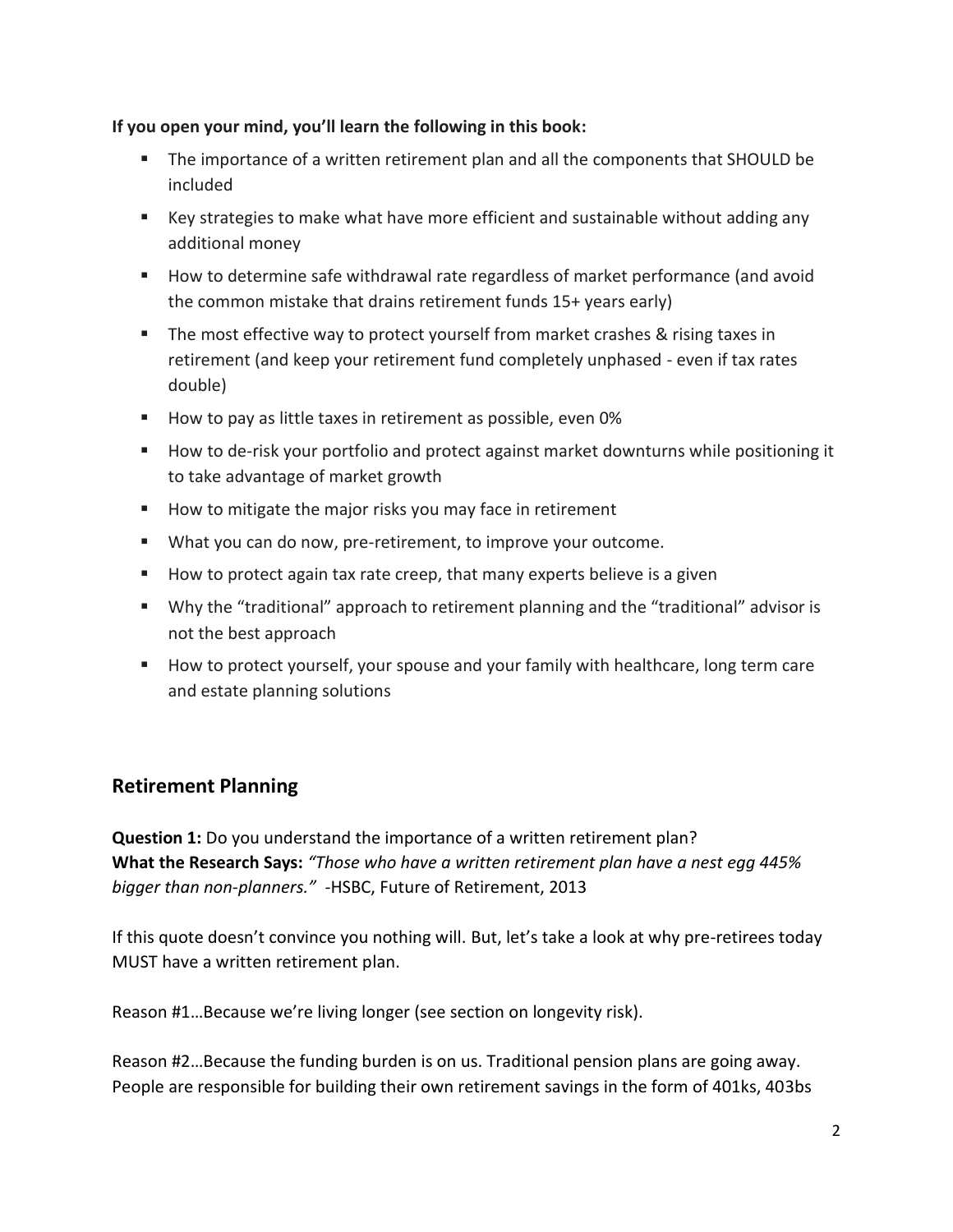and IRAs. Retirement funding used to come from a combination of defined benefit pension and Social Security.<sup>1</sup> In 1998, 59 percent of Fortune 500 companies offered a defined benefit plan, or pension.<sup>2</sup> By 2017, that figure had dropped to 16 percent.<sup>2</sup>

(Sources: 1 https://www.ssa.gov/policy/docs/ssb/v70n3/v70n3p1.html and 2https://www.planadviser.com/mere-16-fortune-500-companies-offer-db-plan/)

Reason #3…To squelch our fears. "61% of baby boomers fear running out of money more than they fear death." (Allianz Retirement Survey, 2009)

Reason #4…To understand our income needs. "81% of us don't know how much money we need to retire." (Age Wave/Merrill Lynch, "Finances in Retirement: New Challenges, New Solutions," 2017)

Reason #5…To create a bigger nest egg. 84% of us don't have a written retirement plan. (TransAmerica Retirement Survey of Workers, 2016)

Reason #6…To control our behaviors. Everyone has the temptation to chase returns and make uninformed, knee-jerk reactions as the volatile markets move up and down. In fact, these behaviors have been proven in numerous studies to negatively impact portfolios over the long term. The Dalbar Study shown below shows that the average investor had returns of 2.5% while the S&P was at 9.2%.





For all these reasons and more it's imperative to make a commitment to your written retirement plan.

**Question 2:** Do you understand the issues that are unique to women that a written retirement plan can help address?

urce: 1st Global Research, DALBAR QAIB 2014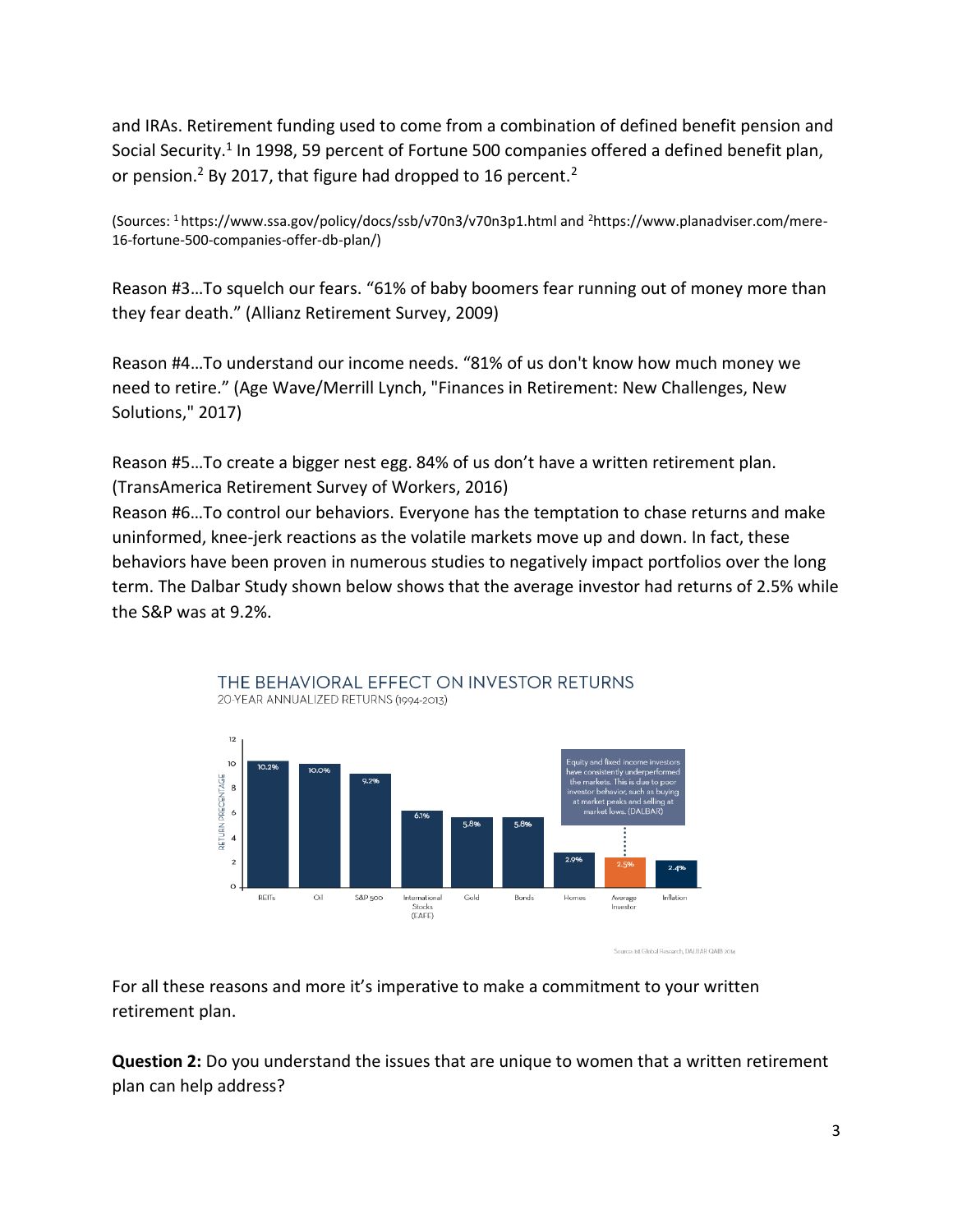**What the Research Says:** For many women, their reasons for proper (and written) retirement planning are even more significant. Unlike their male counterparts, women face some formidable challenges when it comes to finances and retirement. They typically live longer. Make less (women who work full-time earn, on average, about 82% of what men earn. Source: U.S. Bureau of Labor Statistics, *Women in the Labor Force: A Databook*, November 2017). They have saved less. Invest less. Take career breaks. They have a retirement savings gap, although they are more likely to participate in an employer's savings plan.

According to a Vanguard study, men have 50 percent higher balances in their retirement plans than women. Even though women are 11 percent more likely to participate in a retirement plan than men. They have a great likelihood of living alone and also face higher healthcare costs (not due to health, but to longevity). Women are typically primary decision makers for purchases, but less confident in financial decisions.

The good news, however, women are planners and doers. Researchers and knowledge seekers. Women can be pragmatic when it comes to their finances, but there's an element of emotion that also influences their decision-making. They are more averse to risk, which can be a good thing in retirement (BlackRock study of 4,000 investors found that women on average hold more conservative investments than male investors: www.nasdaq.com/article/men-vs-womenrisk-aversion-cm297364). Women are more cautious…making data backed decisions. They're also intuitive and determined. And aren't afraid to ask for directions!

This platform is perfect for the woman who is ready for help. You men also need help, just in many cases not as much! We welcome you too as this platform is designed to help men AND women of all ages better prepare for, and transition into retirement. Welcome to the platform. It's worth noting that women are expected to be the recipients of the largest wealth transfer in history. Now is the time to understand your wealth.

According to Investopedia's article, *Women and the Great Wealth Transfer* (June, 2019), the great wealth transfer is coming and women may emerge as the biggest beneficiaries. Approximately \$30 trillion in wealth is set to change hands in the next three to four decades, and women are poised to inherit a sizable share from their spouses and aging parents. Unfortunately, according to RBC Wealth Management's 2017 Wealth Transfer report, just 22% of women have a comprehensive wealth transfer plan in place. We believe this tool and the advisors and solution providers we can connect women (and men) to are a tremendous value at this critical juncture where the financial stakes are so high.

**Question 3:** Do you understand what the recommended components of a retirement plan are and how the right retirement strategies can impact your retirement outcome? **What the Research Says:** A proper financial plan for retirement is more than an 401(k) plan or an investment strategy. As you'll find out in this retirement planning tool, there's many facets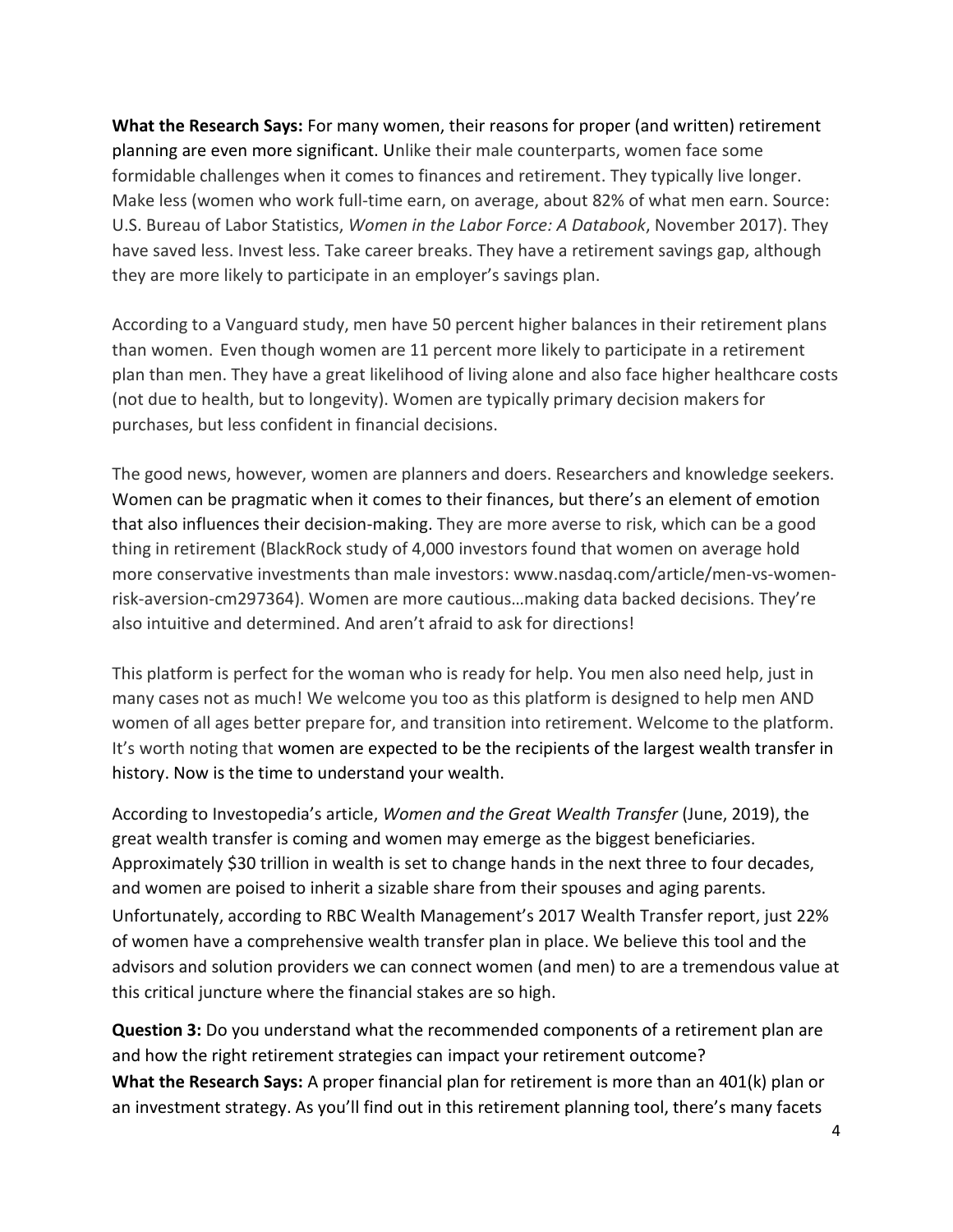of a plan that must be addressed and many strategies within a plan that must be considered. The components of your plan start out simple when you're many years from retirement, and get a bit more complex as you get closer to retirement age. Retirement planning is part soul searching and part numbers crunching.

It starts with your financial and lifestyle goals and outlines how you'll use your assets and income in retirement to fulfill those goals…you'll need to do some soul searching here. Your goals may include: working part-time, starting a business, volunteering, spending more time with family, pursuing a hobby, buying a second home, traveling, or relaxing.

Next comes the numbers crunching part. The right retirement plan identifies all your projected retirement expenses and guaranteed income sources, and then identifies the gap between expenses and income. The gap is filled by your savings and assets, and turning them into an income stream for retirement. We call this a distribution strategy in which you'll be creating your retirement paycheck. The goal of your plan is to make your income (or distribution strategy) in retirement as efficient and sustainable as possible. The right plan mitigates, to the greatest extent possible, the many risks you may face in retirement. These risks can potentially decimate an otherwise healthy portfolio. Amongst the major risks are: longevity; volatility; sequence of return; inflation; portfolio over-draft/under-draft; interest rates; behavioral; and healthcare/long term care. Because there are so many personal, political and economic events we can't control in life and retirement, we need to out-smart these "what-ifs" with unconventional, yet effective and efficient strategies.

The right plan integrates research-backed income optimization and protection strategies that are more likely to help you live the retirement you've imagined. We call these Multi-Discipline Retirement Strategies™ (MDRS).

These strategies include:

- $\checkmark$  Creating a balanced portfolio allocation of growth & guarantees
- ✓ Utilizing active/passive portfolio management
- $\checkmark$  Optimizing Social Security timing
- $\checkmark$  Distributing income in a smart, tax-efficient manner
- $\checkmark$  Prudently using home equity
- $\checkmark$  Maximizing Medicare
- $\checkmark$  Protecting against long term care
- $\checkmark$  Implementing insurance
- $\checkmark$  Establishing an estate plan

Recently, a number of companies have conducted research that assesses the impact of implementing proper retirement planning strategies on a retiree's financial future. This impact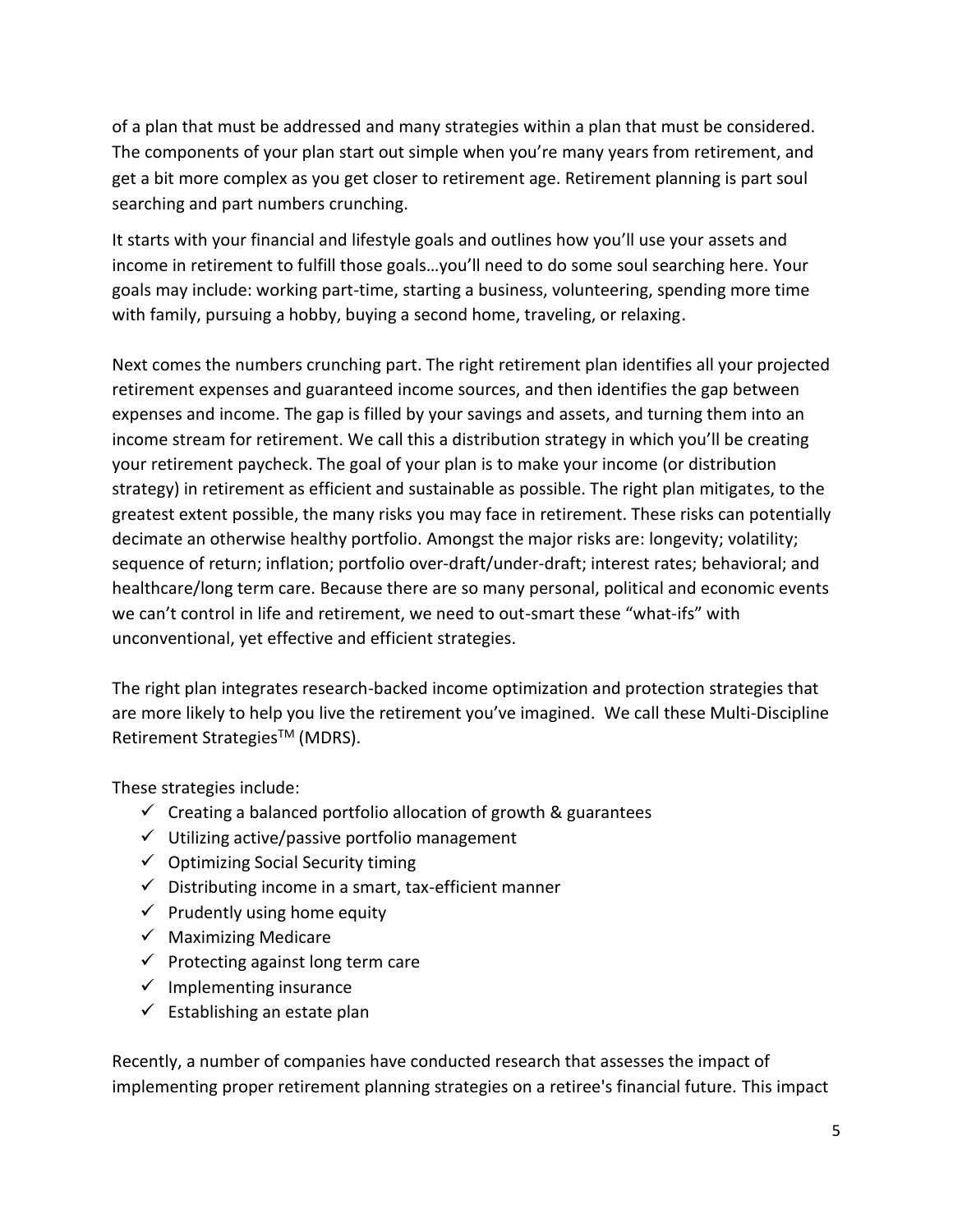is measured in terms of Alpha. Adding Alpha to retiree's plan adds significant value. If your advisor is providing not only great investment management services, and comprehensive retirement planning, then you may be satisfied with the value you are receiving.

Vanguard Funds performed a study that concluded that proper retirement planning strategies can add as much as a 3% efficient yield or Alpha to a retirement portfolio (source: https://seekingalpha.com/article/4045415-value-advisor-vanguard-totes-advisors-alpha)

| VI. Spending strategy (withdrawal order) | $\sim 0\% - 0.70\%$ |
|------------------------------------------|---------------------|
| V. Asset location                        | $\sim 0\% - 0.75\%$ |
| IV. Behavioral coaching                  | $\sim 1.50\%$       |
| III. Rebalancing                         | $\sim 0.35\%$       |
| II. Cost-effective implementation        | $\sim 0.45\%$       |
| L Suitable asset allocation              | $> 0\%$             |

Here's a case study that shows the potential impact of deploying just a few of these Alpha strategies.

As you'll see, a 3% or more additional Alpha Efficient Yield (AEY) is possible, inclusive of fees. When growing your assets, it's important to understand your portfolio Rate of Return (ROR). However, when in retirement it's important to understand that your ROR is the baseline portfolio return. By adding the effect of AEY you have a much improved potential of success. As the research indicates, working with a retirement advisor that can add AEY to your retirement portfolio can quite possibly be your biggest catalyst to a successful retirement. The case study below illustrates the dramatic difference and value this can add for a retiree.

Creating Alpha Efficient Yield (AEY)

Inputs

- Married couple age 65 planning to retire at age 65
- IRA Balance: \$1,000,000.
- Baseline Rate of Return (ROR) estimate: 5%
- Retirement income generated from age 65-95: \$30,000 per year / inflation adjusted at 3% per year

| ALPHA EFFICIENT YIELD (AEY)                    | Total Income<br>Generated<br>(age 65-95) | Total Investment<br>Account Balance<br>(age 95) |
|------------------------------------------------|------------------------------------------|-------------------------------------------------|
| 0% AEY (traditional "investment only" advisor) | \$1,604,202.                             | \$828,434.                                      |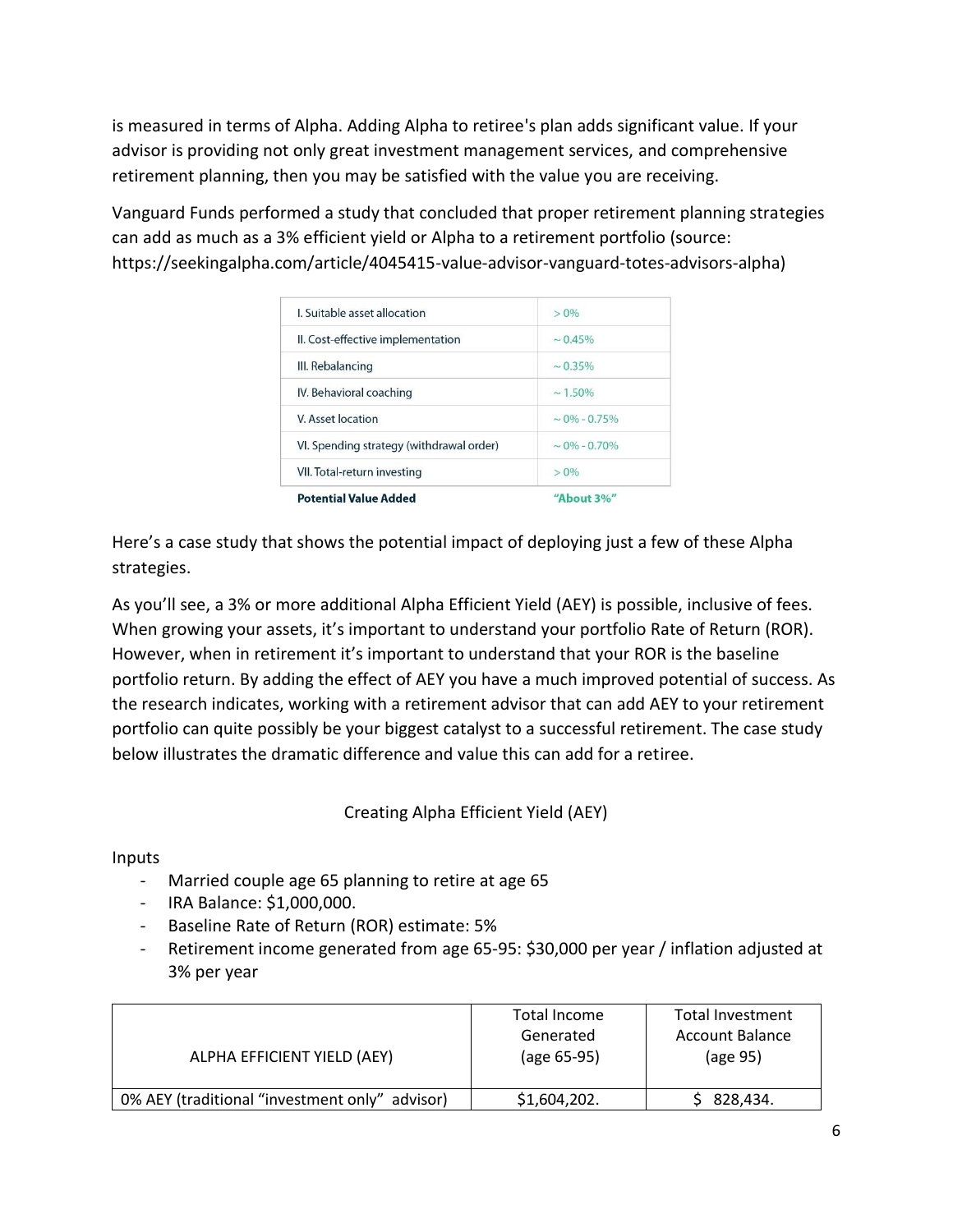| <b>1% AEY</b> | \$1,919,388. | \$1,626,343. |
|---------------|--------------|--------------|
| <b>2% AEY</b> | \$2,310,181. | \$2,744,929. |
| <b>3% AEY</b> | \$2,795,049. | \$4,294,328. |

In summary, if an advisor employs Alpha Efficient retirement planning strategies and NOT just investment management, a huge difference can be realized by the average retiree. The effect of Alpha Efficient Yield (AEY) can be significant.

Rather than living a "random retirement" where you ignore all these critical planning components and simply convert your 401(k) to an IRA and start withdrawing the monies to supplant your Social Security benefit, you can and should have an "intentional, calculated retirement" where you actually address each and every component, in writing, and then actually implement your plan with an advisor or on your own vs. just thinking about it.

**"Those who have a written retirement plan have a nest egg 445% bigger than nonplanners."** (HSBC, Future of Retirement, 2013)

**Question 4:** Do you understand the difference between retirement based on research vs. rhetoric?

**What the Research Says:** *"All too often we base our investment decisions on industry marketing and advertising or on what we read and hear in the media or on something else altogether."* (Robin Powell, financial journalist)

We believe the best route to making reliable, data-driven decisions about your retirement (vs. best guesses or gut feel) is to open your mind and rely on research and analysis, cutting edge technology, and academically proven strategies. We call this science-based planning. Powerful and reliable. We're 100% committed to it (and you should be too)!

To this end, everything in this Planning Tool is based on research provided by the leading retirement academics in the industry, not based on big insurance and investment company bigots with even bigger marketing budgets. ALL of your financial and retirement decisions should be based on research and data (not on what the TV commercials or your brother advise you to do)! Warren Buffet summed this up best with his quote, "You are neither right nor wrong because the crowd disagrees with you, you are right because your data and reasoning are right."

Here's some of the researchers the content in this tool is based upon. We encourage you to follow their blogs and their research also.:

Moshe Milevsky, PhD

Professor of finance at York University a leading authority on the intersection of wealth management, financial mathematics and insurance

Michael Finke, PhD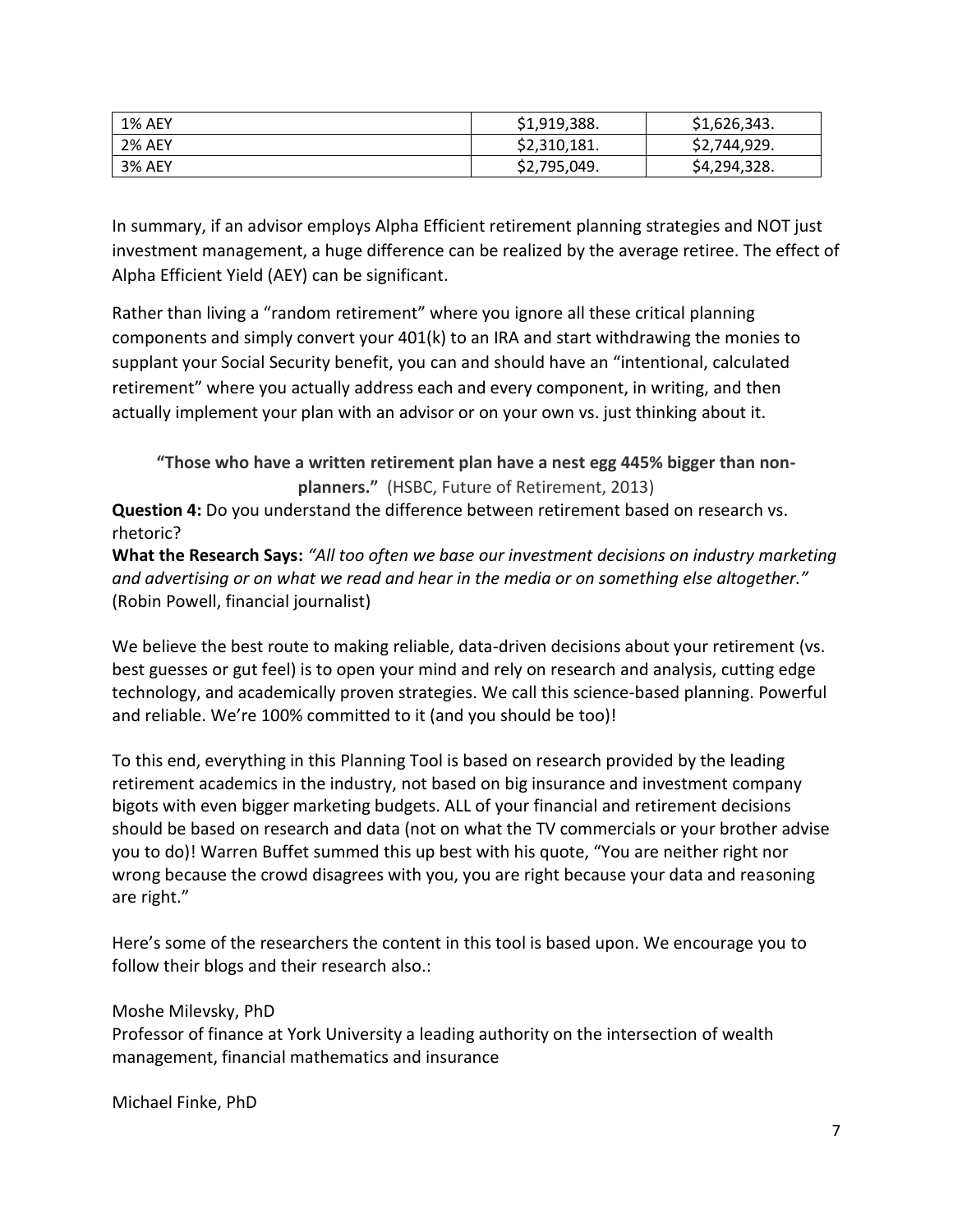Chief Academic Officer at The American College of Financial Services

David Blanchett, PhD, CFA, CFP Head of retirement research at Morningstar and thought leader in the fields of wealth management and retirement

Jack Guttentag, PhD Professor emeritus of finance at the University of Pennsylvania and consumer advocate

Wade Pfau, PhD Professor of Retirement Income in the PhD in Financial and Retirement Planning program at The American College of Financial Services

Larry Kotlikoff, PhD Professor of Economics at Boston University

Michael Kitces, CFP, CLU, ChFC, RHU, REBC & CASL Financial planner, commentator, speaker, blogger, and educator

Roger Ibbotson, PhD

Professor in the Practice Emeritus of Finance at Yale School of Management

Note: Proper retirement planning introduces many new ideas (and changes) to what you may have been doing with your money up to this point in your life, or what you've "heard" are the right things to do once you're in retirement. There's a glut of myths and mis-information in the financial services industry and MANY opinions (not unlike politics, religion, fitness, and nutrition). We suggest you embrace objective retirement experts and independent research (vs. listening to the big marketing machines of investment and insurance conglomerates). The best we can suggest is to be open-minded to new ideas and opportunities. You may need an attitude adjustment and/or a significant change in behavior to improve your retirement outcome. Retirement introduces a whole new relationship with your money and how you think about it, manage it, control it and make it last throughout your retirement. This platform is designed to help.

**Question 5:** The importance of defining your why, what, when, where and how, on your own or with your spouse/partner?

**What the Research Says:** The number one question of retirees is when can I retire? This tool is designed to help you get knowledgeable about retirement (including your Why?). And it's also designed to help you determine this by helping you take an inventory of what you've got, identifying where your gaps are, providing research-based ideas on how to fill the gaps, and then creating and implementing a financially efficient and sustainable plan, which leads to helping you deliver on your Why.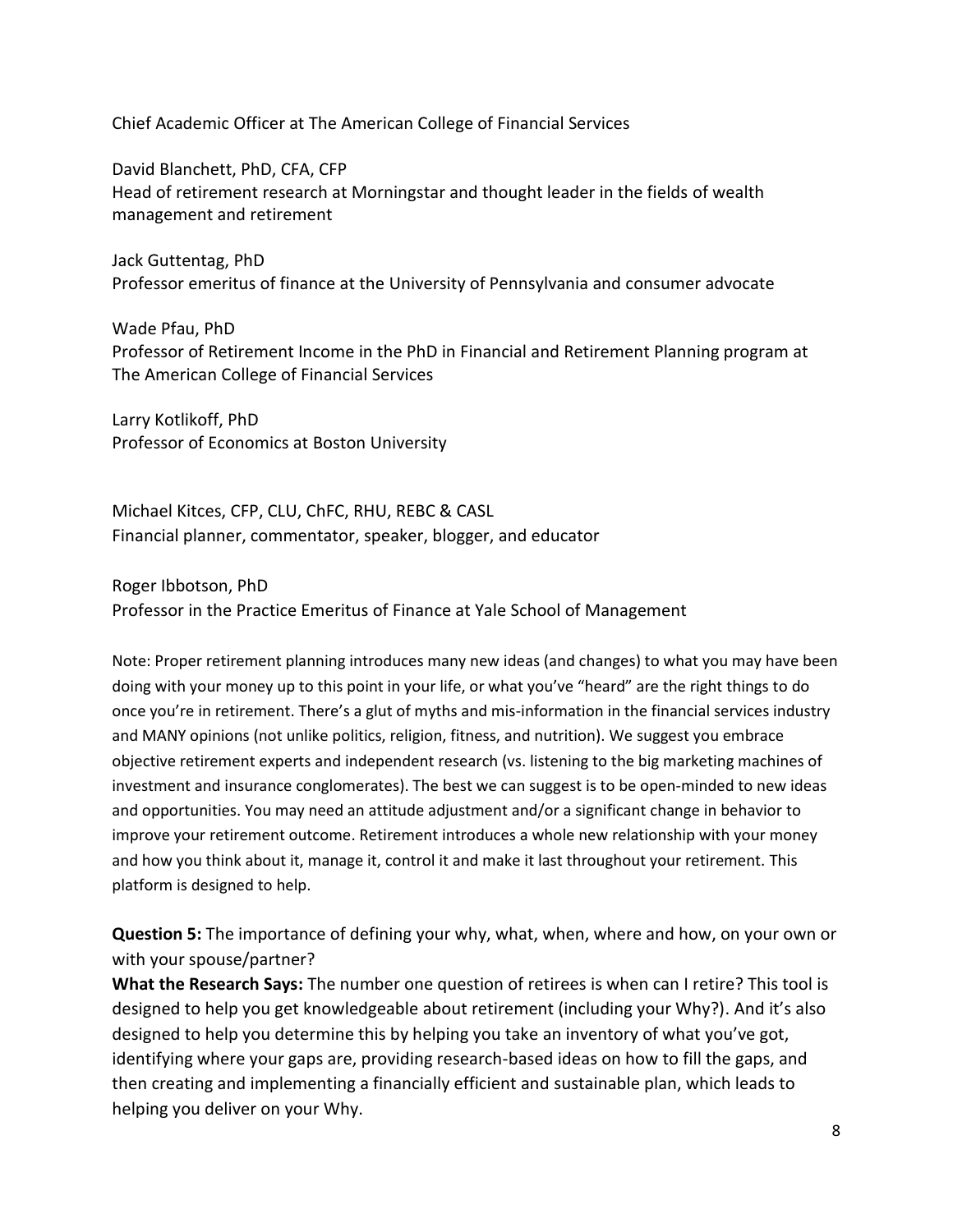You can use the tool for this exercise or the worksheets in our Retirement Solved workbook, but make sure you know where you are today and where you want to be tomorrow…define your lifestyle goals and then map those to your financial goals. Some people are afraid to see what they have and prefer to bury their heads in the sand and hope for the best. This strategy never got anyone anywhere except deeper in the hole. The best strategy is to look reality in the face and deal with it…the good, the bad and the ugly. After using the four modules of this tool you should be in a much better position to answer the why, what, when, where and how questions, or at least be making progress toward this end. Trust me, once you do, you'll feel a heavy burden lifted from your shoulders and a feeling of renewed confidence and clarity.

**Question 6:** Do you understand the difference between the accumulation phase of life and the distribution phase of life?

**What the Research Says:** The accumulation phase of life is the time period before retirement (say 20-50 years old). The accumulation period is where you want to make smart decisions about how to save for retirement, but also live a good life. The accumulation phase has a different set of money rules than the distribution phase of life. During accumulation, time is on your side so you can be more aggressive with your portfolio as you have time to recover from market dips. The effect of compound interest is also on your side so it's easier to save more the sooner you start. In the distribution phase of life, which kicks in once you retire, you'll be drawing from your savings and assets, and counting on a retirement paycheck, in addition to your income sources such as pensions, 401(k)s, and Social Security.

Making sure your money lasts in retirement requires many more considerations and strategies. There's also a period between Accumulation and Distribution called Transition. This is about 5- 10 years from your desired retirement date in which you need to seriously start preparing yourself mentally and financially for retirement. A transition period is helpful because it allows you time to make sure you're preparing properly. Accumulation is about growth. Transition is about preparation and initial changes in your strategy (i.e. portfolio allocation) and Distribution is about efficiency, safety and some guarded growth.

### **Retirement Risks**

**Question 7:** Do you understand the impact of longevity risk on your retirement? **What the Research Says:** Longevity risk is the chance you will live a very long life, which is a good thing (assuming you stay relatively healthy and alert). With increased life expectancy however, your portfolio must last longer. You must prepare for 20, 30 years or longer in retirement. The average 65-year-old American can expect to live another 19.4 years. For married couples who reach age 65, there's a 50% chance one spouse will live to 92 and a 25%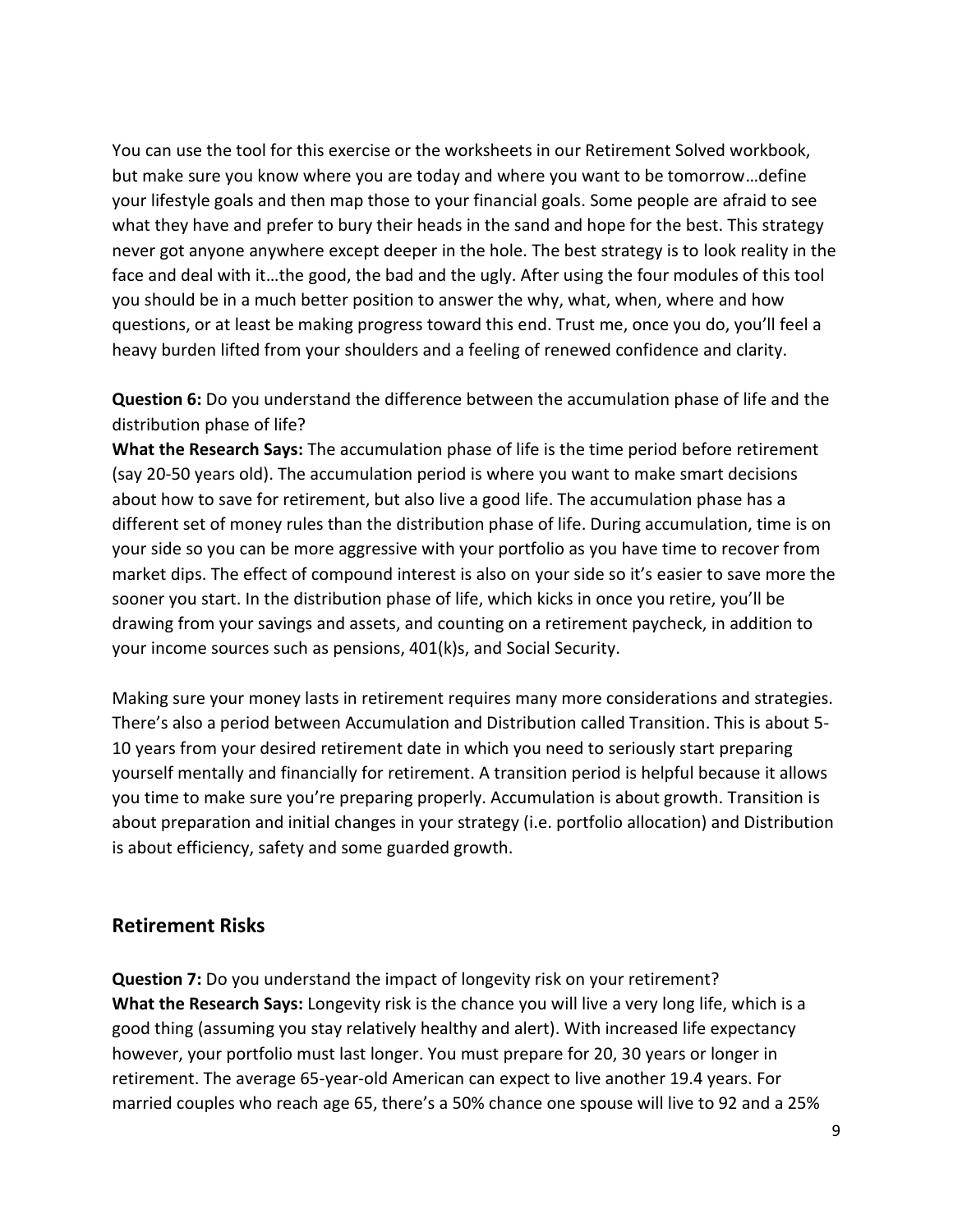chance one will live to 97. And it's expected that life expectancy will continue to increase. This is perhaps the most important risk you must account for in your retirement plan.

**Question 8:** Do you understand the impact of volatility risk on your retirement? **What the Research Says:** Volatility is a statistical measure of the dispersion of returns for a given security or market index. Commonly, the higher the volatility, the riskier the security (Investopedia, 2017). A recent study completed by Sure Dividend, *Why You Must Care About Volatility in Retirement* concluded, "Simply put, the greater the volatility of your portfolio, the greater chance you have of outliving your money all other things being equal. By its nature, higher volatility means greater swings in the value of your portfolio." In the growth phase, when you're accumulating your assets, volatility has virtually no effect on the final value of a growth portfolio. In the income distribution phase, when taking income from your assets, volatility has a major effect on a portfolio when taking withdrawals.

As an example, here's a look at how two traditional portfolios performed over a 20-year period, ending 2017: one conservative and one aggressive. During the best year, the conservative portfolio (50% stocks/30% bonds/20% cash alternatives) would have earned almost 17%. During its worst year, it would have *lost* more than 13%. The average annual return was approximately 6%.

The aggressive portfolio (75% stock/25% bonds/5% cash alternatives), on the other hand, would have earned about 24.5% during the best year and would have *lost* more than 30% during the worst year! The average annual return over this period was about 7%. This shows how an aggressive portfolio is more susceptible to volatility.

Note: This example is used for illustrative purposes only. The returns shown do not include taxes, fees, and other expenses typically associated with investing. The performance of an unmanaged index is not indicative of the performance of any particular investment. Individuals cannot invest directly in an index. Past performance is not indicative of future results. Actual results will vary. Source: Thomson Reuters, 2018. Performance described is for the period January 1, 1998, to December 31, 2017. Stocks are represented by the S&P 500 composite total return index, bonds are represented by the Citigroup Corporate Bond Composite Index, and cash alternatives are represented by the Citigroup Three-Month Treasury Bill Index. Each of these indexes is generally considered representative of its respective asset classes. T-bills are backed by the full faith and credit of the U.S. government as to the timely payment of principal and interest. The return and principal value of stock and bond investments fluctuate with changes in market conditions. When sold, these securities may be worth more or less than the original amount invested.

**Question 9:** Do you understand the impact of sequence of return risk on your retirement? **What the Research Says:** A similar risk to volatility, sequence of return risk, is the risk of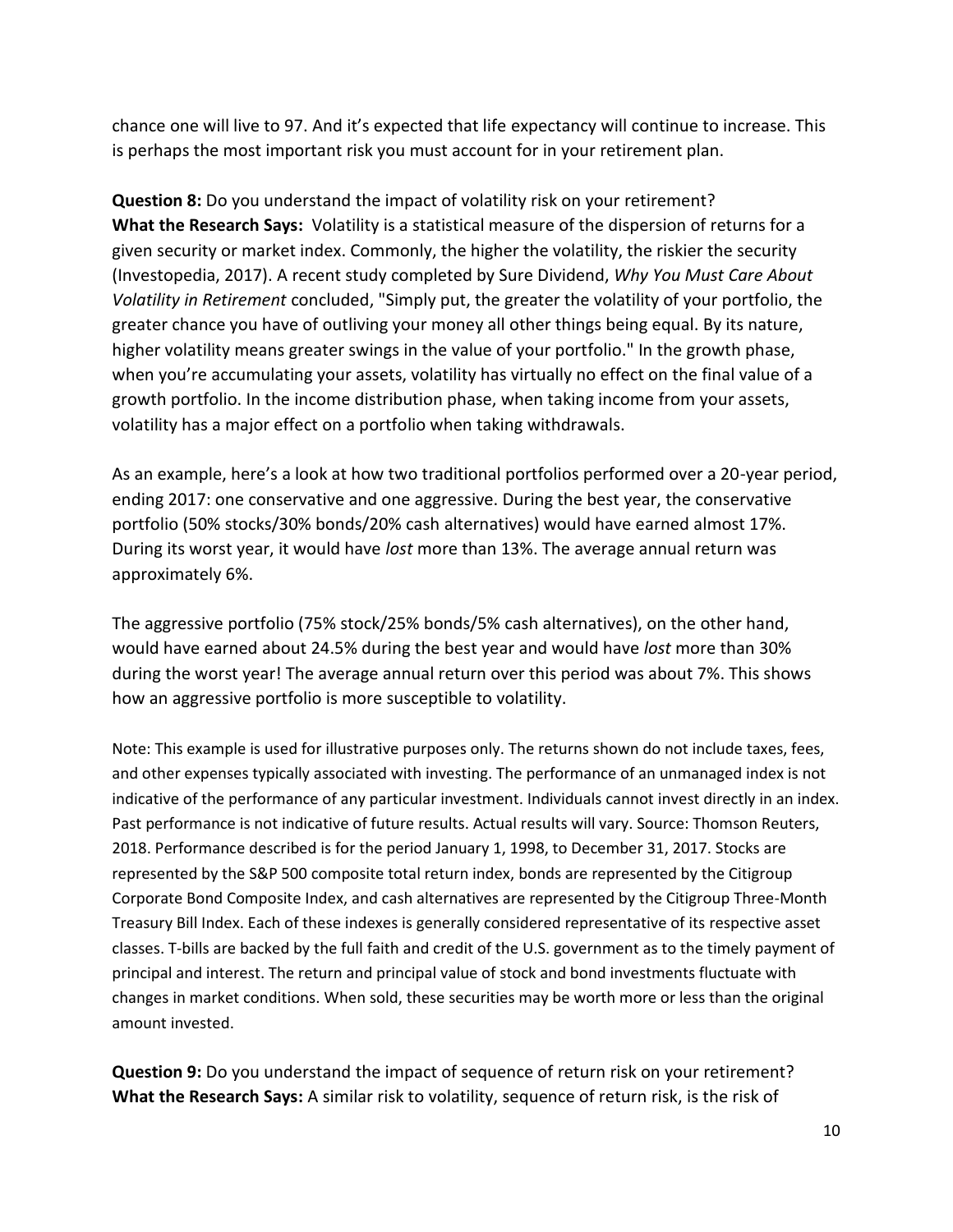receiving lower or negative returns early in a period when withdrawals are made from investments (Investopedia, 2017). The first 10 years of returns will indicate your retirement outcome. A negative sequence equals lower returns in the early years of retirement. A positive sequence equals higher than average returns in the early years. Because you don't know what sequence you will retire into, it's imperative to run income projections in negative, average, and positive sequence of return markets.

As an example, a 25% negative single year return in a retirement portfolio would have the biggest impact on long-term retirement security if it occurs at retirement. Significant negative returns occurring at or near retirement have a much bigger impact on whether portfolio withdrawals will be sustainable throughout retirement than if they occur well before or well after the retirement date.

While sequence of return risk cannot be controlled any more than market volatility, its effect can be mitigated. The primary strategy for addressing this risk is to reduce portfolio risk especially during the 5-year period prior to and after retirement. Reducing risk can mean reducing the allocation to stocks and moving toward structured investments and fixed indexed annuities.

Having a "safe money" bucket of funds to draw income from in the event of a dramatic downturn in the stock market can be an effective strategy to protect the portfolio from negative sequence of return risk. Research studies have concluded that having this "buffer" to draw from when market losses occur can have a positive effect on the long-term survivability of the overall portfolio.

A major "psychological" benefit of the income buffer strategy is it will enable retirees to withstand the temptation to exit the stock market with their retirement funds during a period of market losses, possibly putting the retiree in a market timing guessing game. Such an approach often leads to selling at the market low and buying at the market high, and dramatically underperforming a long-term buy and hold strategy. Numerous studies have shown that the average investor has dramatically underperformed the market returns due to irrational selling and buying decisions.

As an example, during the 2007-2008 stock market downturn, having a safe money buffer or reserve account to withdraw income from (until the stock portion of the portfolio rebounded) would have been a positive step to protect against negative sequence of return risk. As a reference, in an article dated February, 2015 by Wealthfront's Andy Rachleff and Duncan Gilchrist, PhD; the 2007-2009 market loss was 56.39% and took the market 1,485 days or 4.06 years to recover. Since 1911, the average recovery time after a stock market downturn has been 684 days or 1.87 years!2 Based on this fact, it's prudent to have a buffer in place 3-5 years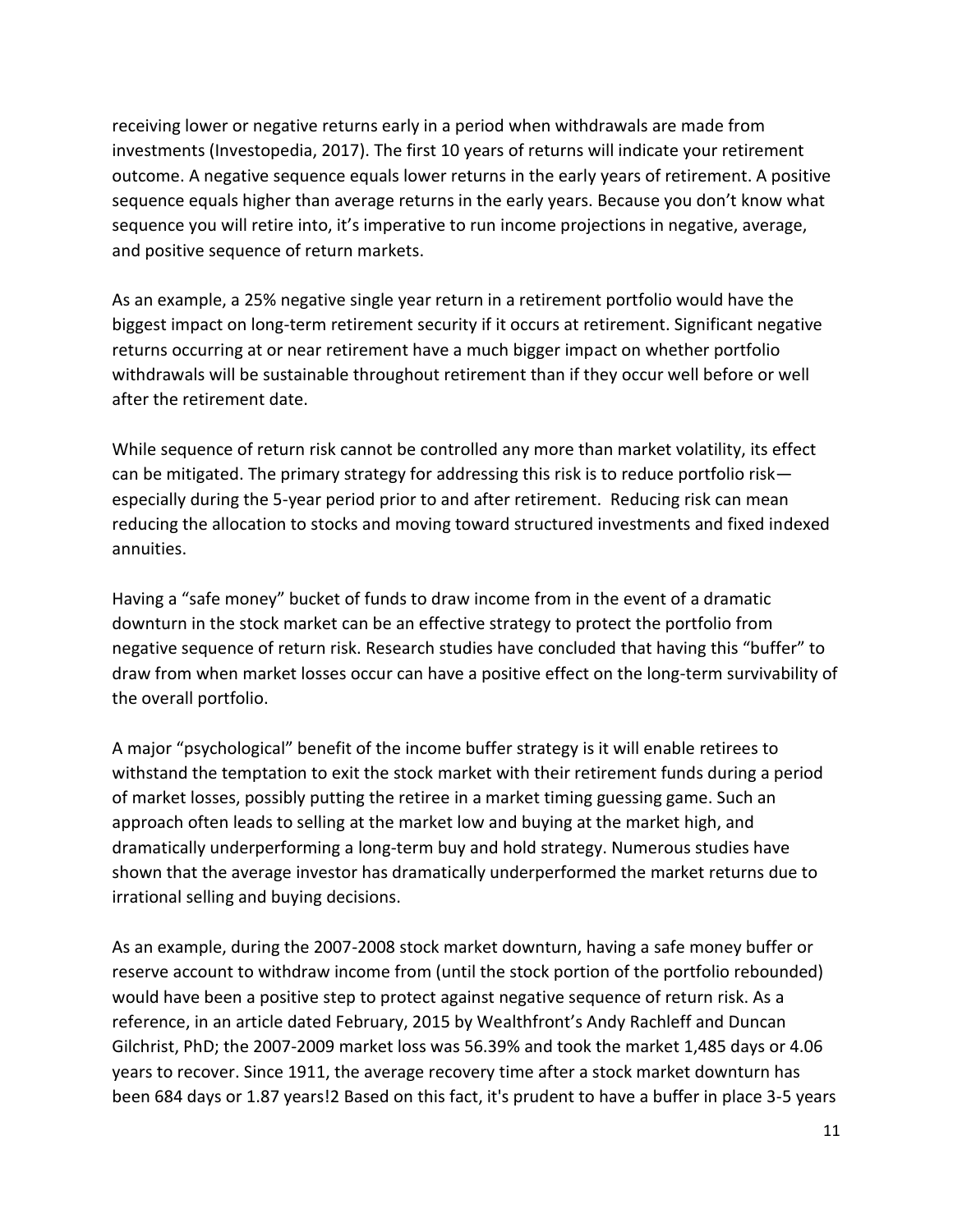before retirement begins and it should cover approximately 4-5 years of retirement income. A proper buffer can consist of life insurance cash values, a reverse mortgage reserve account, cash or CDs, a guaranteed annuity, or any other account that will have a limited effect when there is a stock market downturn.

**Question 10:** Do you understand the impact of inflation risk on your retirement? **What the Research Says:** Inflation is the rate at which the prices of goods and services rise. Inflation has a major effect on the entire country's economy. It impacts not only the government, but the little things in the average person's daily life and can have a big impact on your retirement.

Just as a quick example; let's say a retiree begins retirement on a total income of \$3,000 per month, that same retiree would need \$5,432 per month in 20 years at a 3% inflation rate just to maintain their same standard of income. To put it another way, a loaf of bread that cost \$3.00 today would cost \$5.00 for that same loaf at a 3% inflationary increase over a 20 period.

Historically, inflation has averaged 3%. Most prudent income projections should incorporate a 3% inflation rate. However, you could adjust the rate down to 2% to mimic what is referred to as income smoothing. The idea of income smoothing is that spending as you enter the middle and end of retirement goes down. Therefore, you won't need as much income. By decreasing inflation by 1% you can mimic the effects of income smoothing.

What is a retiree to do to combat these risks of longevity, volatility, sequence of return and inflation? The only asset that has historically outpaced inflation has been stocks. The negative to stocks is that they are typically extremely volatile and risky on a year-by-year basis and you could retire into a negative sequence of return market. Any long-term retirement planning strategy must include a diversified portfolio of stocks to help reduce the effects of inflation and the effect of longevity risk, while also having some type risk control measures or income guarantees to reduce risk and volatility. The Strategies module will give you more details around these ideas.

**Question 11**: Do you understand the impact of Portfolio Overdraft (or underdraft) risk? **What the Research Says:** Portfolio Overdraft risk is a term we've coined to describe the real risk of taking too much money out of your portfolio. 61% of people fear outliving their income more than they fear death. Taking too much money too soon is frightening to both those that have saved prudently, as well as those who feel behind.

It's critical to not randomize your withdrawal amounts in retirement (taking too much or too little). There are rules of thumb to determine the proper (and safe) withdrawal amounts, as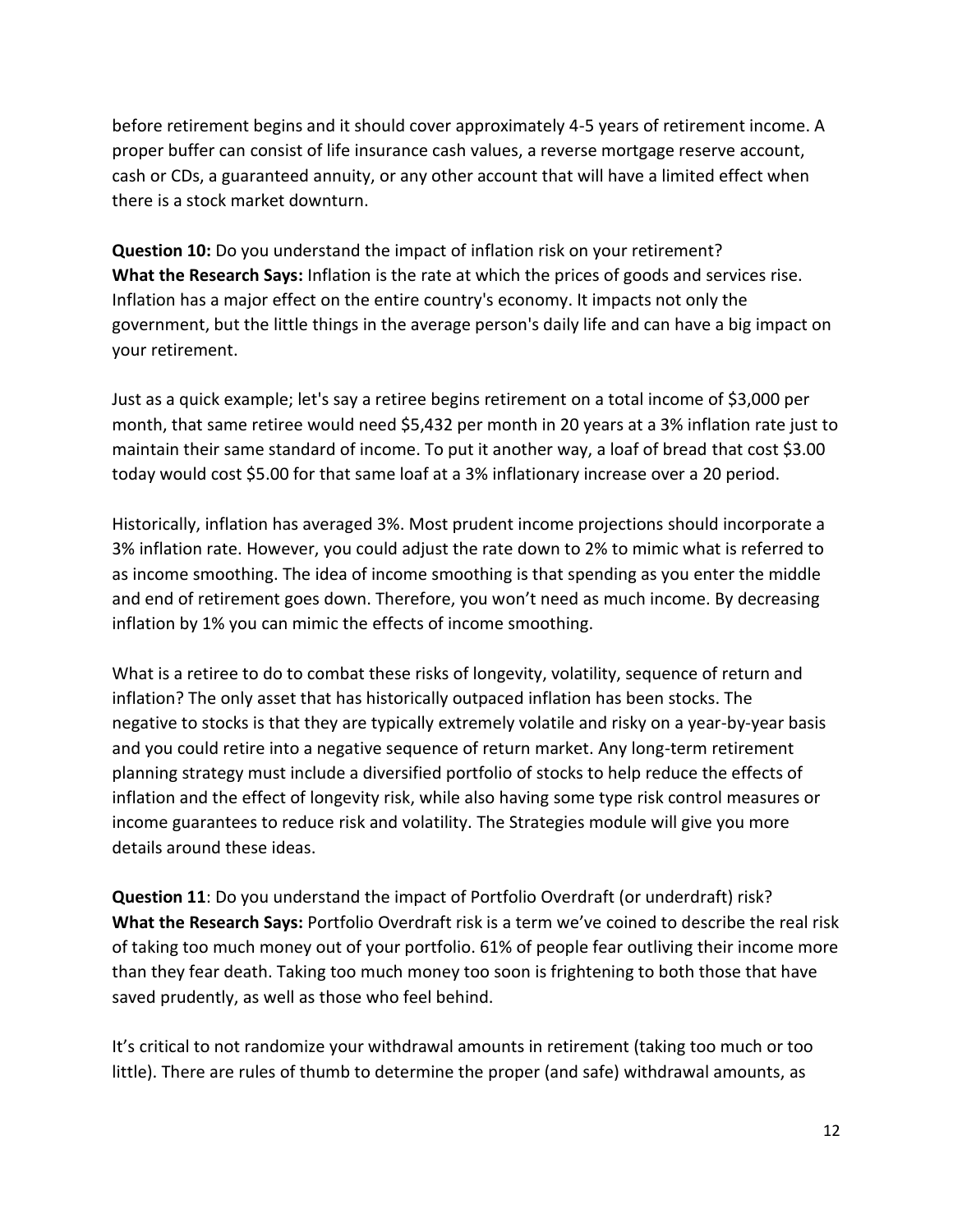well as the most appropriate methods to begin distributing monies from your portfolio. See question 39 for more details.

**Question 12:** Do you understand the impact of taxes on your retirement.

**What the Research Says:** Many people have no idea the impact taxes can have on retirement. Nor do they know how to distribute their assets tax efficiently once in retirement. Why give Uncle Sam more than we need to? Taxes are a complex topic, it's best to have a qualified advisor create a tax plan for your retirement. Doing so can potentially add 10-15 years or more to your portfolio survival.

We recommend the "Five Buckets Approach" to tax planning which includes:

- 1) Taxable bucket (any accounts that you pay taxes on each year, regardless if you pull money out: CDs, mutual funds, stock dividends. Anything that gives you a 1099)
- 2) Tax-deferred bucket (qualified retirement plans: 401(k)s, 403bs, 457s, IRAs, nonqualified annuities and savings bonds)
- 3) Tax free bucket (Roth IRAs, municipal bonds and properly structured life insurance)
- 4) Income and estate tax free bucket (charitable trusts)
- 5) Triple tax free bucket (Health Savings Accounts or HSAs). HSAs are a newer tax advantaged vehicle few people realize can have a great impact on your retirement. It offers tax-deductible contributions, tax-deferred growth and tax-free withdrawals for qualified health care expenses (a potentially smart strategy for healthcare costs and lowering taxes). Hence, the moniker, triple tax free.

A retirement advisor who's well versed in retirement tax planning can help you determine your Five Bucket Tax Strategy and how to position your assets tax efficiently in each bucket. He/she will hen help you determine how to start withdrawing from each of these buckets for an efficient and sustainable income for life. See more information in the Tax section of this Summary.

**Question 13:** Do you understand the impact of interest rate risk on your retirement? **What the Research Says:** Interest rate risk is the potential for rising interest rates to cause the decrease in the price of an investment. When interest rates go up, the current market price of bonds goes down.

As an example, an interest rate rise of 1% will cause a 10-year duration bond to decline by approximately 10% in value. From a historical perspective, current interest rates are at the lowest levels we've seen in over 50 years. Historically, safe, high-quality US government and corporate bonds have returned 5-6%, which in this low interest rate environment will be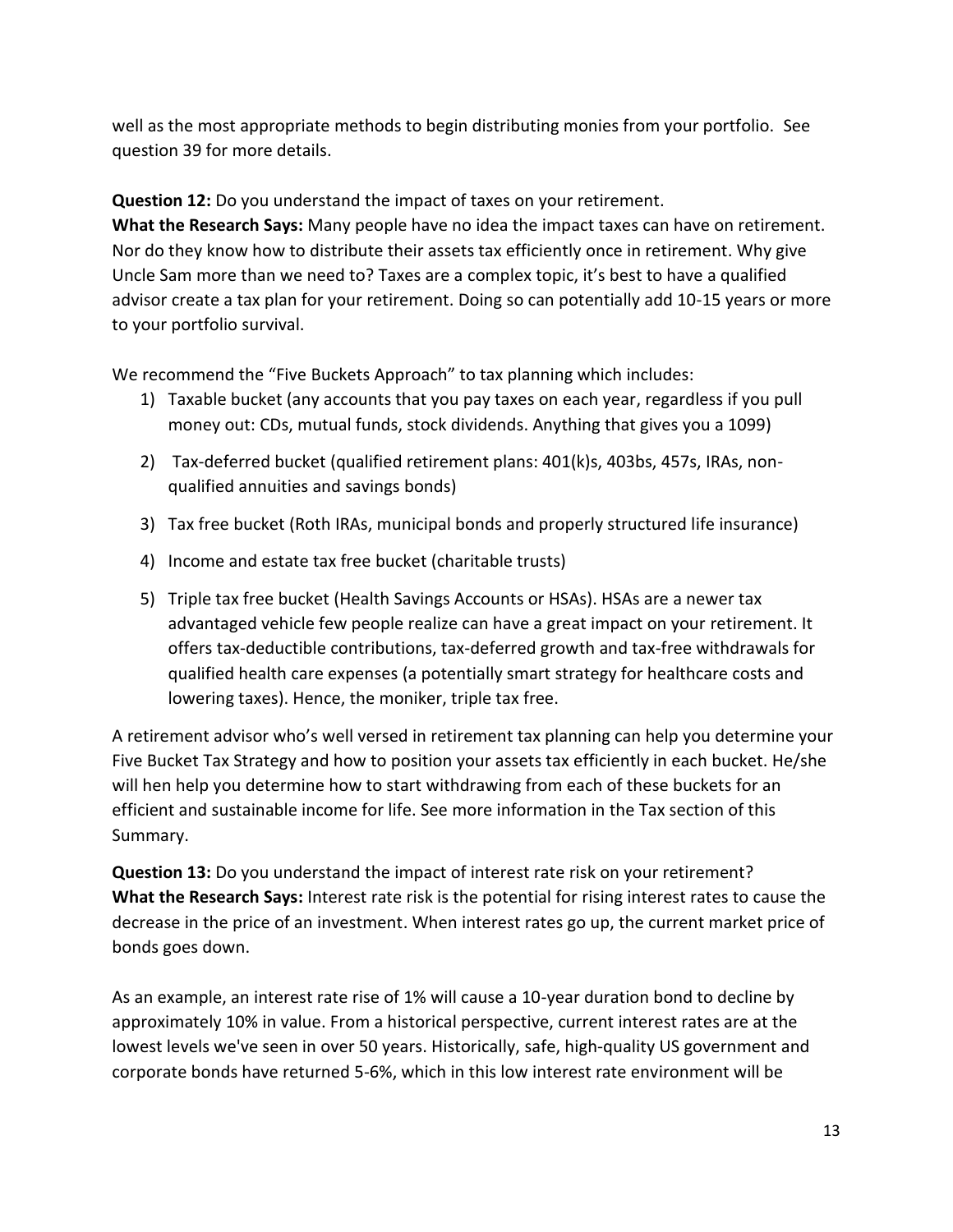impossible to find. In addition, "safe" bonds are susceptible to substantial losses when interest rates rise.

Research proves the point that in a generally increasing interest rate environment our safe money bonds will suffer far lower overall returns than when the interest rate environment is generally falling (Morningstar Advisor Workstation, Release date 06-30-2017).

In conclusion, investors expecting bond funds to perform as well in the next ten years as they have in the last ten will be disappointed. As previously discussed, bonds can play an important role in retirement portfolios, reducing volatility and increasing the predictability of returns. However, the stellar performance of bonds from 1982 through 2017 (decreasing interest rate environment) will be not be repeated anytime soon. In fact, there is even the risk of *negative* returns. In the current low interest rate environment (5-year treasury yield is 1.736% and the 10-year yield is 1.921, according to CNBC.com as of 11/11/19), it's imperative to find a safe alternative, or accept much lower overall portfolio returns. Another alternative is to utilize a far more aggressive portfolio mix and accept greater volatility. This strategy, however, can be detrimental to the survivability of a portfolio when taking withdrawals.

**Question 14:** Do you understand the impact of behavioral risk on your retirement? **What the Research Says:** This risk relates to how people make financial decisions and the biases that can handicap their decision-making. Behavioral finance is a field of research that combines psychology and economics to try to understand how and why people make decisions that are not always economically "rational." It looks at our natural biases — including the tendencies toward inertia in decision-making, discounting the future, irrational behavior and the aversion to loss all in an effort to see how they affect our financial decisions.

Many investors have the temptation to chase returns and make uninformed, knee-jerk reactions as volatile markets move up and down. In fact, these behaviors have been proven in numerous studies to negatively impact portfolios over the long term. In a 2014 a Quantitative Analysis of Investor Behavior survey by Dalbar, it was shown that investors' propensity to buy at market peaks and sell at market lows resulted in average individual investor returns of 2.5% over a 20-year period vs. the S&P of 9.2%. Consumers don't always act in ways that are consistent with their self-interest, which poses a risk to retirement security. A steady hand during turbulent times, like that offered by a retirement advisor, can have a significant impact on the long term survivability of your portfolio.

**Question 15:** Do you understand the impact of healthcare/long term care risk on your retirement?

**What the Research Says:** Many people underestimate the potential cost of health care in retirement, forgetting the premiums, copays, deductibles, and prescription drugs they might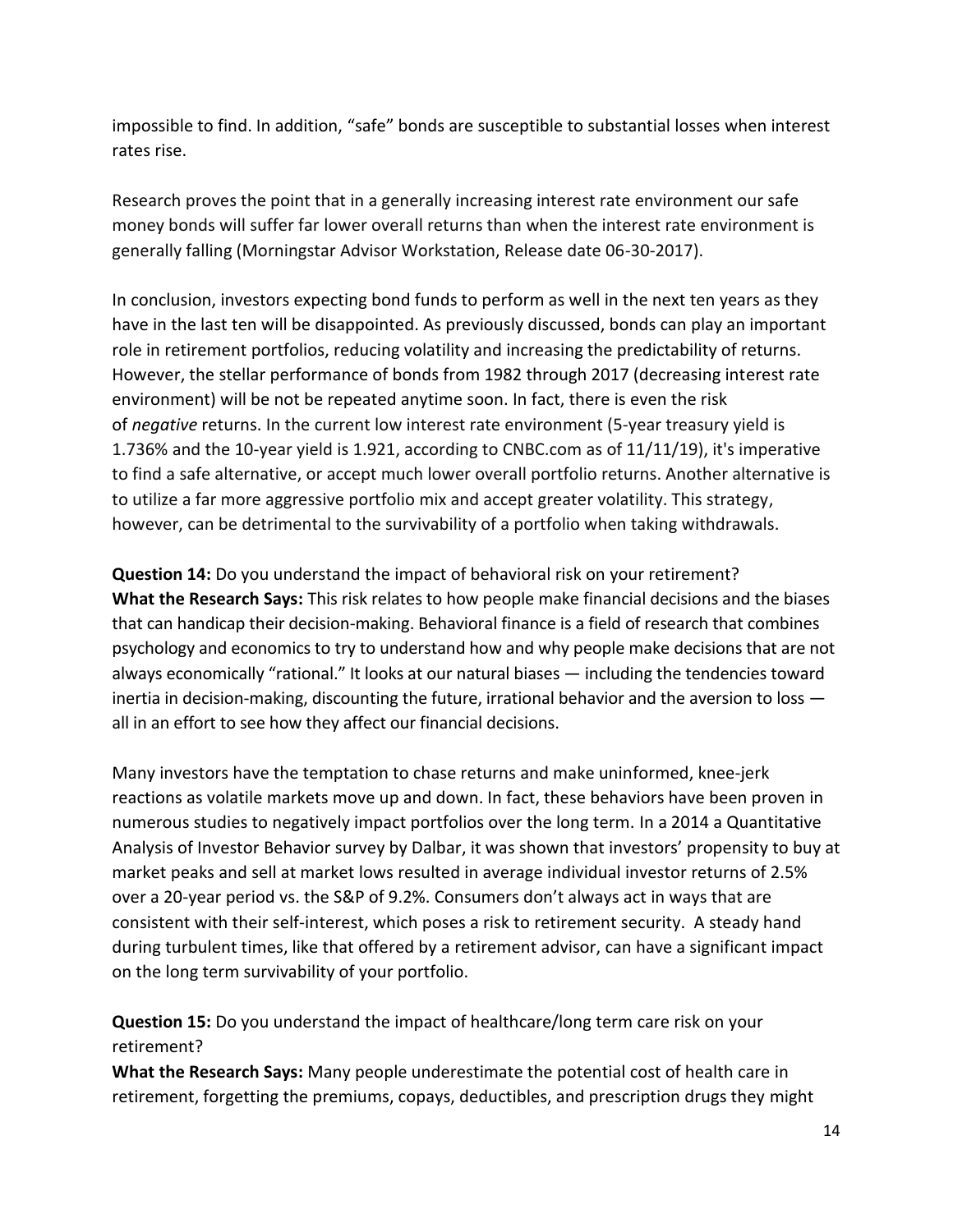have to cover — even with Medicare, which typically covers approximately 60% of the average retiree's health-care costs. How much could you spend on health care in retirement?

If Medicare benefits remain unchanged, it's estimated that a 65-year-old married couple might need \$296,000 to cover health care alone during a 25-year retirement (source: [Bank of](https://www.benefitplans.baml.com/publish/content/application/pdf/GWMOL/2019WorkplaceBenefitsReport.pdf)  [America, 2019 Workplace Benefits Report\)](https://www.benefitplans.baml.com/publish/content/application/pdf/GWMOL/2019WorkplaceBenefitsReport.pdf). A single man can expect to spend \$148,000 while a woman can expect to spend \$161,000. Those with chronic illnesses will spend more than those who only go in for routine checkups, but even routine care can be expensive over the years.

Consider that medical costs could be even higher for those with chronic illnesses or high prescription drug costs. And other costs, such as dental expenses, glasses, and hearing aids for those who need them, aren't captured in these figures.

Another health-related risk many retirees eventually face is the need for long-term care. Longterm care refers to the assistance needed to manage a chronic illness, disability, or cognitive impairment that leaves you unable to care for yourself for an extended period of time. It includes nursing home care, as well as care provided in an assisted-living facility, adult day-care center, or even at home. The statistics surrounding long-term care can be scary. Consider:

- More than half of people over age 65 will need some form of long-term care during their lifetimes.
- Currently, the average annual cost of a semi-private room in a nursing home is \$82,128, and in many states the actual cost is much higher.
- If costs rise at just 3% a year (a conservative estimate), a one-year stay in a nursing home would top \$149,000 in 20 years.

Unfortunately, Medicare and traditional medical insurance offer little or no relief for this type of care. And if you qualify for Medicaid by spending down your assets, it typically means you lose some control over where you receive care and, subsequently, the type of care offered (source: U.S. Department of Health and Human Services, 2018). Cost projection is a hypothetical example of mathematical principles and is used for illustrative purposes only. Actual results will vary.

It's critical to calculate the right costs of healthcare, a long term care need and insurances into your retirement income projection. Without proper risk management strategies and accounting for these costs, either could decimate a healthy portfolio.

The best defense against healthcare costs is to prioritize a healthy lifestyle, including nutrition, exercise and mental wellness.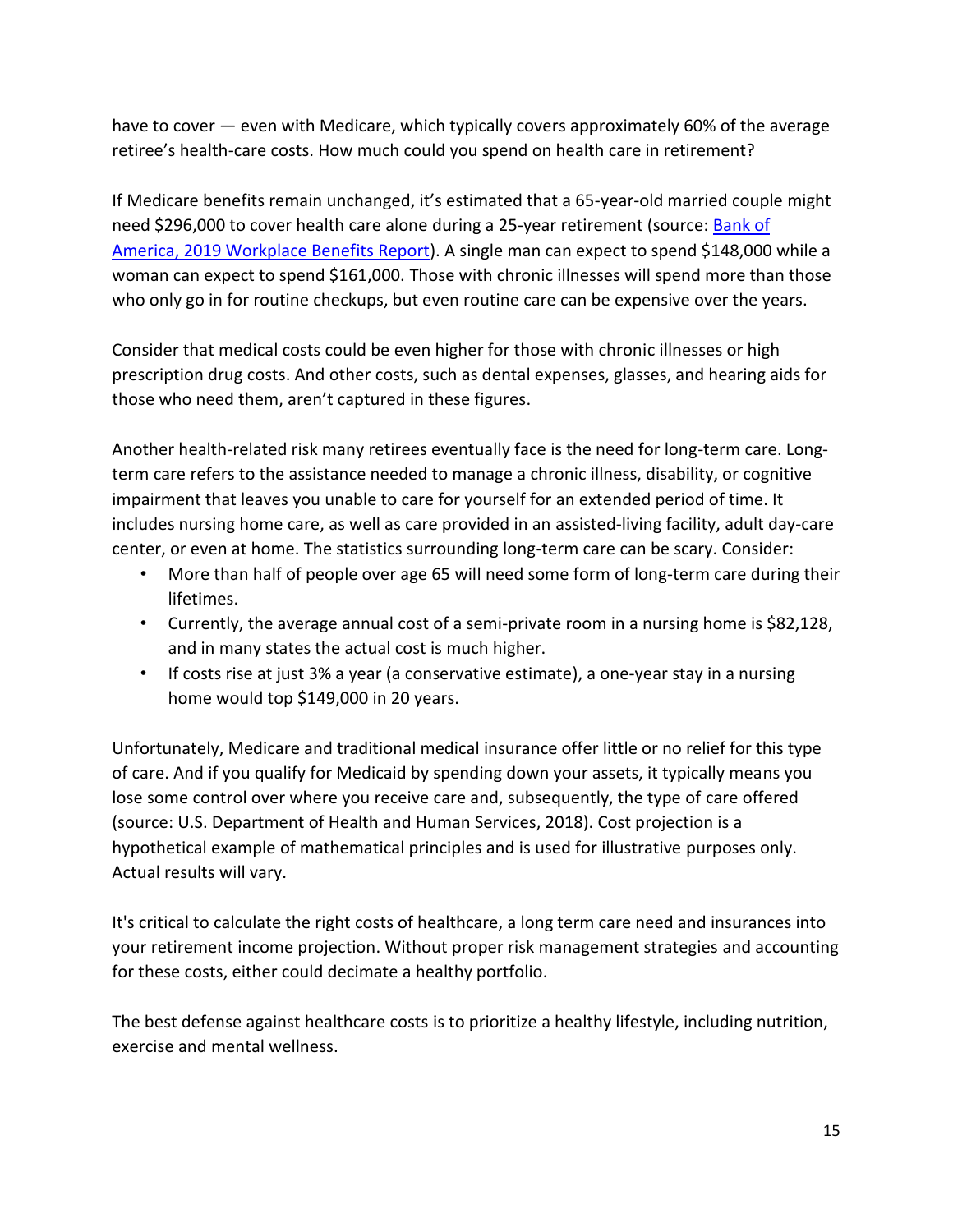## **Debt**

**Question 16:** Do you understand the impact of revolving debt and the need to reduce it prior to retirement?

**What the Research Says:** Debt reduction at any time is an important financial goal (bad debt like revolving credit that is). Prior to retirement reducing bad debt is critical

Next, look to debts with fixed rates and payments, such as a mortgage or auto loan. Those are more predictable (and therefore easier to plan for as part of a retirement budget), but can still be worth chipping away at so you have one less expense in retirement.

According to a new report from the Transamerica Center for Retirement Studies, four in 10 retirees cite "paying off debt" as a current financial priority — putting it on equal footing with "just getting by to cover basic living expenses" as a top concern, according to. Almost 3 in 10 cite paying down credit card debt as a priority, while 17 percent are focusing on mortgage debt and 11 percent some other consumer debt, such as medical bills or student loans. Among those with mortgage debt, 9 percent owe more than \$100,000. Taking steps to reduce and manage debt ahead of retirement can lessen the burden on your income in retirement.



If it looks like you'll retire with some debt, factor that repayment into your overall plan and income projection analysis.

Your retirement plan should also include saving for anticipated big-ticket purchase or expense in retirement (such as a roof on your house, a new car, a medical emergency). This way you won't have to pull these monies from a retirement account (which could trigger a tax event), or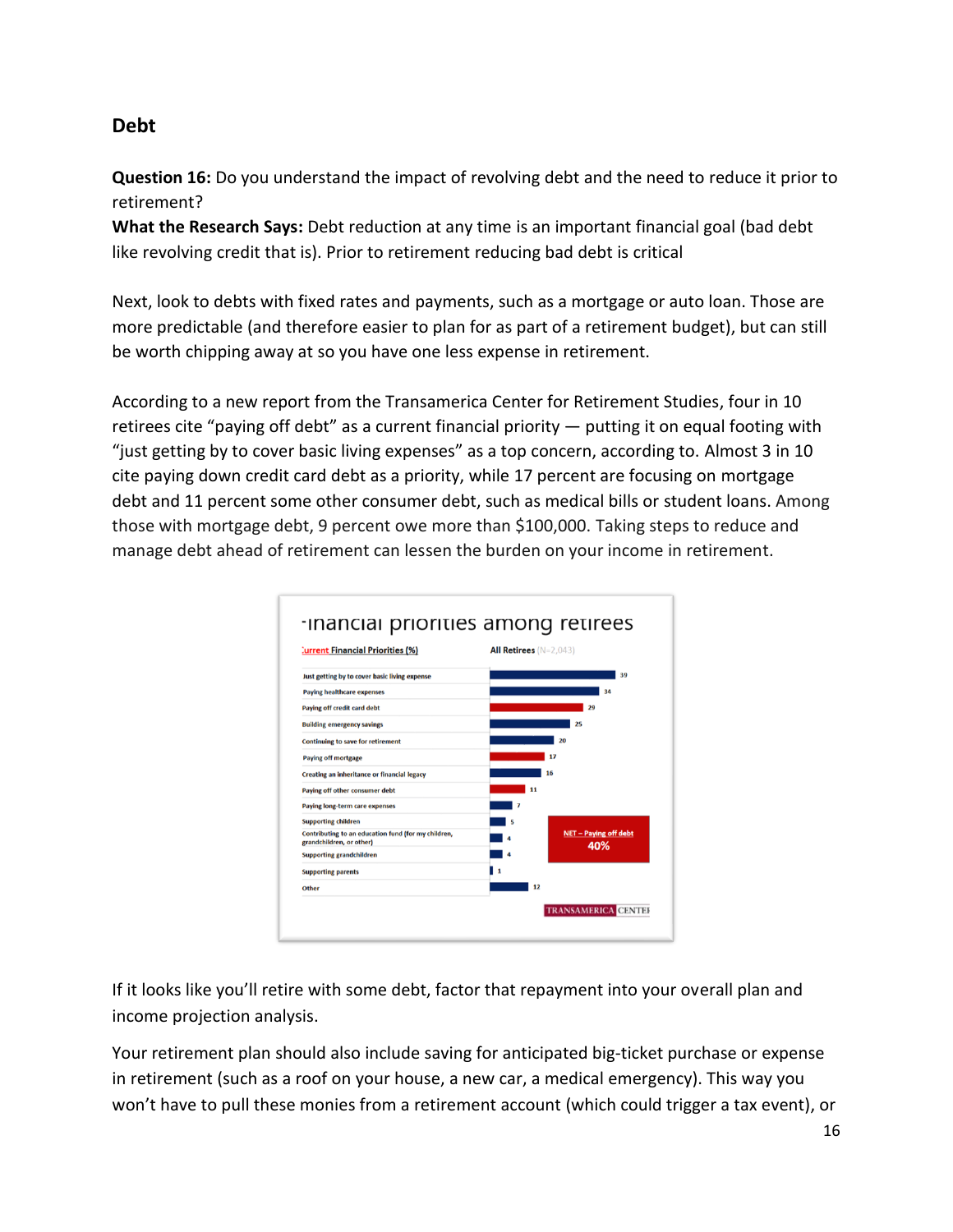take on substantial new debt. You definitely want to try and avoid new, late-career or early retirement debt.

**Question 17:** Do you understand the impact of paying off your mortgage prior to retirement? **What the Research Says:** Reducing housing debt is important if you plan to use your home's equity as an income buffer in retirement. Many people choose to speed up their mortgage payments on their home prior to retirement. This strategy and decision should be incorporated into your overall "transition" plan and the "where you want to live" question. It's also a component of your overall retirement income projection. You can read more about this in the Reverse Mortgage section.

**Question 18:** Do you understand the impact of car /recreational vehicle loan expenses in retirement?

**What the Research Says:** While we are probably going to be driving around for many years in retirement (or perhaps we'll just be passengers in a self-driving auto), some people choose to downsize their BMW to a Kia…not a bad decision given Kia's outstanding reputation for value by the way.

Perhaps in retirement you and your spouse no longer need two cars and the sports car or motorcycles in the garage? Perhaps you'll live in a community of golf carts or in Holland where everyone rides a bike! Downsizing car loan debt (and expenses) is a good practical step to take in retirement. Unless of course your lifestyle goal includes cruising around in the Mustang Shelby 350. We may not blame you…that's one way to feel forever young. Just be prepared for the expense and watch the speeding tickets.

### Income in Retirement

**Question 19:** Do you understand the need to calculate your monthly net income in retirement (known as a retirement income projection), adjusting for annual inflation of 2-3%? **What the Research Says:** The number one fear for pre-retirees is running out of money in retirement (source: Allianz Life Insurance Survey, 2010). Yet, 81% of people don't know how much income they need to retire (source: New Challenges, New Solutions, 2017). How much one needs depends on how much they have saved and what lifestyle they wish to support.

You've likely heard conventional wisdom that says you should aim to have a nest egg of \$1 million to \$1.5 million saved as you enter retirement. Or that your savings should amount to 10 to 12 times your current income to generate an income for life. There is no way of knowing what will happen to interest rates and inflation in the future, but for a retiree to generate a \$40,000 a year "retirement paycheck" after stopping work, he or she will need savings of about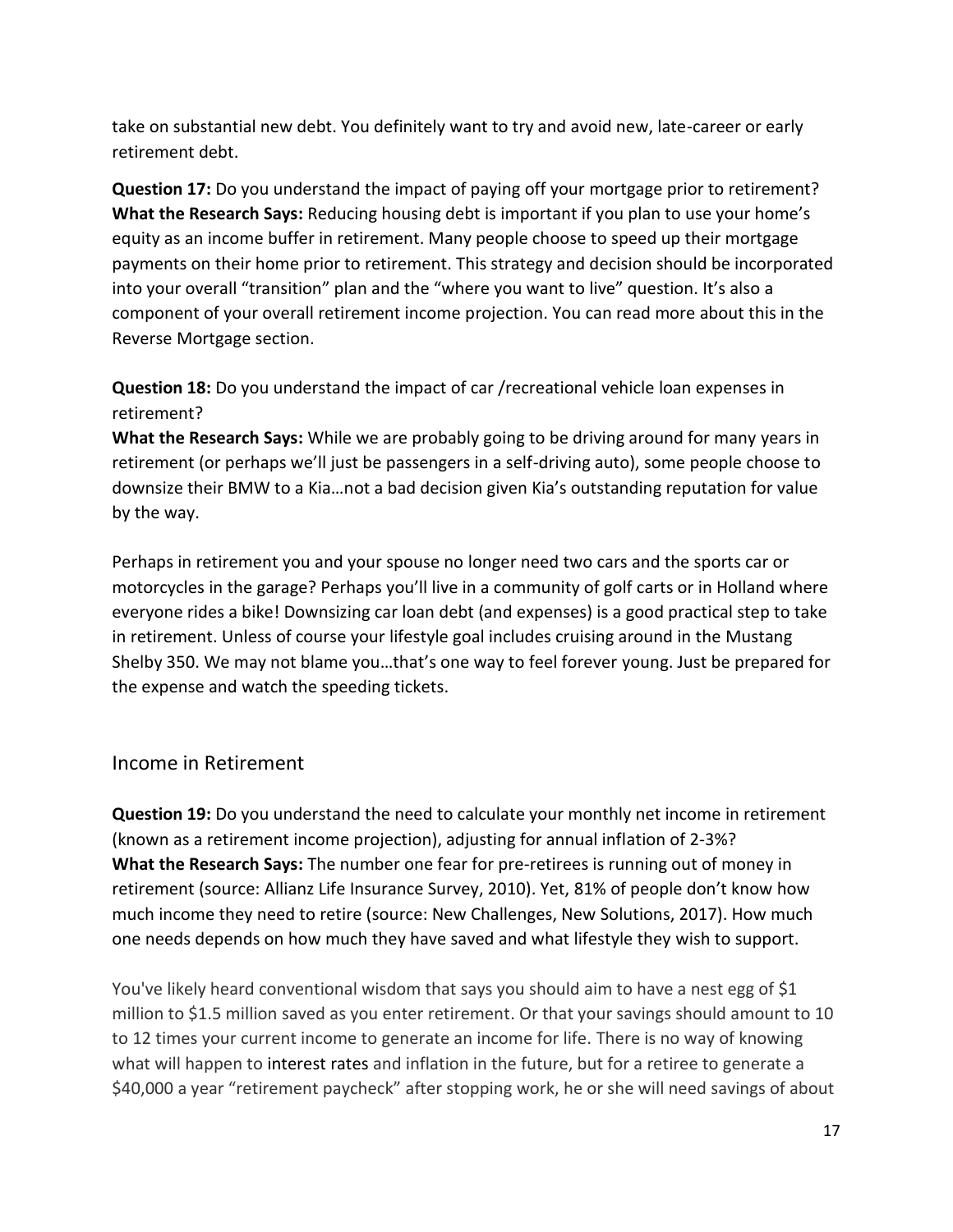\$1.18 million to support a 30-year retirement. This was calculated using average returns of 6 percent and inflation at 2.5 percent, according to Morningstar, a Chicago-based investmentresearch firm.

Before you panic about this number (or give up trying to reach it), this "magic number" is different for everyone and there are some very unique strategies you can deploy to make what you have as efficient as possible (without adding a single cent to what you've saved). You can see the impact of these Multi-Discipline Retirement Strategies (MDRS) on your retirement in the Strategies Module. They can possibly have a significant impact on your retirement outcome.

A proper retirement planning process accounts for all your guaranteed income sources: pensions, Social Security, reverse mortgage and income from annuities.

![](_page_17_Figure_3.jpeg)

Here's a breakdown of the typical income sources for retirees (source: Fast Facts & Figures About Social Security, 2017, Social Security Administration)

As you can see, Social Security and earnings will account for about a third of your income sources. Note however, roughly 60 percent of workers had to stop working before they intended due to reasons such as layoffs or health issues, according to a 2015 study by Voya Financial. So earnings can be planned, but are not always guaranteed. Therefore, we really only count Social Security, pensions, annuities and reverse mortgages as guaranteed income sources.

The next step in your retirement income planning will be to determine expenses. You'll then determine your gap between expenses and guaranteed income sources. With your gap identified you'll calculate how your savings & investments (including things like your 401k) can be turned into a retirement paycheck to fill your gap.

The ultimate goal of proper income planning is to detail out your Income Optimization and Distribution strategies to make sure you don't outlive your money. It also includes a retirement income projection, or what we call our Retirement Efficiency Assessment which provides a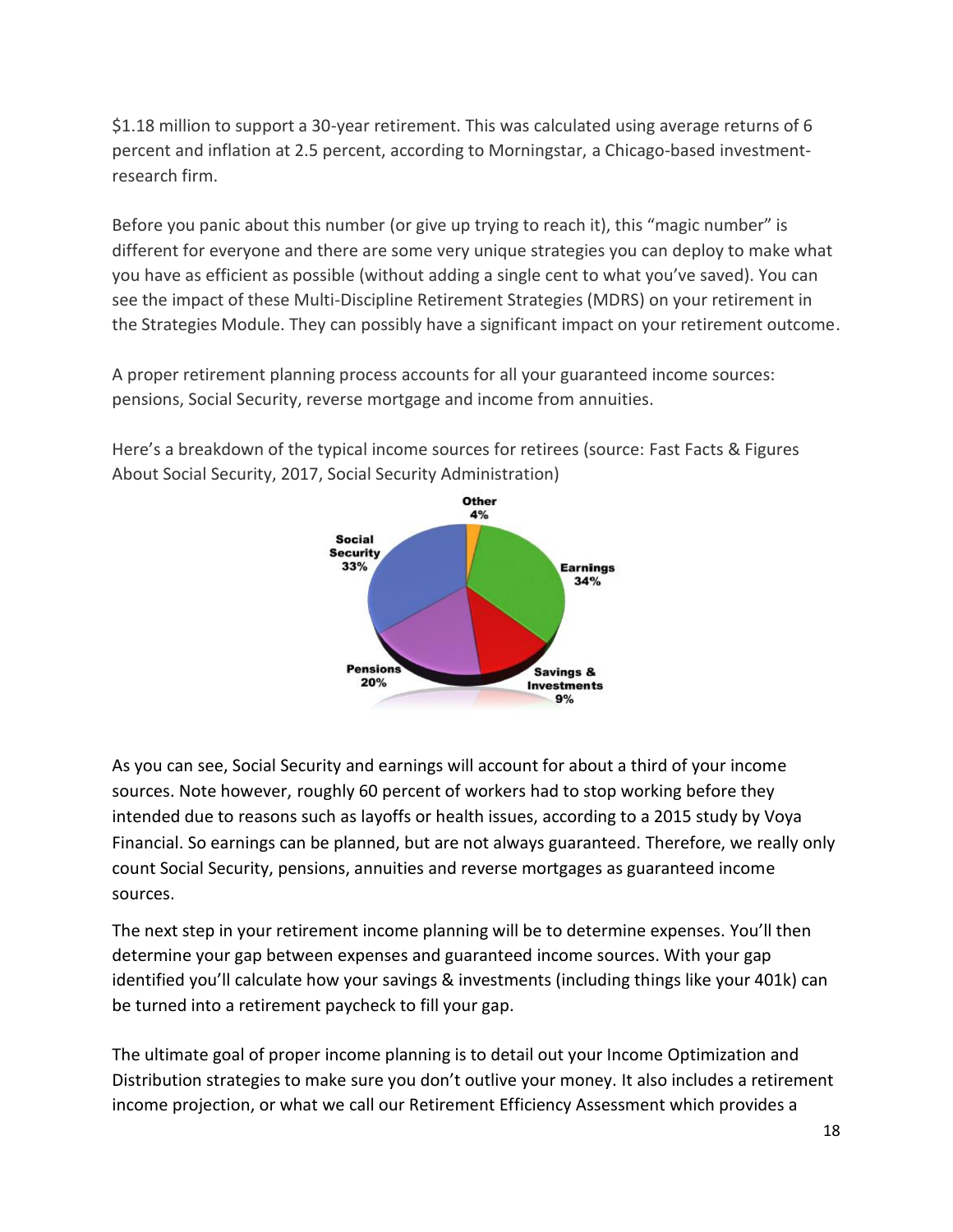calculation of the income you'll need in retirement to support your lifestyle, taking into account inflationary factors, typically 2-3%. This projection must include all of your variables, expenses, risks, etc. In the Inventory Module you'll take an inventory of your income and expenses. In the Strategies module you'll be able to access a Retirement Efficiency Assessment.

**Question 20:** Do you understand the strategies for maximizing pension benefits for your household?

**What the Research Says:** If you're entitled to receive a traditional pension from an employersponsored pension plan, you're lucky. Fewer Americans are covered by such plans every year. For example, in 1998, 59 percent of Fortune 500 companies offered a defined benefit plan, or pension. By 2017, that figure had dropped to 16 percent (source:

https://www.planadviser.com/mere-16-fortune-500-companies-offer-db-plan/) When it's time to start your pension there will be a number of decisions to be made. If you haven't already selected a payout option, you'll want to carefully consider your choices.

Generally, your retirement benefit is an annuity, payable over your lifetime, beginning at the plan's normal retirement age (typically age 65). Many plans allow you to retire earlier, but will actuarially adjust your benefit to account for the fact that payments begin sooner, and will last for a longer period of time. The options that are right for you depends on your individual situation, including your (and your spouse's) age, health, and other financial resources. Make sure that you completely understand all of your options before making a decision. You'll also want to make sure that you know whether or not your pension benefit will be adjusted periodically for inflation. Prior to retirement, your pension plan will provide you with an explanation of all your options, and the relative values of any optional forms of benefits available to you. Be sure to read through this documentation carefully.

**Question 21:** Do you understand the role annuities play as a guaranteed income source in retirement?

**What the Research Says:** There are two types of annuities:

1) Immediate Income Annuity in which you typically have to turn on the income benefit within 12 months. This is known as a Single Premium Immediate Annuity (SPIA).

2) Accumulation or growth annuity in which you allow the value to accumulate over time, eventually taking income as needed at some future date.

You typically will use a SWIP or systematic withdrawal income plan. For purposes of calculating your guaranteed income sources, you will include an immediate annuity in this calculation.

A Single Premium Immediate Annuity (SPIA) has two different purchase options: Purchase with a lump sum payment (Non-qualified or qualified) or to convert any annuity from accumulation to a SPIA. Your guaranteed income payout options include: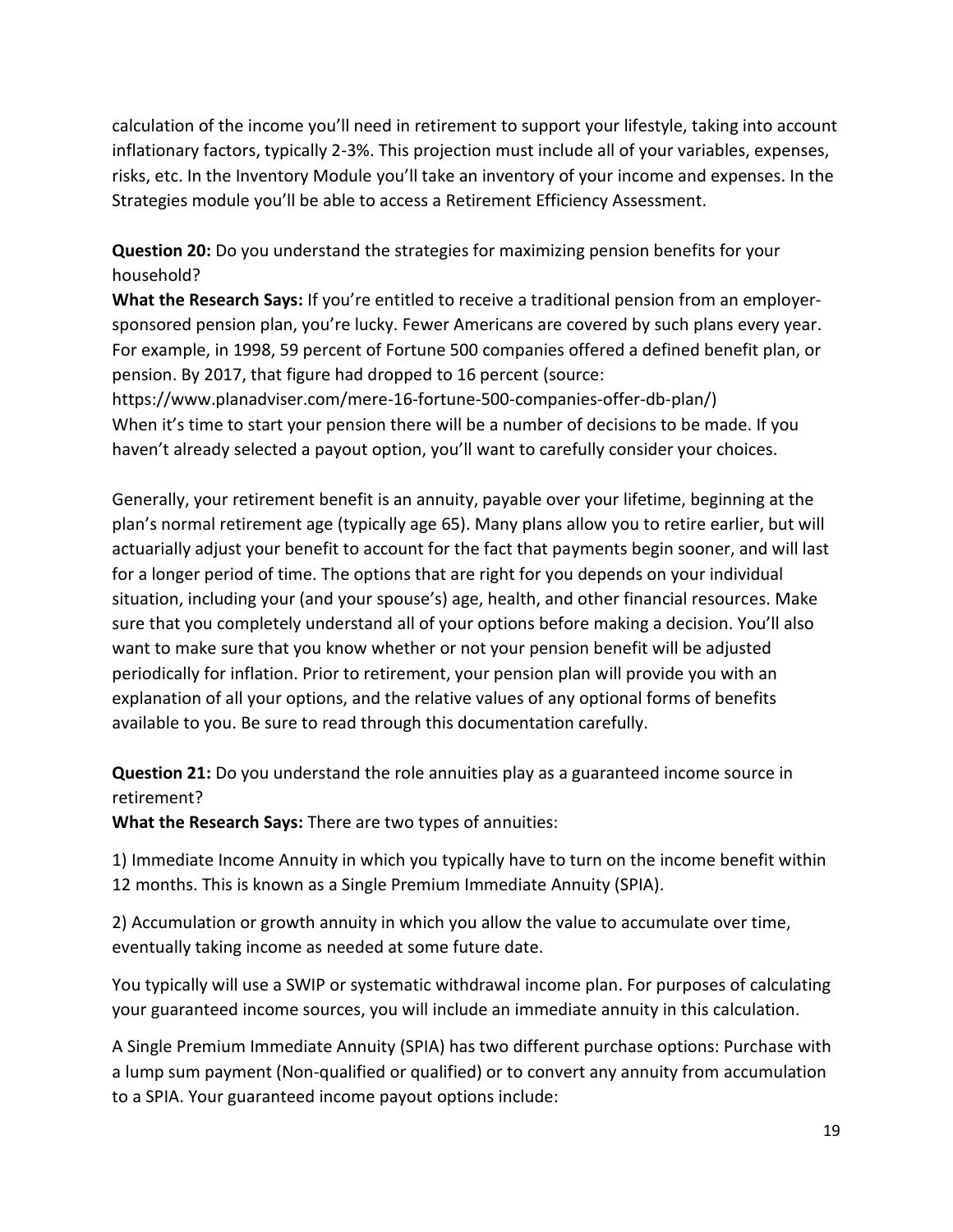- Lifetime income
- Lifetime Income with 10-year certainty
- Lifetime Income with 20-year certainty
- Lifetime income with survivor options
- Plus, many more options available

Income annuities can be a great guaranteed income source eliminating longevity risk.

**Question 22:** Do you understand the importance of calculating your monthly expenses in retirement?

**What the Research Says:** Retirement expenses can certainly go down in retirement, but it's best to use an expense worksheet, Excel spreadsheet or other tool to list and categorize all your expected expenses in retirement. Some experts suggest that expenses in retirement are 60-80% of pre-retirement expenses. Others suggest to plan on 100 percent of your pre-retirement income each year for at least the first 10 years after you stop working. The belief is that your spending really won't slow down in early retirement (what is referred to as the "go-go" years of retirement). As you enter the "slow-go" and eventually "no-go" years, expenses should decline. But these are just guidelines.

Some expenses like housing may go down in retirement, while others such as health care and travel may increase. Many people overlook the cost of healthcare/long term care in their expense projections. Creating a detailed retirement budget is a valuable exercise. You'll be able to calculate your projected expenses in the Inventory module.

**Question 23:** Do you understand the importance of identifying the gap amount between your expenses and guaranteed income sources, and filling the gap with other income sources and/or your savings & investments?

**What the Research Says:** Knowing your gap is critical. Although it might be more than you'd like, it's the basis of your income distribution strategy moving forward. You'll fill the gap with your "other sources" of income and/or savings & investments. These include: 401k/403bs, Individual Retirement Accounts (IRAs)-traditional and Roth, annuities, bonds, mutual funds, certificates of deposit, employment income, inheritances, life insurance, and rental real estate. Each ones offers a different set of strategies to optimize for retirement.

**Question 24:** Do you understand the other methods to fill your gap?

**What the Research Says:** There's a number of things you can do to close any gap you're facing. These include:

• Savvy savers could double, on average, their nest eggs in the last 10 years of their working years, thanks to the magic of compound interest. If the market delivers its historical average of 7 percent annually, your money will double every decade. You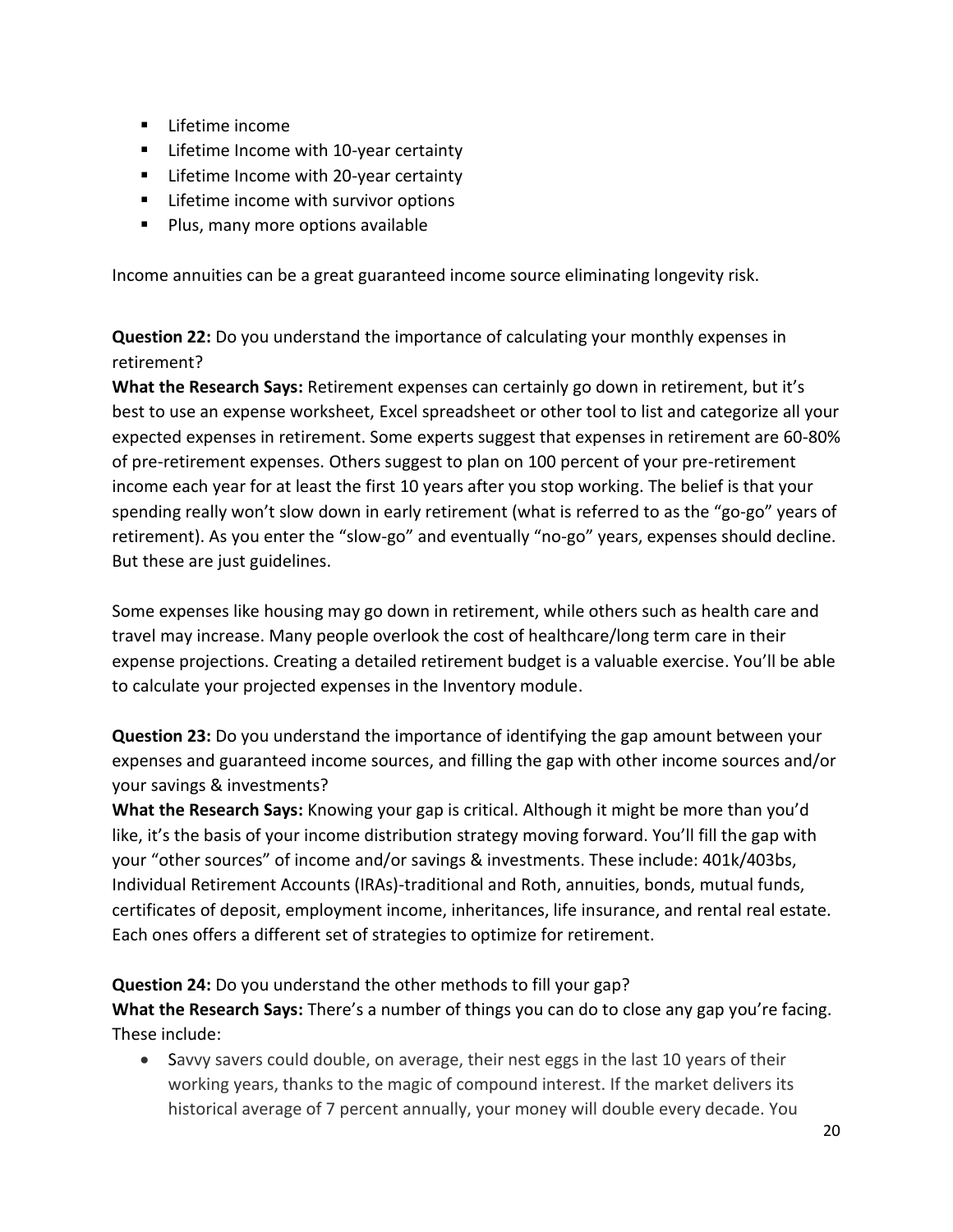could also make a dent in your expenses by being budget conscious and reducing extraneous expenses to add to your savings.

| Age you start<br>saving for<br>retirement | Save \$2,000<br>per year | Save \$5,000<br>per year | Save \$10,000<br>per year |
|-------------------------------------------|--------------------------|--------------------------|---------------------------|
|                                           | at age 65, you'll have   |                          |                           |
| 20                                        | \$425,487                | \$1,063,718              | \$2,127,435               |
| 30                                        | \$222,870                | \$557,174                | \$1,114,348               |
| 40                                        | \$109,729                | \$274,323                | \$548,645                 |
| 50                                        | \$46,552                 | \$116,380                | \$232,760                 |
| 60                                        | \$11,274                 | \$28,185                 | \$56,371                  |

This chart highlights the value of starting to save early and staying consistent.

- Time allowing, you can increase your assets by saving more and continuing to pursue investment growth.
- Modify your lifestyle in order to make ends meet.
- Consider downsizing.
- Review your debt. Can you pay off or consolidate debt to reduce your monthly interest costs?
- Retiring doesn't mean you have to stop working all at once. Talk to your employer about a phased retirement. Shift down in hours and responsibilities over a multi-year period.
- Consider working part-time in retirement or find a passive income stream. You'll earn extra income and you may have less time available to spend money.
	- o Nothing like the power of an income to power your retirement savings.
		- If you plan to fall back on continued employment during retirement, consider that many retirees leave work earlier than planned due to health issues or other unforeseen circumstance, such as a layoff. A 2019 Employee Benefits [Research Institute report](https://www.ebri.org/docs/default-source/rcs/2019-rcs/2019-rcs-short-report.pdf) revealed that 8 in 10 workers think they will work for pay in retirement, when, based on retiree experiences, only 28% actually do. In addition, workers are even more likely to expect working for pay will be a source of income — 74% of workers expect this to be at least a minor source of income in retirement.
		- Also keep in mind that if you claim Social Security benefits before reaching full retirement age and continue to work, your benefits will be reduced if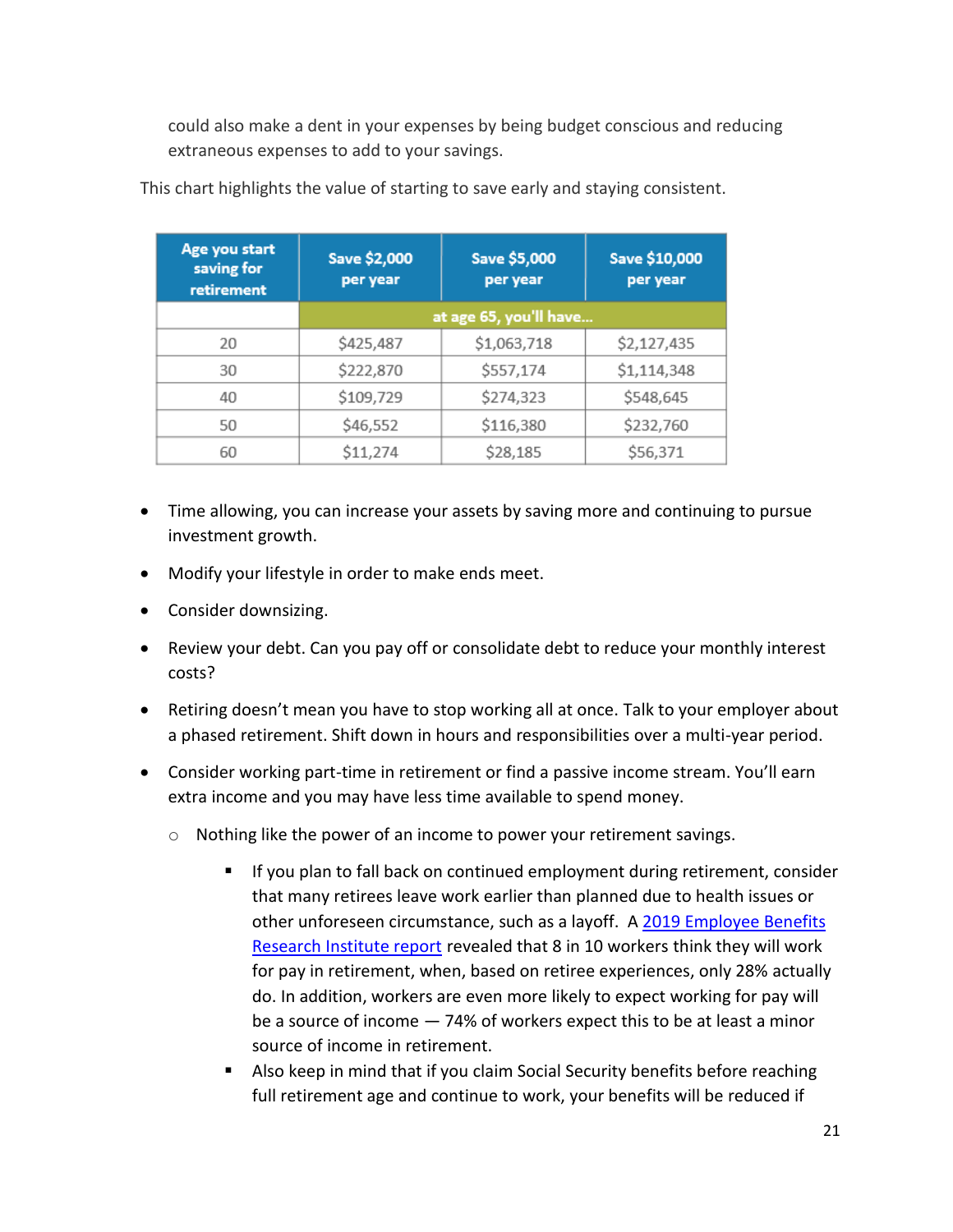your earnings exceed certain limits. And regardless of when you claim benefits, if you earn more than a certain amount, your Social Security benefits could become taxable, up to certain limits.

Of course, working for pay should always be an option to consider. Just remember that there's a lot to think about when it comes to working in retirement.

**Question 25:** Do you understand how to protect a surviving spouse from loss of income? **What the Research Says:** There are specifics steps that you'll need to take to make sure that the surviving spouse does not suffer from loss of income in the case of death of one of the spouses. Your advisor can provide guidance on joint survivorship benefits.

Here's five ways to protect a surviving spouse in retirement:

#### 1. **Maximize the Social Security spousal benefit**

When a surviving spouse is at least 60 years old he/she is entitled to a survivor's benefit based on the Social Security record of the deceased spouse. Survivor benefits can be as much as 100 percent of the benefit received by the deceased spouse. If the surviving spouse claims the benefit before reaching full retirement age, the benefit will be decreased by up to 28.5 percent. The amount of the survivor's benefit is dependent on the amount of the deceased spouse's benefit. Because of the importance of survivor benefits, it's important to make sure both spouses make the right decisions regarding their claiming strategy.

#### 2. **Widowhood plan**

Premature death of one spouse can negatively impact retirement income. The impact is especially significant if the couple depends heavily on a pension or annuity without regard for survivor benefits. In the case of both spouses receiving Social Security, the death of one spouse will cause a loss of total benefits. To prepare for this, a widowhood plan should be in place for the surviving spouse. This can be in the form of life insurance to replace income, a reverse mortgage or downsizing your lifestyle to reduce expenses.

#### 3. **Long-term care plan**

A long-term care event can surely decimate a retirement portfolio. It's important for couples to consider how to protect a portfolio so that an event doesn't make a surviving spouse vulnerable to running out of money in the remainder of his/her retirement years. A long-term care insurance policy or saving for long-term care is prudent in this case.

#### 4. **Death expense plan**

It's not enough that one must deal with the emotional loss of a spouse, but death comes with a plethora of expenses. These include: debts, medical bills, funeral expenses, probate costs, taxes, and the financial cost of making distributions to heirs. Not planning for these expenses with a reserve fund could result in having to tap hard assets. You can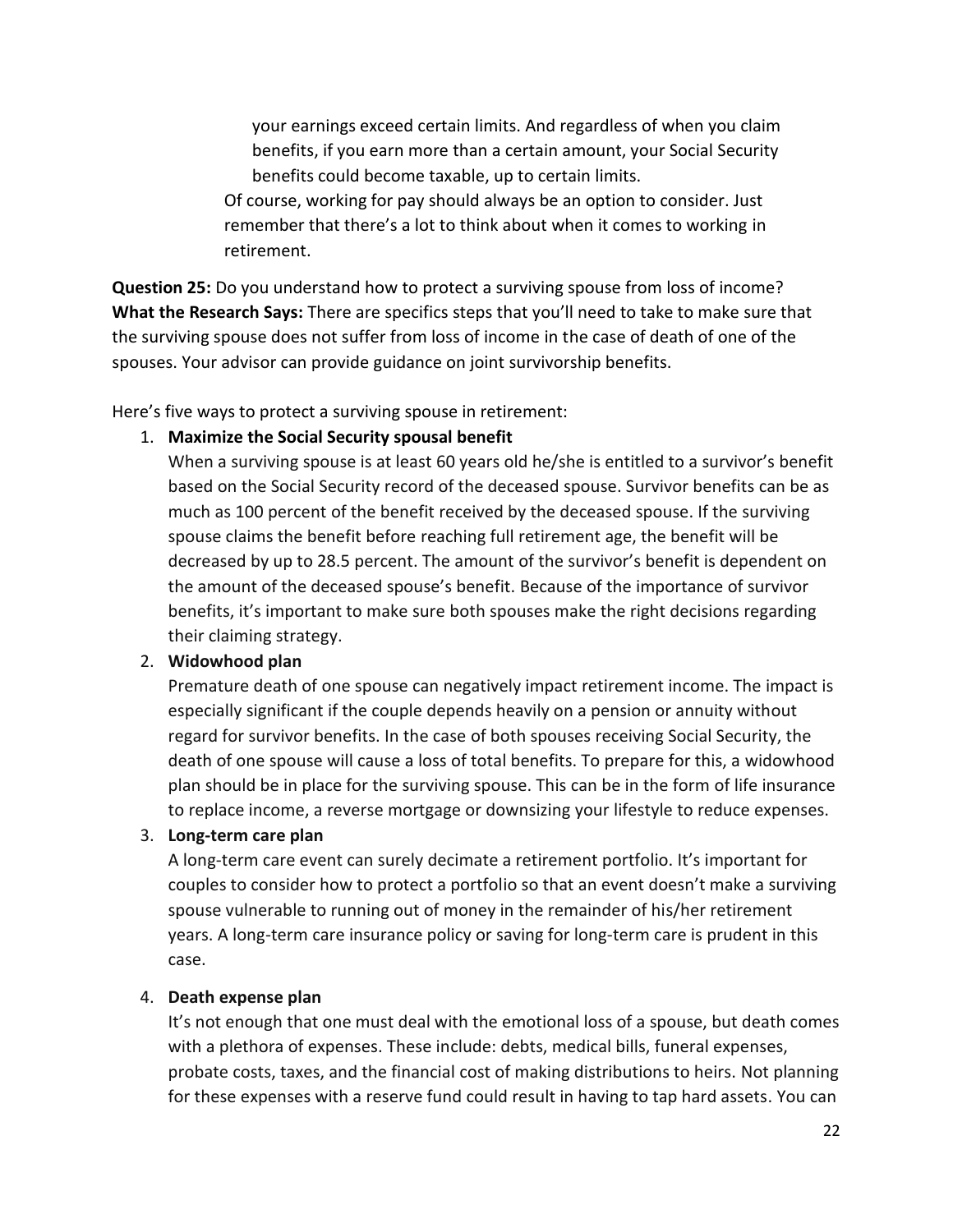and should plan ahead either through savings or insurance plans to aid the surviving spouse in dealing with not just emotional, but financial issues as well.

### 5. **Creditor asset protection plan**

Many things in life can put your assets at risk: dissatisfied clients, a business that goes bust or a customer lawsuit against your business. If you could potentially be presented with these types of events and obligations to creditors you will want to protect any potential negative impact on your spouse and their portfolio. An easy way to protect your assets is make sure you title them correctly. Several states recognized a marital property ownership type known as tenancy by entirety. Tenancy by entirety makes it difficult for a creditor of one spouse to collect a judgment from jointly owned property. You should seek the advice of an estate planning lawyer about utilizing this strategy to protect your spouse in the event of your death.

The right retirement plan prioritizes protecting the livelihood of a surviving spouse from life's what-ifs.

![](_page_22_Figure_4.jpeg)

### **Key dates to access your income in retirement**

# **Social Security**

**Question 26:** Do you understand that in order to maximize your lifelong Social Security income, you need to choose the optimal time to begin benefits (and there definitely is an optimal time and it various by person and circumstance)?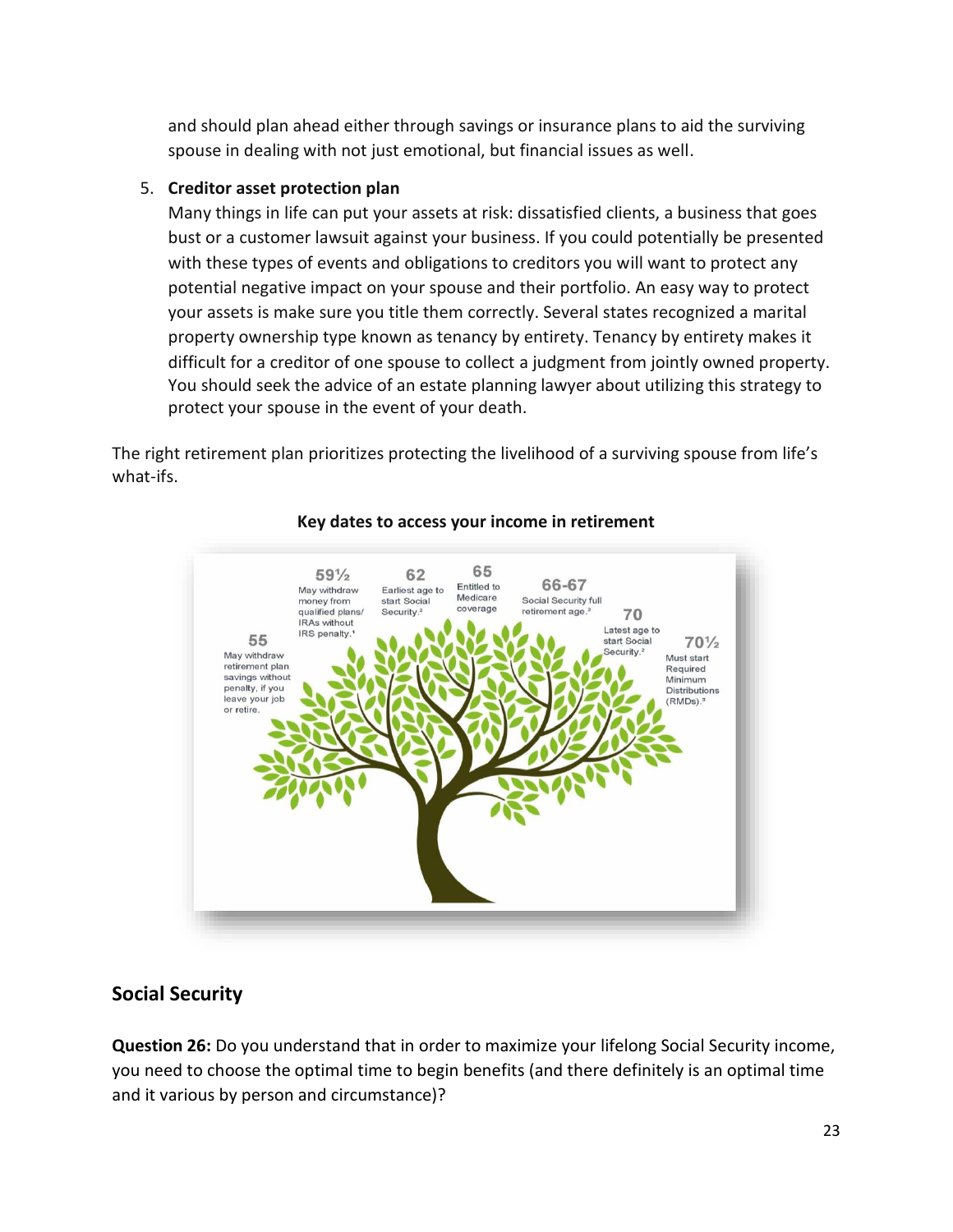**What the Research Says:** One of the greatest concerns of retirees and near-retirees is the fear of outliving their assets. Although traditional pensions once provided a steady income for many retirees, the number of companies offering such plans has declined dramatically. Social Security typically represents about 33% of a retirees' income in retirement so it's important to get your filing strategy and timing correct. The "average" monthly Social Security retirement benefit was recently \$1,475 -- about \$17,700 annually. Of course, if your pre-retirement earnings are above average, you'll get more than that. For 2020, those retiring at their full retirement age can collect a maximum monthly benefit of \$3,011.

Social Security offers benefits similar to a pension, plus a lot more. Not only does it provide a guaranteed income stream, but it also offers longevity protection, spousal protection, and even some inflation protection. Yet the ultimate value of Social Security benefits is often overlooked. For example, did you know that if you delay claiming benefits past full retirement age, you could increase your payments by as much as 8% a year? It would be hard to find a risk-free investment that currently offers that kind of payout.

However, the "When to begin benefits?" decision is different for everyone, is not always beyond your full retirement age, and must be incorporated into an overall retirement income projection analysis.

While Social Security calculators can help point you in the right direction on claiming your benefit, they don't incorporate your entire income scenario (which can definitely impact your decisions) and also very important tax implications.

Whether you're single, married, divorced, or widowed, there are strategies that might increase the monthly and lifetime Social Security benefits you receive. We want you to understand your claiming options and avoid costly mistakes that could reduce the Social Security income that you, and possibly your spouse, receive.

**Question 27:** Do you understand the Social Security spousal strategy & how it could potentially increase your household's income?

**What the Research Says:** Even if you've never worked under Social Security, you may be able to claim spousal retirement benefits if you are at least 62 years of age and your spouse is receiving retirement or disability benefits. You can also qualify for Medicare at age 65. If you are divorced, you may still be able to get benefits on your ex-spouses' record.

Married individuals are eligible to receive a Social Security benefit based on their own earnings history or a spousal benefit based on the spouse's primary insurance amount. *(This is also true for unmarried, divorced individuals who were married for at least 10 years.)*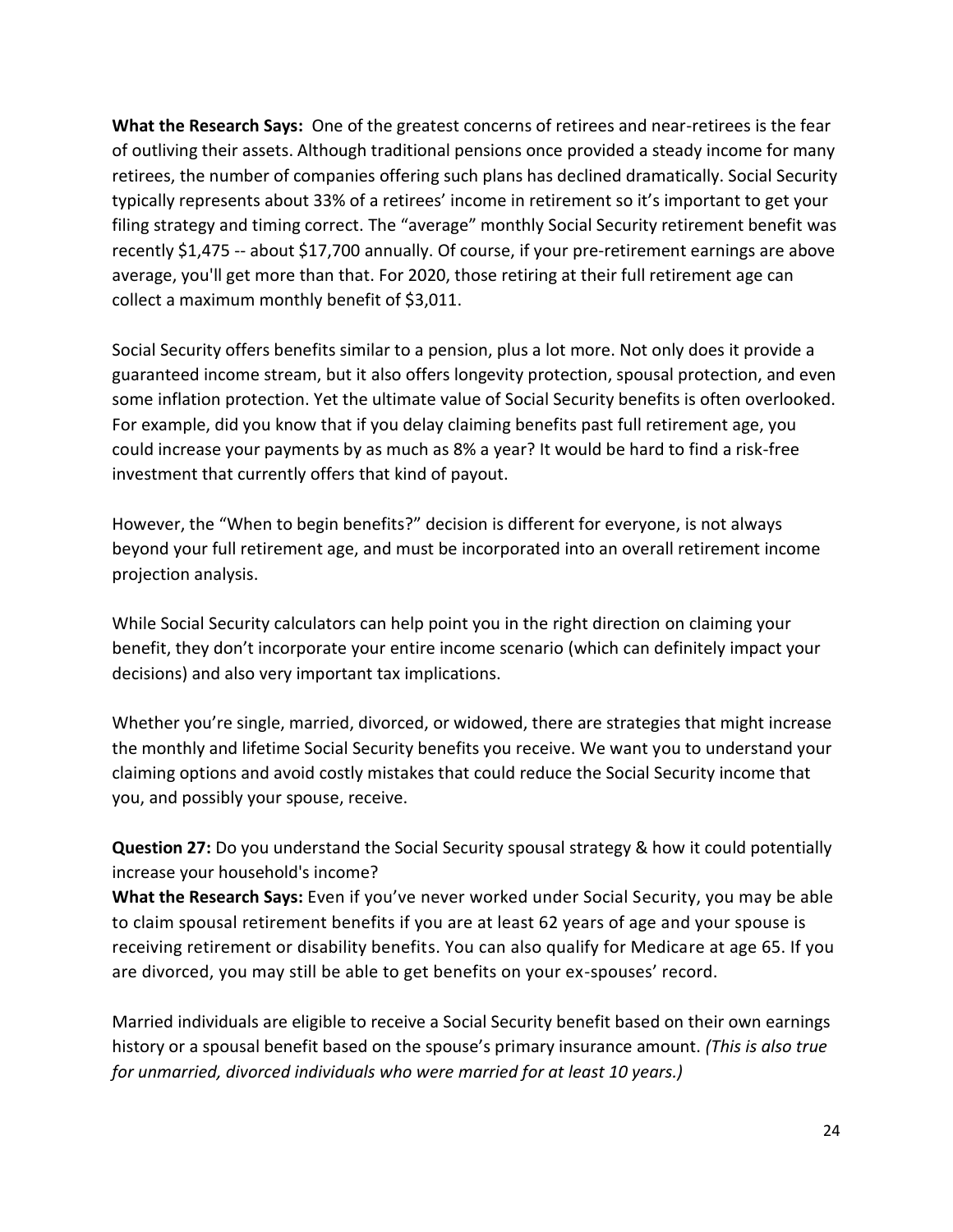If you're married, you can claim a spousal benefit whether you have worked or not. But in order to qualify for the spousal benefit, you must be at least age 62, you must have been married for at least one year, and your spouse must have filed for Social Security benefits. *(An eligible, unmarried divorced spouse does not have to wait until his or her ex files for benefits, but the ex must be at least age 62.)*

If you elect to receive a spousal benefit *before* you reach full retirement age, you would receive a permanently reduced amount, unless you are caring for a qualifying child. The benefit reduction is based on *your* age when you claim the spousal benefit. If you claim the spousal benefit upon reaching *your* full retirement age, the benefit would be one-half of your spouse's primary insurance amount (PIA).

The spousal benefit is never higher than 50% of the primary worker's full benefit. So, for example, if your spouse's primary insurance amount is \$2,400, you could receive a \$1,200 monthly spousal benefit by claiming it at your full retirement age.

Keep in mind that there are many combinations for how a married couple can claim Social Security retirement benefits and spousal benefits, as well as other filing strategies. In fact, according to the Social Security Administration, the claiming-age combinations that married couples might choose range from nearly 10,000 to 40,000, depending on their respective birth years.

It's highly recommended you speak to a retirement planner (vs. just relying on a Social Security calculator) who is skilled in Social Security strategies to make sure you and your spouse understand how to use the spousal benefit correctly and make the right claiming decisions.

**Question 28:** Do you understand how working will affect your Social Security benefits? **What the Research Says:** Social Security benefits are based on how much you earned during your working career and the age when you start claiming benefits.

Generally, the earliest age to claim benefits is 62. (*Surviving spouses, however, can claim survivor benefits as early as age 60.)* "Full retirement age" ranges from 66 to 67, depending on year of birth. You can receive your maximum monthly benefit by waiting until age 70 to claim Social Security.

Many people continue to work beyond retirement age, either by choice or out of necessity. But if you are receiving Social Security benefits, you need to be aware of how working can affect your benefit payments. Earning income above Social Security thresholds can cause a reduction in benefits and mean your benefits will be taxed.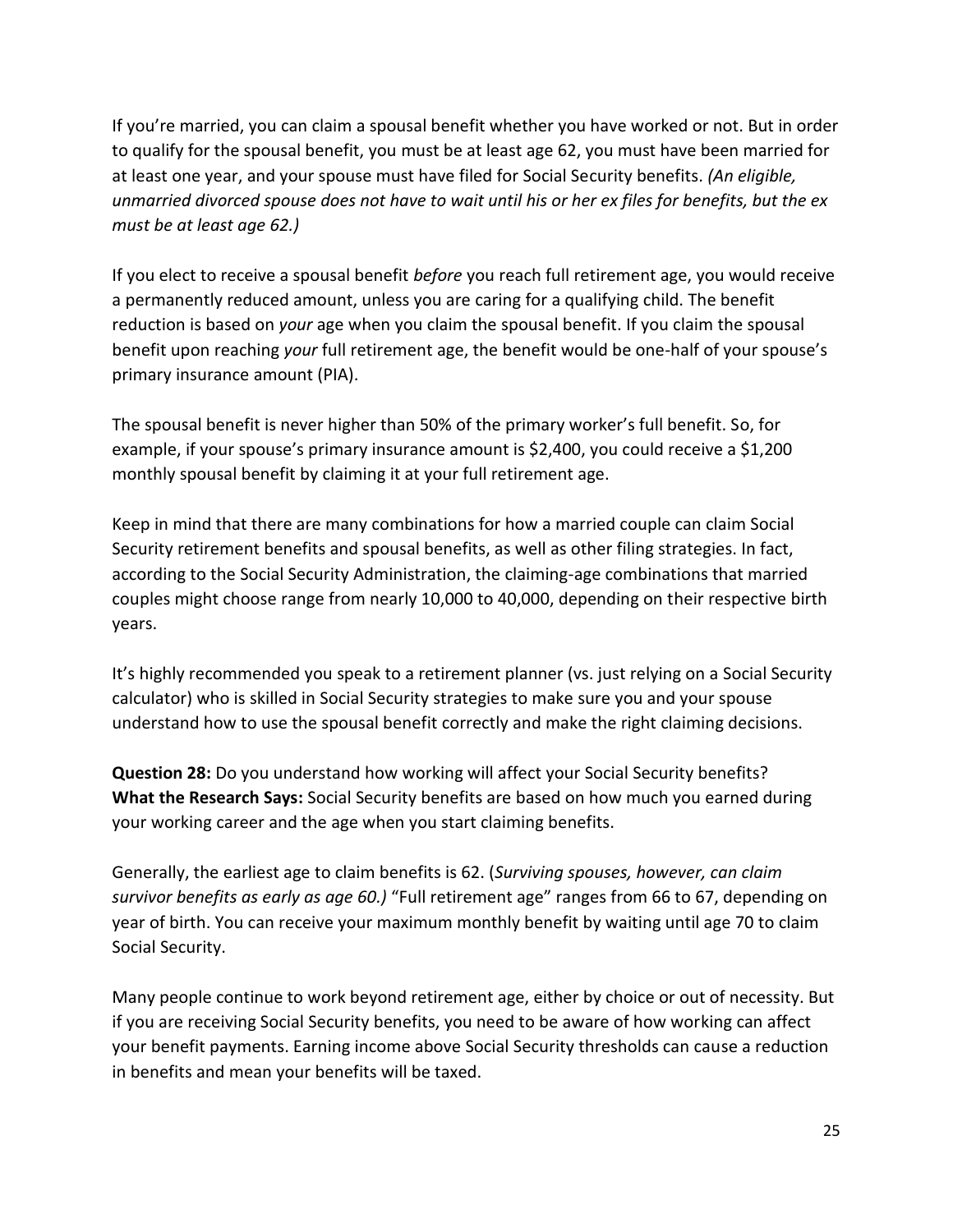Whether it makes sense to work and collect Social Security at the same time is a complicated assessment that depends on how much you earn and when you begin taking Social Security benefits.

If you work and are full retirement age or older, you can earn as much as you want and your benefits will not be reduced. However, individuals may begin taking Social Security retirement benefits early beginning at age 62. If you are younger than full retirement age, there is a limit to how much you can earn and still receive full benefits. If you earn more than \$17,640 (in 2019), Social Security will deduct \$1 from your benefits for each \$2 you earn over the threshold. In the year you reach full retirement age, you can earn up to \$46,920 (in 2019) without having a reduction in benefits. However, if you exceed \$46,920 in earnings, Social Security will deduct \$1 from your benefits for each \$3 you earn until the month you reach full retirement age. Once you reach full retirement age, your benefits will no longer be reduced.

For example, if your monthly Social Security benefit is \$700 and you earn less than \$17,640, you will receive \$8,400 in benefits for the year. However, if you earn \$19,080 (\$1,440 over the threshold), you will receive \$7,680 in benefits (\$8,400 minus one-half of \$1,440). Note that if your benefits are withheld, at least some of those benefits will be returned to you in the form of higher monthly benefits once you reach full retirement age. When you reach full retirement age, Social Security will recalculate your benefits to take into account the months in which your benefits were withheld. In addition, if your latest year of earnings turns out to be one of your highest years, Social Security will refigure your benefit based on the higher earnings and pay you any increase due.

Another way that working can affect Social Security is with regard to taxes. If your combined income (Social Security calculates "combined income" by adding one-half of your Social Security benefits to your other income) is between \$25,000 and \$34,000 (or \$32,000 and \$44,000, if filing jointly), you may have to pay taxes on 50 percent of your benefits. If your income is more than \$34,000 (or \$44,000 if filing jointly), then you may have to pay taxes on up to 85 percent of your benefits.

It's highly recommended you speak to a retirement planner (vs. just relying on a Social Security calculator) who is skilled in the impacts of working on your Social Security benefits.

**Question 29:** Do you understand how provisional income and taxes impact your Social Security benefits?

**What the Research Says:** Provisional income is a measure used by the IRS to determine whether or not recipients of Social Security are required to pay taxes on their benefits. Provisional income is calculated by adding up a recipient's gross income, tax-free interest, and 50% of Social Security benefits.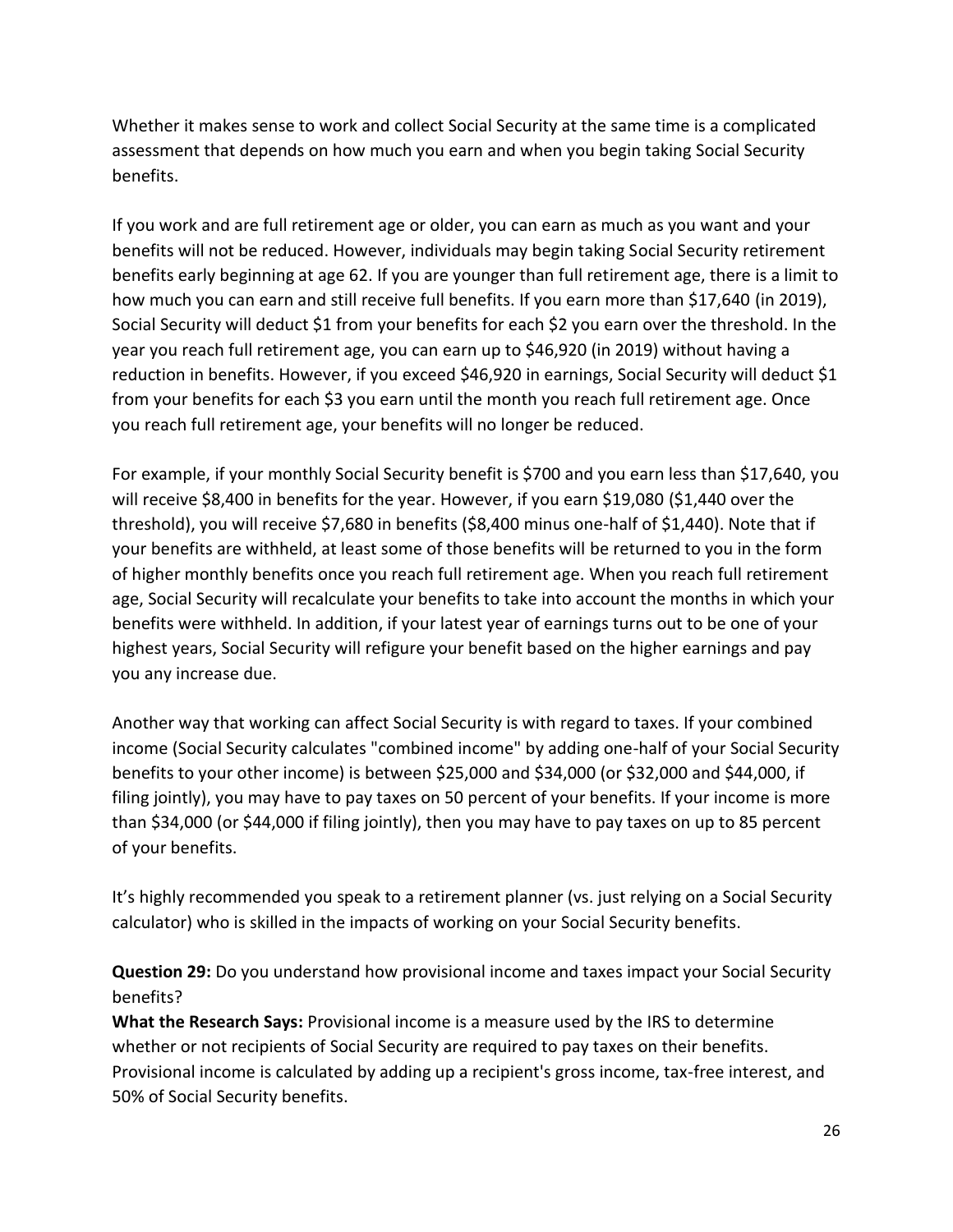Three steps for calculating provisional income

- 1. Start with your gross income, which is the total amount of money you make not including your Social Security benefits. You can find this amount on your tax return.
- 2. Add any tax-free interest you received, such as interest from a municipal bond, which is always tax-exempt at the federal level.
- 3. Calculate 50 percent of your Social Security benefit and add that amount to your previous total.

For example, let's say your gross income is \$20,000 and you earned \$2,000 in municipal bond interest. Add those amounts together to arrive at \$22,000. Now let's assume you receive \$24,000 in Social Security benefits. Divide that in half to arrive at \$12,000. Add \$22,000 and \$12,000, and your provisional income for tax purposes is \$34,000.

How provisional income affects taxation?

Your provisional income and your tax filing status decide whether, and how much, your Social Security benefits are taxed per the below chart:

| <b>Tax Filing Status</b>    | <b>Provisional Income</b> | <b>Social Security Taxation</b> |  |
|-----------------------------|---------------------------|---------------------------------|--|
| Single or head of household | Less than \$25,000        | 0%                              |  |
|                             | \$25,000 - \$34,000       | Up to 50%                       |  |
|                             | More than \$34,000        | Up to 85%                       |  |
|                             | Less than \$32,000        | 0%                              |  |
| Joint filers                | \$32,000 - \$44,000       | Up to 50%                       |  |
|                             | More than \$44,000        | Up to 85%                       |  |

It's highly recommended you speak to a retirement planner who understands provisional income and the impact of taxes.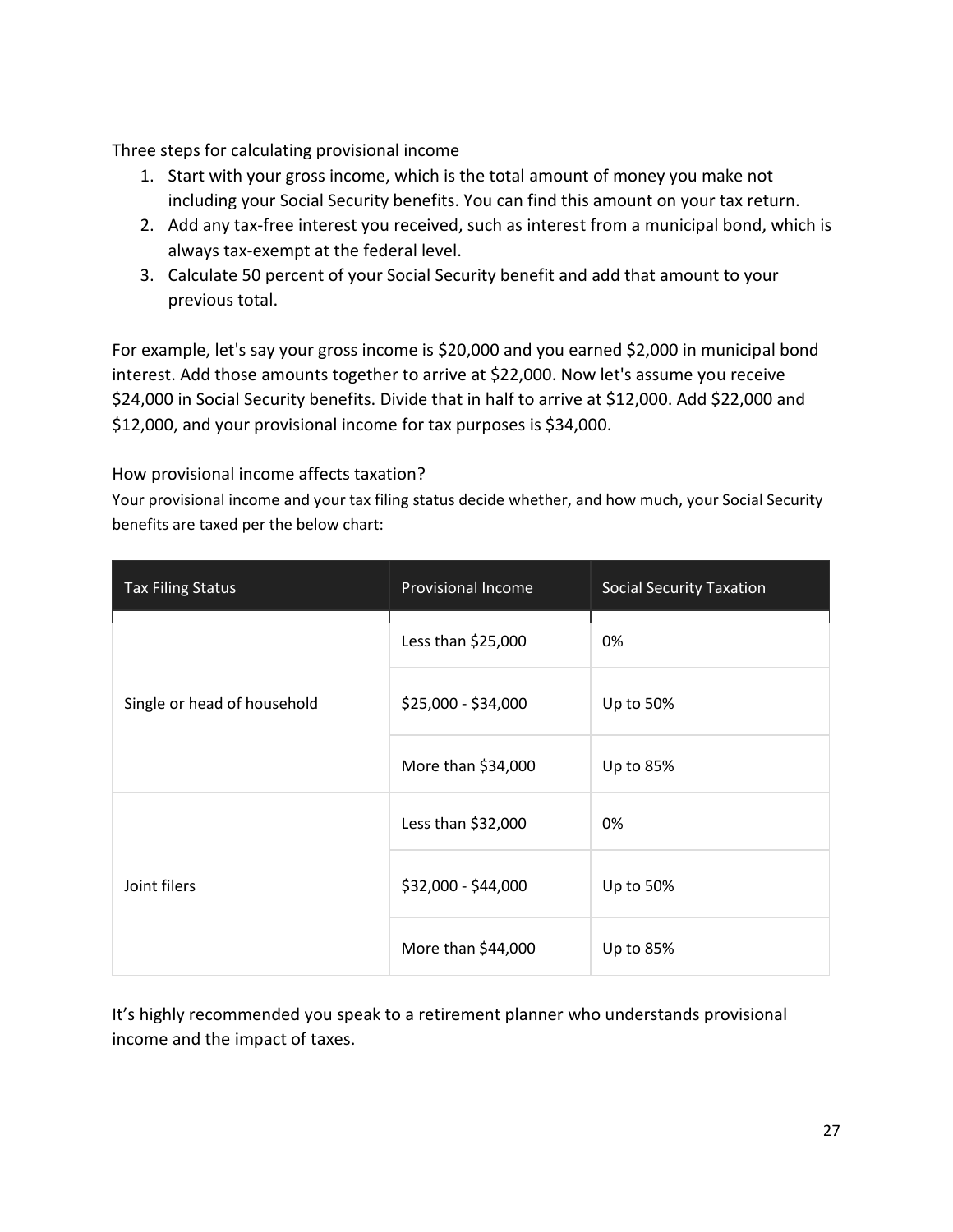**Question 30:** Do you understand the issues with solvency of the Social Security system and how it could impact you in retirement?

**What the Research Says:** According to the Social Security Administration, around 2034 they will only have funds to pay for approximately 75% of promised benefits. The main issue is that in 1945 there were 49 workers paying into the system for every one worker claiming their benefits. Today, there are 2.8 workers for every one worker claiming their benefits! This has created a tremendous drain on the system.

Since most people count Social Security for one-third of their retirement income, it's prudent to consider how you will cover this potential gap between what you would get today vs. a reduced amount by 2034.

**Question 31:** Do you understand the need to incorporate Social Security into an overall income projection analysis?

**What the Research Says:** As stated earlier, getting your Social Security filing strategy and timing right requires more than a simple, isolated calculation. It's critical to get a retirement income projection analysis done that incorporates Social Security (which is only 33% of your income picture) with your other savings and assets to make the best, most informed decision.

## **Home Equity**

**Question 32:** Do you understand how a reverse mortgage could provide a guaranteed income buffer in retirement?

**What the Research Says:** According to Shelley Giordano, chair of the Funding Longevity Task Force and author of the book "What's the Deal with Reverse Mortgages? "A reverse mortgage can be used as a "buffer asset" when a borrower utilizes a Home Equity Conversion Mortgage (HECM) early in retirement, rather than delaying acquisition until the borrower's portfolio has been depleted. By obtaining a HECM line of credit, the borrower is able to "buffer" their investments during years when their portfolio experiences negative returns. The idea is to draw upon the HECM credit line in these circumstances instead of selling off certain investments, such as stocks, in efforts to weather market volatility."

Don Graves calls reverse mortgage loans the "Swiss army knife of retirement income planning." Graves, an adjunct professor of retirement income at the American College of Financial Services in Philadelphia, says the loan can be used strategically to address a range of retirement situations. "Unexpected illness or inadequate savings are just two of the times a reverse mortgage loan can be a true lifesaver — or retirement-saver. But other situations can also benefit from a reverse mortgage loan.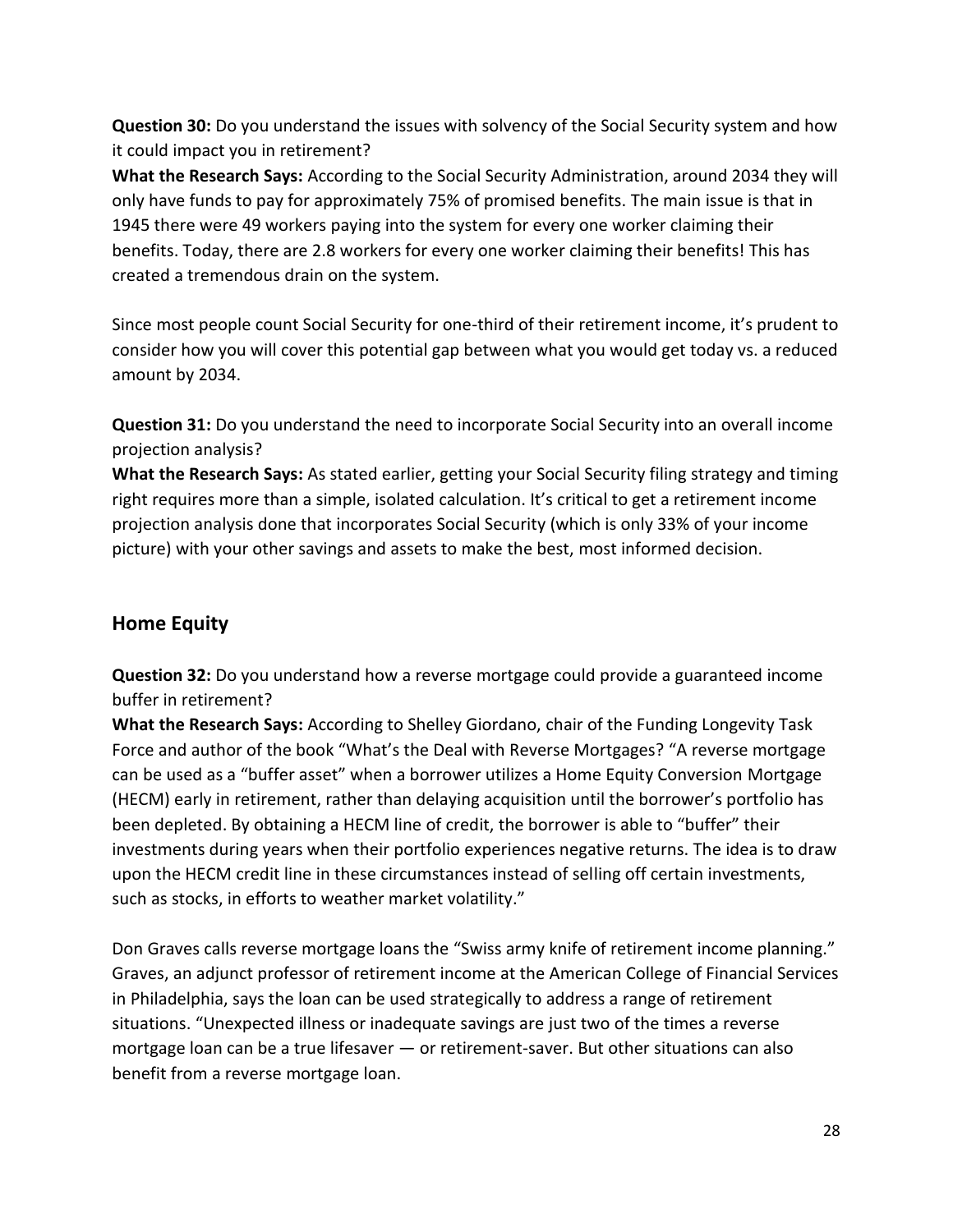- 1. When a home represents the bulk of a homeowner's portfolio, a reverse mortgage loan is a way to create more money. Additionally, the loan can prevent the IRA or 401(k) from becoming a depleting asset they're forced to draw on more quickly.
- 2. Opening a line of credit through a HECM, gives you a way to tap home equity to pay for things like "aging in place" to cover home modifications. This would allow you to leave your 401(k) untouched so it can be used as intended — for life in retirement.
- 3. The need for cash sometimes keeps people in their 70s in the workplace. For people who are house rich and cash poor, a HECM could provide extra money each month as it eases the burden of paying the mortgage on a home. The necessity of working is eliminated, and older homeowners can remain in their homes.
- 4. When home equity is the biggest asset, a HECM can be used to meet unanticipated expenses. For example, a widow or one spouse in a couple is losing mobility and needs in-home care, but isn't sick enough to need an assisted living facility or a nursing home. Medicare does not entirely cover the costs of partial in-home care and assorted other out-of-pocket costs. People with meager retirement savings but home equity can use the house to create cash flow. The homeowner can tap into a line of credit, either taking the payments as a lump sum or in monthly payments, similar to an annuity stream.
- 5. A HECM can be used as a way of hedging on market conditions. When the markets are doing well and they're getting good returns (on a retirement account), they can use their gains to pay for their retirement. When the market is not doing well, they can use the proceeds from the HECM. At the same time someone can stay in their home longer, they also have more freedom not to draw on retirement funds in a down market.
- 6. You can use a HECM to purchase a new home.
- 7. You can use a HECM to help pay for your kids or grandkids to go to college. Or you can pay for health insurance during your early retirement years until Medicare kicks in when you turn 65. Or perhaps you use it to pay Medicare Part B and Part D costs.

According to Dr. Wade Pfau, retirement research and author of *"How to use Reverse Mortgages to Secure Your Retirement"* provides some additional research-based insight on the use of home equity in retirement.

"Though reverse mortgages have long held a bad reputation, research and public policy in recent years are shedding new light on their potential uses in retirement. The vast majority of reverse mortgages in the United States are Home Equity Conversion Mortgage (HECM – commonly pronounced "heck-um") reverse mortgages, which are regulated and insured through the federal government by the Department of Housing and Urban Development (HUD) and the Federal Housing Authority (FHA). Especially since 2013, the federal government has been refining regulations for its HECM program in order to improve the sustainability of the underlying mortgage insurance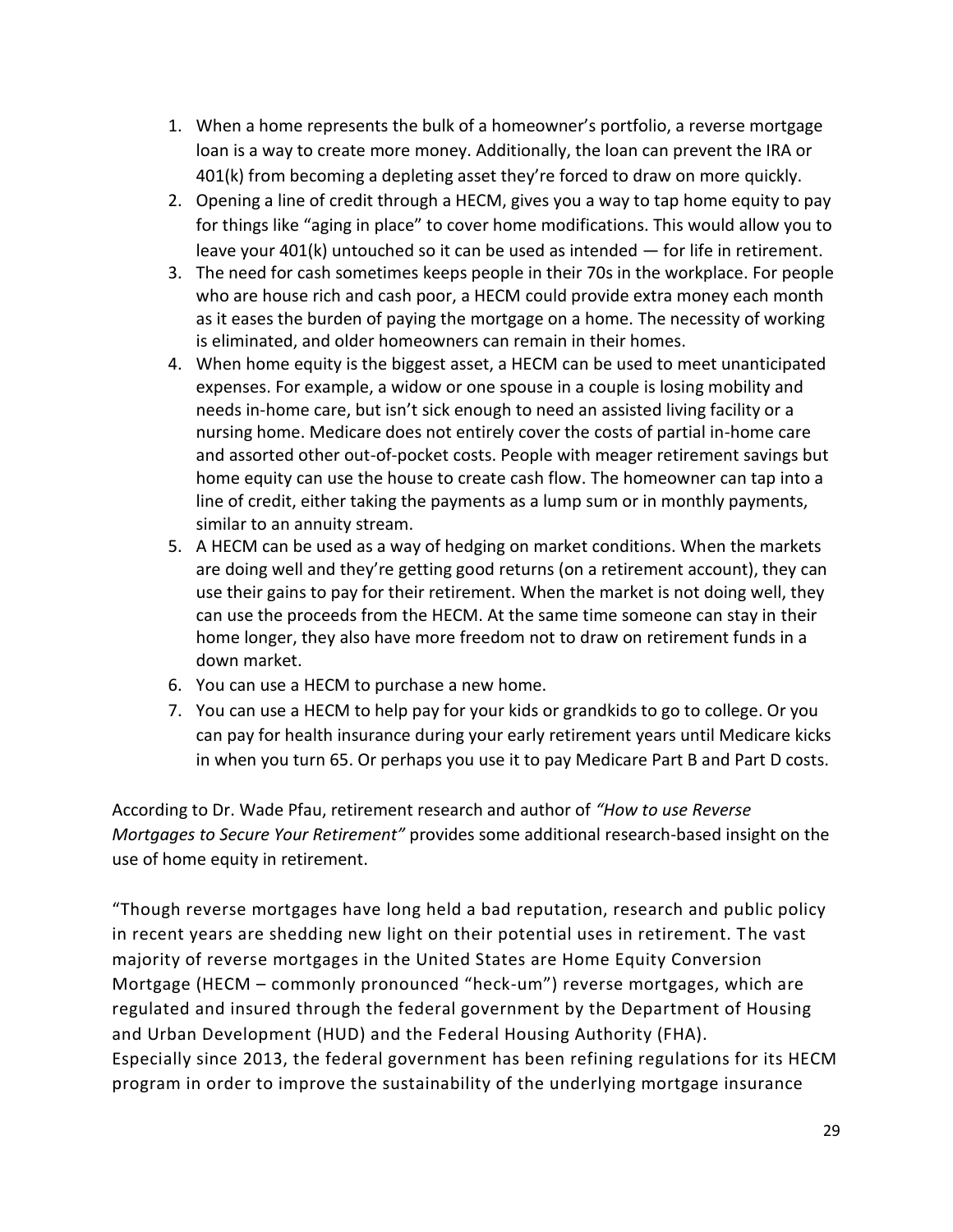fund, to better protect eligible non-borrowing spouses, and to ensure borrowers have sufficient financial resources to meet their homeowner obligations.

Financial planning research has shown that coordinated use of a reverse mortgage starting earlier in retirement outperforms waiting to open a reverse mortgage as a last resort option once all else has failed. Reverse mortgages have transitioned from a last resort to a retirement income tool that can be incorporated as part of an overall efficient retirement income plan. Two benefits give opening a reverse mortgage earlier in retirement the potential to improve retirement outcomes, even after accounting for loan costs.

First, coordinating retirement spending from a reverse mortgage reduces strain on the investment portfolio, which helps manage the risk of having to sell assets at a loss after market downturns. Reverse mortgages can help sidestep this risk by providing an alternative source of retirement spending after market declines, creating more opportunity for the portfolio to recover.

The second potential benefit of opening the reverse mortgage early—especially when interest rates are low—is that the principal limit (the overall eligible amount consisting of any loan balance and remaining line of credit) that you can borrow from will continue to grow throughout retirement."

A retirement planner well versed in Home Equity Conversion Mortgages can help you determine if using your home equity is a prudent strategy given all your other savings and assets.

**Question 33:** Do you understand how a reverse mortgage could provide tax free income in retirement?

**What the Research Says:** As far as taxes go, there are pros and cons to reverse mortgages. On the plus side, reverse mortgages are considered loan advances to you, not income you earned. Thus, the payments you receive are not taxable. Moreover, they usually don't affect your Social Security or Medicare benefits.

However, all the interest that accrues on your reverse mortgage is not deductible by you until you actually pay it, which is usually when you pay off the loan in full. Moreover, your mortgage interest deduction is usually subject to the same limits as other home equity loans—that is, you can deduct the interest on no more than a loan of \$100,000.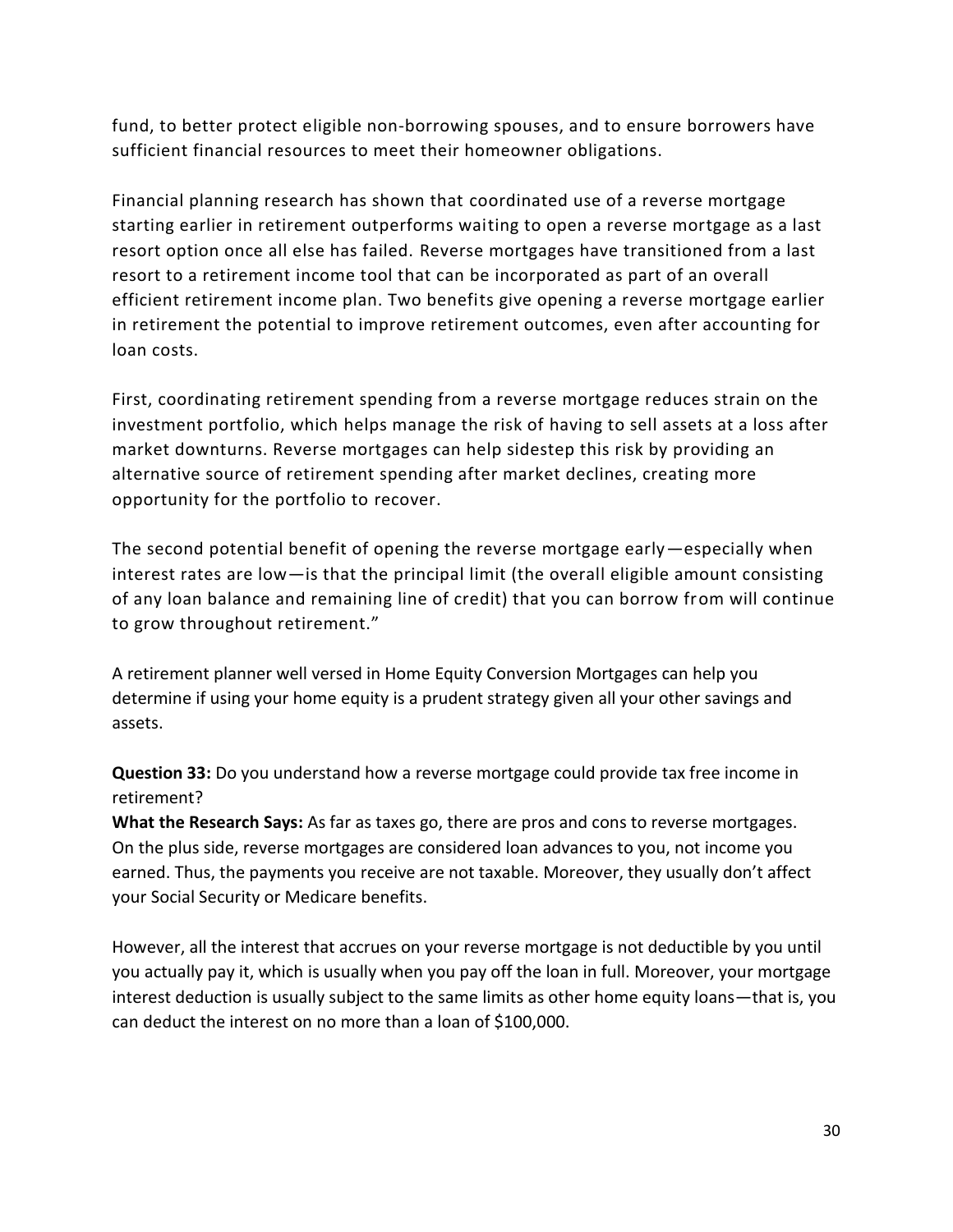**Question 34:** Do you understand the details of how a reverse mortgage works and the common misconceptions?

**What the Research Says:** A Home Equity Conversion Mortgage (HECM), also known as a government-insured reverse mortgage loan is a great tool to help you utilize the equity from your home and convert a portion of it into cash. Thousands of senior homeowners have taken advantage of this beneficial tool since its inception in 1961, and you may be able to as well. It's called a "reverse mortgage" because, instead of you paying the lender, the lender pays you. These payments can be a lump sum, a monthly advance, a line of credit, or a combination.

There are three basic types of reverse mortgages:

- Single-purpose reverse mortgages, offered by some state and local government agencies and nonprofit organizations
- Federally insured reverse mortgages, known as Home Equity Conversion Mortgages (HECMs) and backed by the U. S. Department of Housing and Urban Development (HUD), and
- Proprietary reverse mortgages, private loans that are backed by the companies that develop them.

When you take out a reverse mortgage, the title to your home remains with you and you continue to live in the home. You must continue to pay for repairs, property insurance, and taxes. When you move out, sell the home, or die (or the last surviving borrower dies), you or your estate will need to repay the loan. The loan balance will include the amount paid to you in cash, plus the interest and fees added to the loan balance each month. This means your total debt increases as the loan funds are paid to you and interest on the loan accrues. Usually, when the loan become due, you or your heirs will have to sell the home and use the proceeds to pay it off. You or your heirs can keep any money left over. If you or your heirs want to retain ownership of the home, you usually must repay the loan in full—even if the loan balance is greater than the value of the home.

**Question 35:** Do you understand the requirements to qualify for a reverse mortgage? **What the Research Says:** Eligibility for reverse mortgages depends upon: 1) General requirements (age 62+, is a homeowner & others). 2) Home qualifications (HUD and FHA rules). 3) Financial Qualifications (homeowner income and debt).

General Requirements:

You must be at least 62 years or older (in some states you can apply at 60) – Since reverse mortgages were designed to help seniors age in their homes, this loan is only available to individuals in retirement age.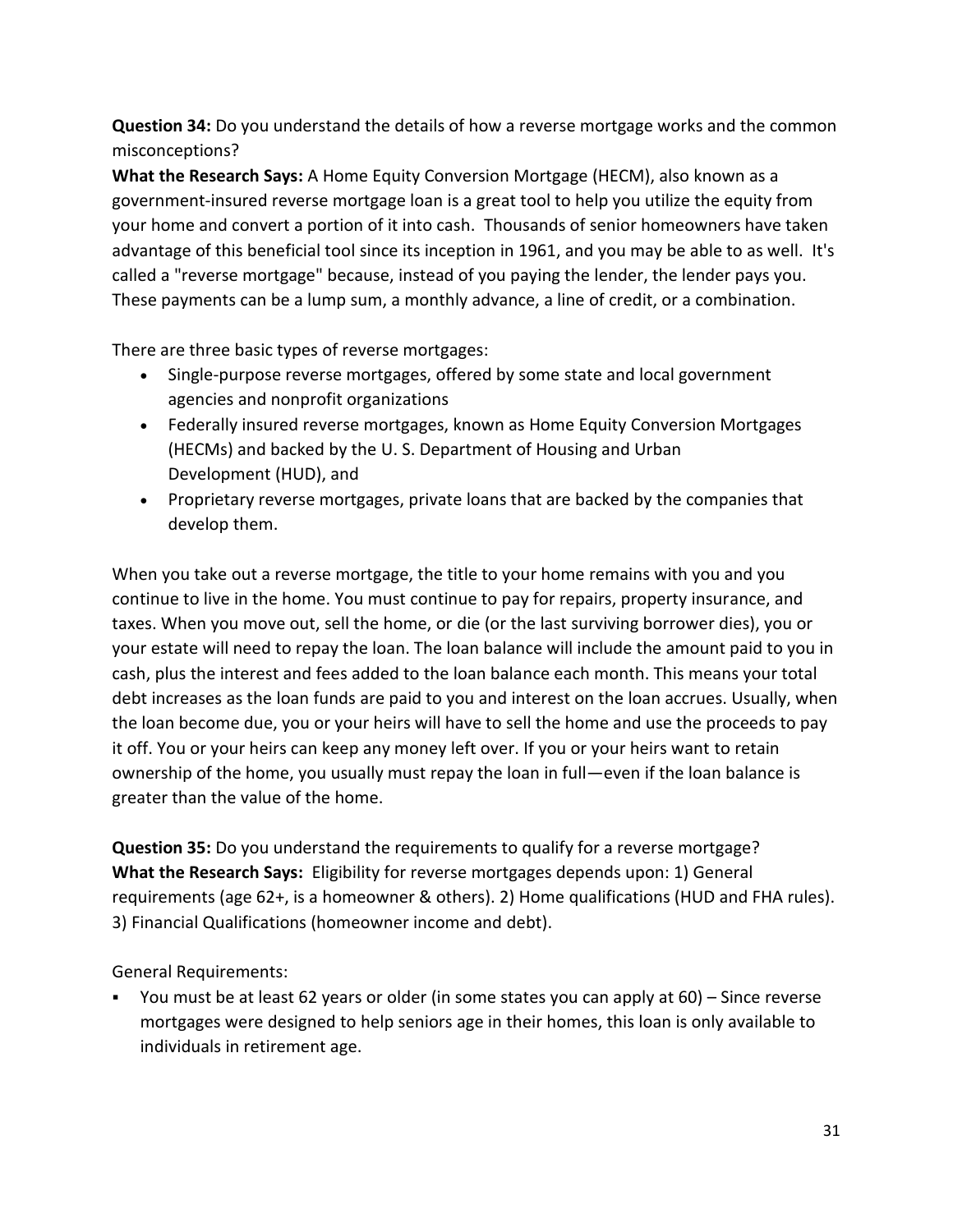- You must own your home You must be on the title of the home. You must also either own your home outright, or have a low enough remaining mortgage balance for the reverse mortgage loan to pay it off.
- Your home must be your primary residence Again, because this loan was meant to help seniors stay at home, borrowers must live in the home and cannot live elsewhere for more than 12 consecutive months.
- You must complete a counseling session with a HUD-approved counseling agency The U.S. Department of Housing and Urban Development (HUD) provides a list of third party agencies for you to choose from for this counseling. The purpose of this requirement is so you are aware of all of your options, and can evenly weigh the pros and cons of each.

Home Qualifications:

- Your home must be a single family home or a 4-unit maximum multiple family home with one unit occupied by you – According to HUD, the most common type of property eligible for a reverse mortgage is a single family home. If your property is a multiple family home, then one of the units must be your primary residence.
- Your home can be a manufactured home as long as it meets FHA requirements You can check the Federal Housing Administration's (FHA) website for these requirements.
- Your home can be a condominium if it is HUD-approved More information about HUDapproved condos can be found on their website or through your reverse mortgage lender.

There are certain kinds of homes that simply do not qualify for a HECM loan. Vacation homes or secondary homes are not approved under reverse mortgage qualifications because they aren't considered the homeowner's primary residence. Also, if your home is on income-producing land such as a farm, then it is not eligible either.

Financial Qualifications:

- You must be financially able to pay your property taxes, insurance, and home maintenance and any applicable HOA fees – One of the most important things to remember about reverse mortgages is that you are still responsible for paying your property taxes, home insurance, and any home fees like Home Owner's Association (HOA) fees for the life of the loan. The benefits of reverse mortgages only apply if you comply with all loan terms, because otherwise you may be at risk of defaulting on the loan.
- You cannot be delinquent on any federal debt These reverse mortgage qualifications and requirements may seem daunting, but don't let that prevent you from applying. A licensed professional can walk you through the whole process and let you know if there are other locationspecific, property-specific, or borrower-specific requirements that you should be aware of. Many homeowners have found that once they satisfy the requirements for reverse mortgages, the benefits of this unique loan helped them achieve a better quality of life.

(Source: [https://www.americanadvisorsgroup.com/news/reverse-mortgage-qualifications\)](https://www.americanadvisorsgroup.com/news/reverse-mortgage-qualifications)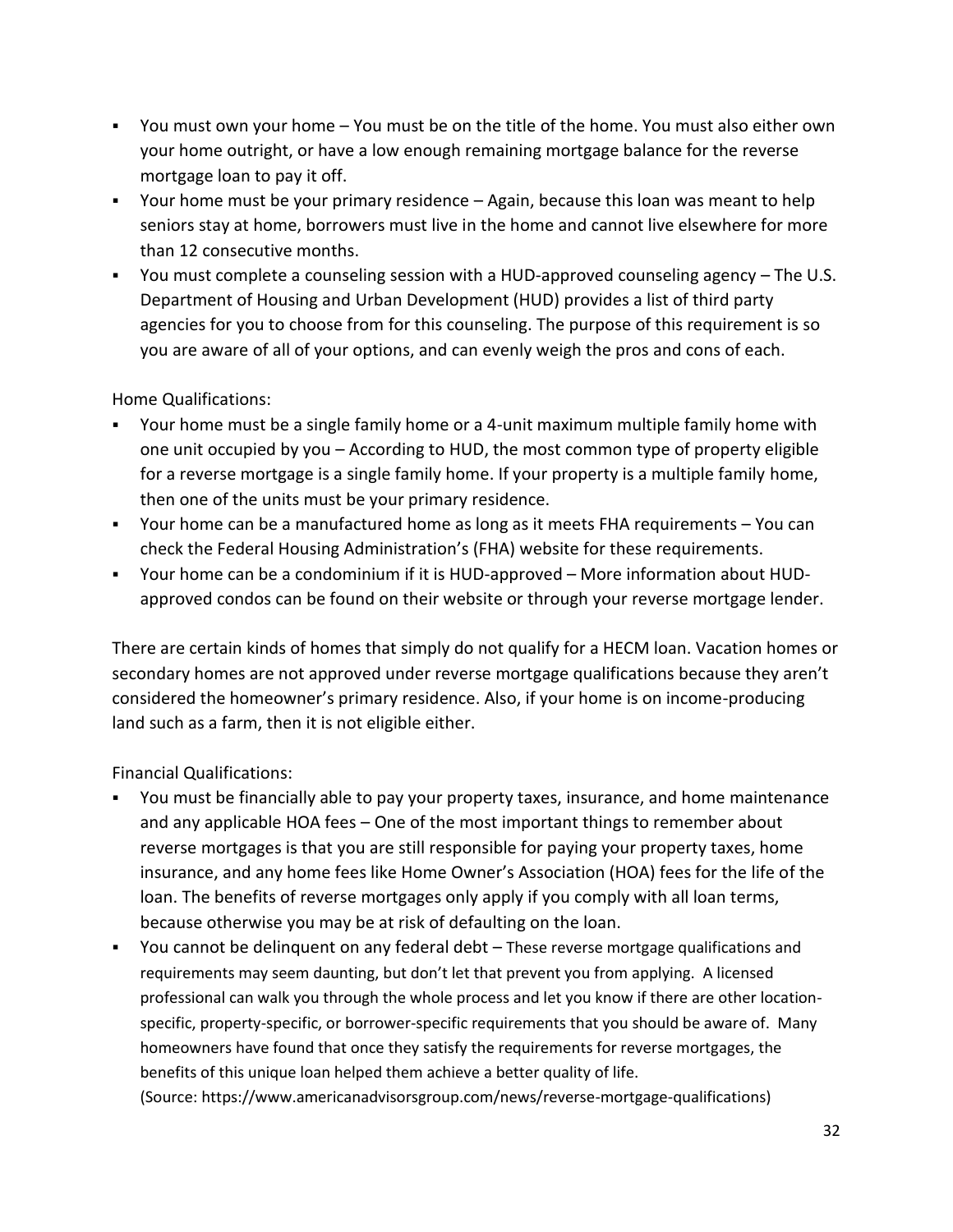# **Savings & Investments in Retirement**

**Question 36:** Do you understand the role that your savings and investments will play in filling your gap between guaranteed income sources and expenses?

**What the Research Says:** For most of us, personal savings and investments will make up the bulk of our retirement income. When you retire, you'll be making decisions about what to do with the assets you currently hold…should you sell them, consolidate them, or move them around? You'll also need to determine whether you can generate enough income from them to fill your gap.

You might save for retirement using tax-advantaged vehicles such as 401(k)s and other employer-sponsored retirement plans, as well as IRAs. These savings vehicles may include a variety of investments including stocks, bonds, cash alternatives, mutual funds, and exchangetraded funds (ETFs). Annuities can also be purchased to provide supplementary retirement income. You may also invest in taxable vehicles, typically securities purchased through brokerage accounts outside of retirement plans.

The return and principal value of stocks, mutual funds, ETFs, and bonds fluctuate with market conditions. Shares, when sold, may be worth more or less than their original cost. Supply and demand for ETF shares may cause them to trade at a premium or a discount relative to the value of the underlying shares. The FDIC insures CDs and bank savings accounts, which generally provide a fixed rate of return, up to \$250,000 per depositor, per insured institution.

*Note: Mutual funds, ETFs, and variable annuities are sold by prospectus. Please consider the investment objectives, risks, charges, and expenses carefully before investing. The prospectus, which contains this and other information about the fund or the variable annuity contract and the underlying investment options, can be obtained from your financial professional. Be sure to read the prospectus carefully before deciding whether to invest.*

Withdrawals from traditional IRAs, employer-sponsored retirement plans, and annuities prior to age 59½ may be subject to a 10% federal income tax penalty. Distributions are taxed as ordinary income (with annuities, only earnings are taxed).

If you cannot generate enough of a "retirement paycheck" from your current savings and investments, you can make some sacrifices on expenses (such as not buying that latte every morning or the gym membership you never use), and start socking away more into your savings & investments as one important option. Let's say you're 15 years from retirement and feeling behind, you could aim your sights on saving \$15,000 year, which will get you \$439,864 more in your nest egg (assuming an 8% return rate)!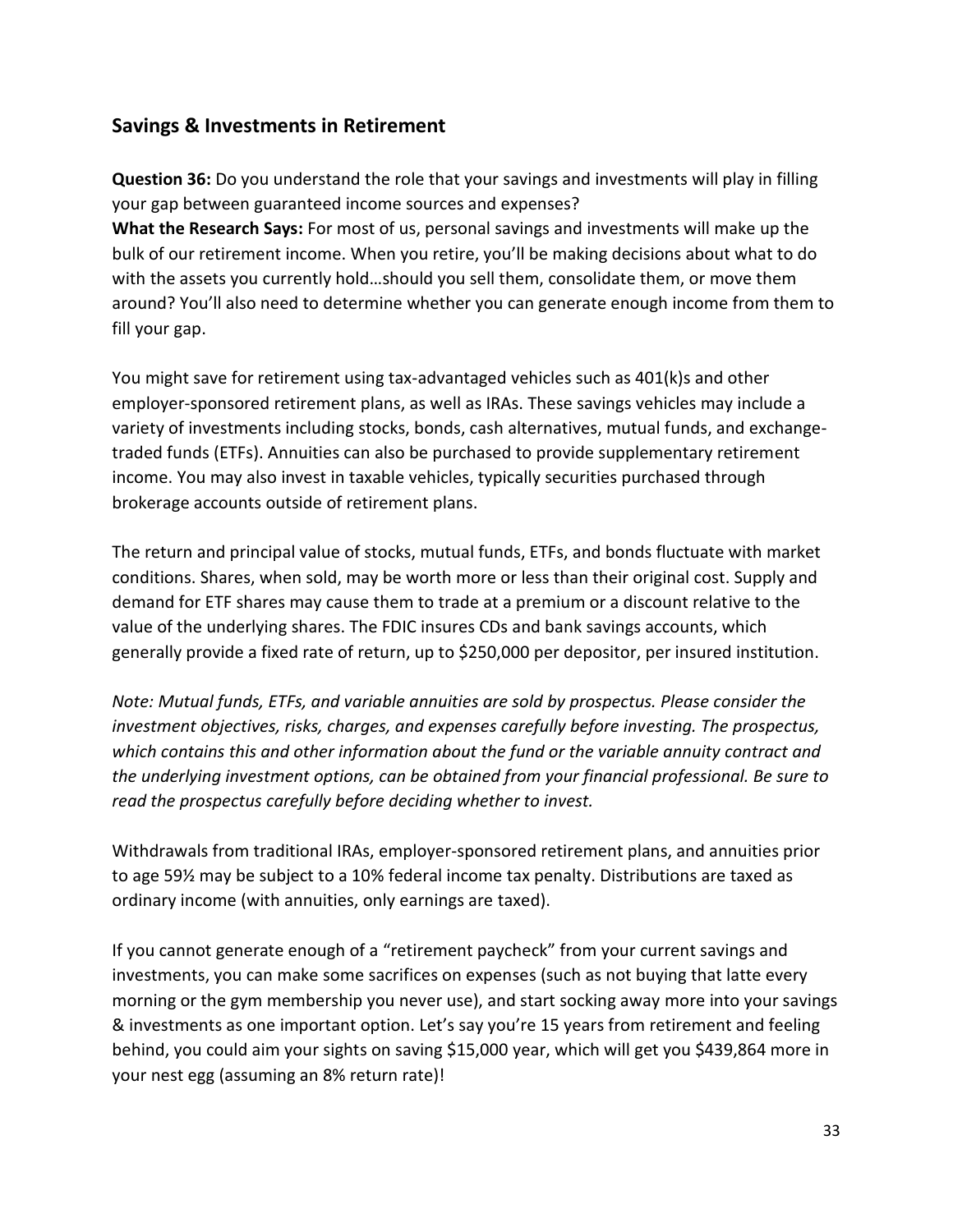| Growing at 8% for | \$10,000 Invested Annually | \$15,000 Invested Annually | \$20,000 Invested Annually |
|-------------------|----------------------------|----------------------------|----------------------------|
| 5 years           | \$63,359                   | \$95,039                   | \$126,719                  |
| 10 years          | \$156,455                  | \$234,682                  | \$312,910                  |
| 15 years          | \$293,243                  | \$439,864                  | \$586,486                  |
| 20 years          | \$494,229                  | \$741,344                  | \$988,458                  |
| 25 years          | \$789,544                  | \$1.2 million              | \$1.6 million              |
| 30 years          | \$1.2 million              | \$1.8 million              | \$2.4 million              |

the Strategies module will identify the impact that Multi-Discipline Retirement Strategies  $(MDRS)^{TM}$  can have on making what you have more efficient. These retirement-optimized strategies are not known to many financial advisors, but are the unique purview of retirement planners. They include: income distribution; portfolio allocation and management; Social Security timing; use of home equity; and tax minimization, along with creative long term care funding. Their combination can potentially put you in a much stronger position with your portfolio, without adding a single cent to it.

**Question 37:** Do you understand how your investing strategy will need to change in retirement so you don't run out of money later in life?

**What the Research Says:** Asset allocation or asset diversification is an investment strategy that attempts to balance risk and reward by providing an efficient blend of assets based on a person's investing goals, risk tolerance and time horizon. The three main asset classes are usually stocks, bonds and cash, each performing differently over time.

A relatively new fourth asset class called Fixed Index Annuities (FIAs) has emerged to address the need for retirees to have a more secure income source in retirement. The goal in retirement is to properly allocate the assets in your portfolio so that the portfolio survives as long as you do. The strategy deployed must balance the trade-off between growth and safety, and this balance changes the closer you get to retirement.

The traditional 60/40 stock/bond portfolio does not work for most retirees as it represents too much risk on the stock side and too much allocation to bonds, since bonds are currently at historic lows. There are other investment vehicles that can provide the safety of bonds, but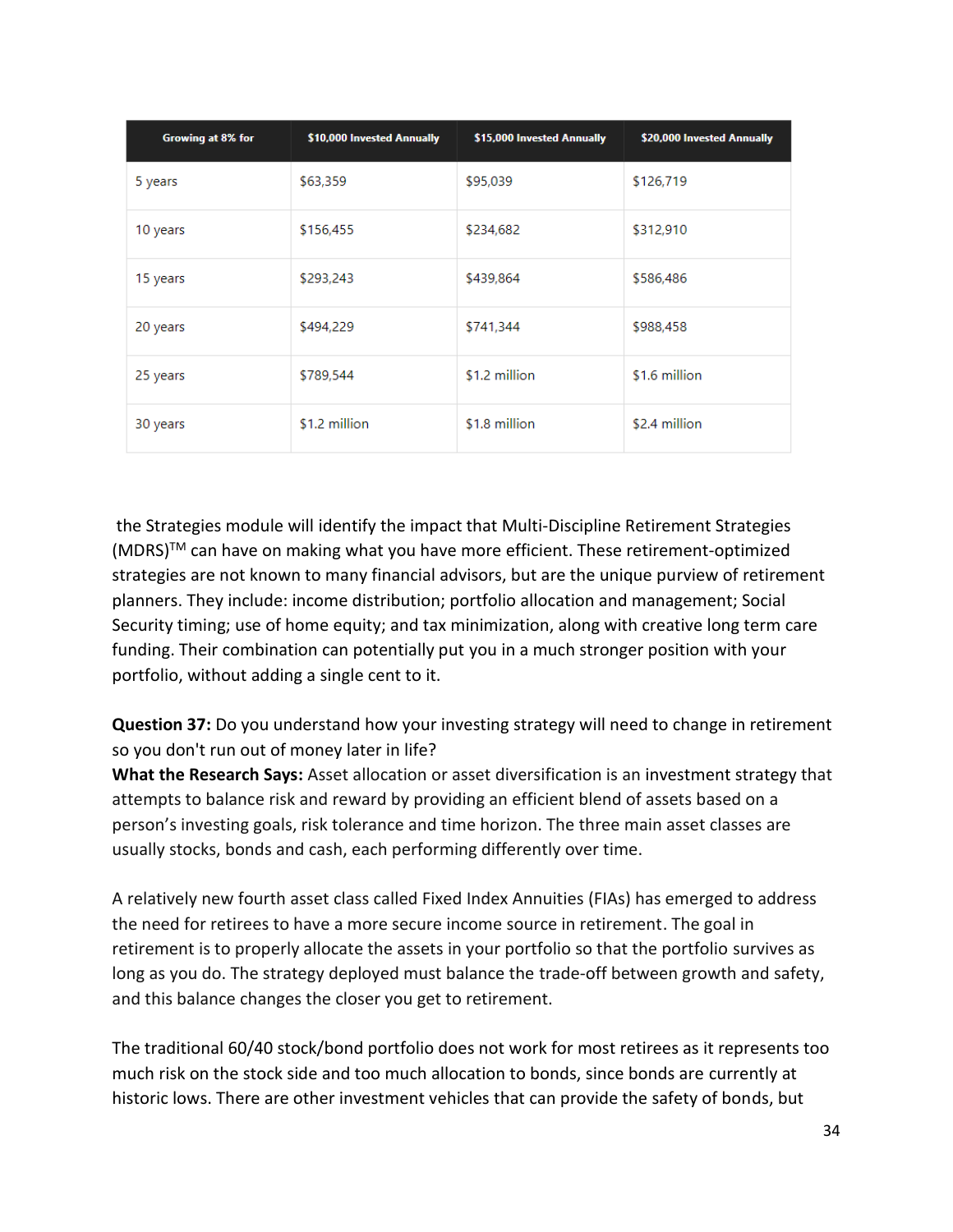with much better growth. These include the asset class of Fixed Index Annuities and Structured Investments in a balanced combination.

The new, balanced portfolio that's recommended for today's retirees is what is referred to as the Hybrid Income Portfolio<sup>TM</sup> (HIP). The HIP typically reduces the allocation of stock to 40% focused on globally diversified stocks. This is to combat volatility risk. 30% is allocated to principal protected Fixed Indexed Annuities which offer guarded growth with downside protection, and another 30% to Structured Investments.

Leading retirement research supports the value of FIAs in a retirement portfolio. In a report entitled, *"Fixed Indexed Annuities: Consider the Alternative"*, by Roger G. Ibbotson, PhD, Professor Emeritus of Finance, Yale School of Management (January 2018), the following conclusions were reached:

- A Fixed Indexed Annuity ("FIA") is a tax-deferred retirement savings vehicle that eliminates downside risk, while allowing for the opportunity to participate in upside market returns.
- **EXTEND 19 IS 20 IF 12 IS 20 IS 20 IS 20 IS 20 IS 20 IS 20 IS 20 IS 20 IS 20 IS 20 IS 20 IS 20 IS 20 IS 20 IS 20 IS 20 IS 20 IS 20 IS 20 IS 20 IS 20 IS 20 IS 20 IS 20 IS 20 IS 20 IS 20 IS 20 IS 20 IS 20 IS 20 IS 20 IS 20 I** characteristics and better downside protection over the period 1927-2016.

In another research report, *Real-World Index Annuity Returns* b*y* Geoffrey VanderPal, D.B.A, CFP<sup>®</sup>, CLU, CFS, RFC<sup>®</sup>; Jack Marrion; and David F. Babbel, Ph.D., Wharton School of Economics, U Penn, the following was concluded about the use of FIAs in a retirement portfolio:

- The returns of real-world fixed index annuities analyzed in this paper outperformed the S&P 500 Index over 67% of the time.
- The FIA's studied outperformed a 50/50 mix of one-year Treasury bills and the S&P 500 Index 79% of the time.

The proper investment strategy of a Hybrid Income Portfolio will also include tax efficient withdrawals for tapping your assets when needed. A retirement planner is skilled in creating retirement optimized portfolios (that provide the proper balance), whereas a traditional investment advisor might not fully understand the nuances, risks and strategies unique to retirement. The asset allocation that's right for you depends on a variety of factors: your investment objectives, risk tolerance, time frame to retirement, safe withdrawal rate, net worth, sources of income, debt, health, and tolerance for loss. Note: there is no guarantee that working with a financial professional will improve investment results.

The right retirement planner will create a savings & investment strategy that protects against major losses and the risks mentioned earlier, while continuing your growth objectives.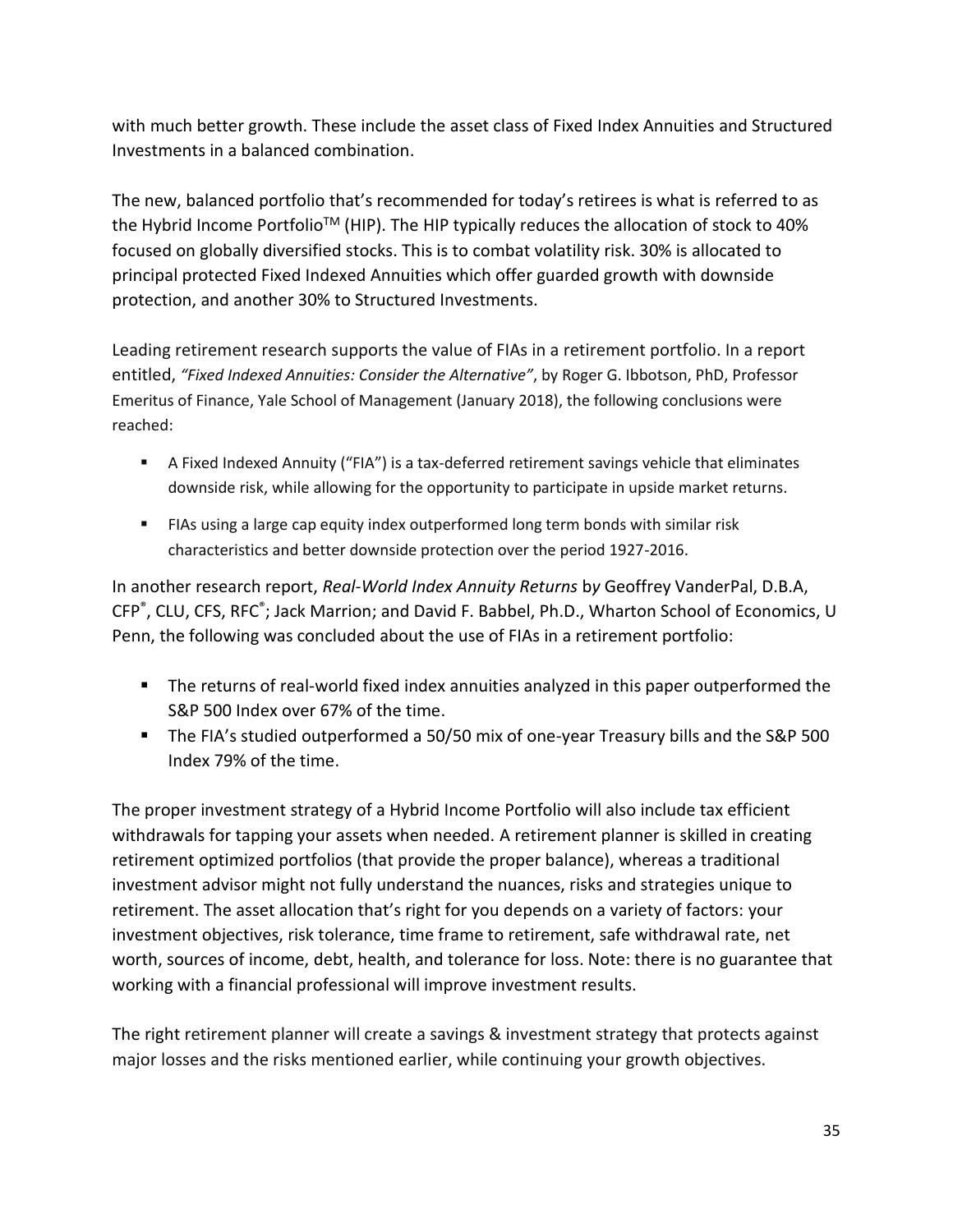**Question 38:** Do you understand what percent conservative vs. aggressive your portfolio should be, based on your age and risk tolerance?

**What the Research Says:** Many people have varying comfort levels with risk. A risk questionnaire can help you determine your risk tolerance. Financial advisors and retirement planners use the results as one component to build a portfolio you're comfortable with, suggesting allocations to conservative and aggressive components. Here's a sample of some questions you may be asked:

In general, how would your best friend describe you as a risk taker?

a. A real gambler. b. Willing to take risks after completing adequate research. c. Cautious. d. A real risk avoider.

You are on a TV game show and can choose one of the following. Which would you take?

a. A cash prize of \$1,000. b. A 50% chance at winning \$5,000. c. A 25% chance at winning \$10,000. d. A 5% chance at winning \$100,000.

You can use the below questionnaire with a retirement planner to determine where you fall on the risk tolerance spectrum. You can use a scale of 1-5 with 1 being disagree and 5 strongly agree.

- \_\_ I am more concerned about protecting my assets than about growth.
- \_\_ I prefer the ease of mutual funds to the uncertainty of trying to pick winning stocks.
- \_\_ Professional advisors and mutual funds may achieve higher growth than I can.
- I am comfortable with investments that promise slow, long-term appreciation and growth.
- I don't brood over bad investment decisions I have made.
- \_\_ I feel comfortable with aggressive growth investments.
- \_\_ I do not like surprises.
- \_\_ I am optimistic about my financial future.
- \_\_ My immediate concern is for income rather than growth opportunities.
- \_\_ I am a risk taker.
- \_\_ I make investment decisions comfortably and quickly.
- \_\_ I like predictability and routine in my daily life.
- \_\_ I usually pick the tried and true, the slow, safe but sure investments.
- \_\_ I need to focus my investment efforts on reserve funds and insurance rather than growth.
- I prefer predictable, steady returns on my investments, even if the return is low.

**Question: 39:** Do you understand the concept of the safe withdrawal rate and how it impacts the longevity of your portfolio?

**What the Research Says:** Determining how much income you can withdraw from your assets is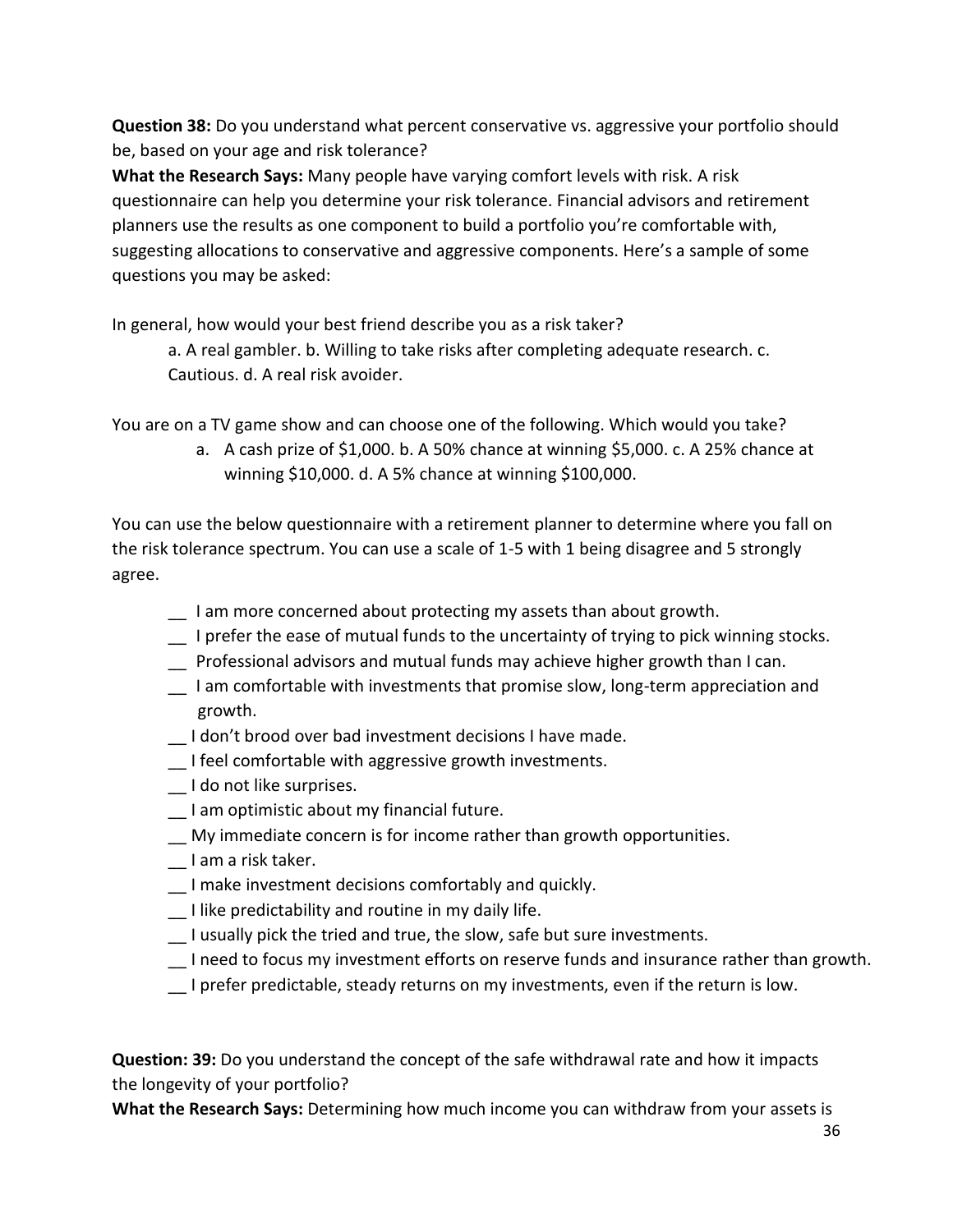the logical next step in your income planning process. People often underestimate the importance of determining their safe withdrawal rate, which is the rate at which you can "safely" pull monies out of your portfolio while keeping it intact for your lifetime.

What Is the Safe Withdrawal Rate (SWR) Method? (source: Investopedia) "The safe withdrawal rate (SWR) method is one way that retirees can determine how much money they can withdraw from their accounts each year without running out of money before reaching the end of their lives. The safe withdrawal rate method is a conservative approach that tries to balance having enough money to live comfortably with not depleting retirement savings prematurely. It is based largely on the portfolio's value at the beginning of retirement."

#### The Safe Withdrawal Rate Method Explained

Figuring out how to use your retirement savings isn't easy because there are so many unknowns, including how the market will perform, how high inflation will be, whether you will develop additional expenses (such as medical), and your life expectancy. The longer you expect to live, the faster you could draw down your savings; in addition, the worse the market performs, the more likely you are to run out of money.

The safe withdrawal rate method tries to prevent these worst-case scenarios from happening by instructing retirees to take out only a small percentage of their portfolio each year, traditionally 3% to 4%. Financial experts recommended safe withdrawal rates have changed over the years as experience has illustrated what really works and what doesn't work and why.

Knowing what safe withdrawal rate you'd like to use in retirement also informs how much you need to save during your working years. If you want an SWR of 4%, you need to save more than if you want an SWR of 3%. The rate you choose affects how aggressively you need to save and how long you need to work.

#### Limitations of the Safe Withdrawal Rate Method

A shortcoming of the safe withdrawal rate method is that depending on when you retire, the economic conditions can be very different from what initial retirement models assume. A 4% withdrawal rate may be safe for one retiree yet cause another to run out of money prematurely, depending on factors such as asset allocation and investment returns during retirement.

In addition, retirees don't want to be overly conservative in choosing a safe withdrawal rate because that will mean living on less than necessary during retirement when it would have been possible to enjoy a higher standard of living. Ideally, though this is rarely possible because of all the unpredictable factors involved, a safe withdrawal rate means having exactly \$0 when you die, or if you want to leave an inheritance, having exactly the sum you want to bequeath.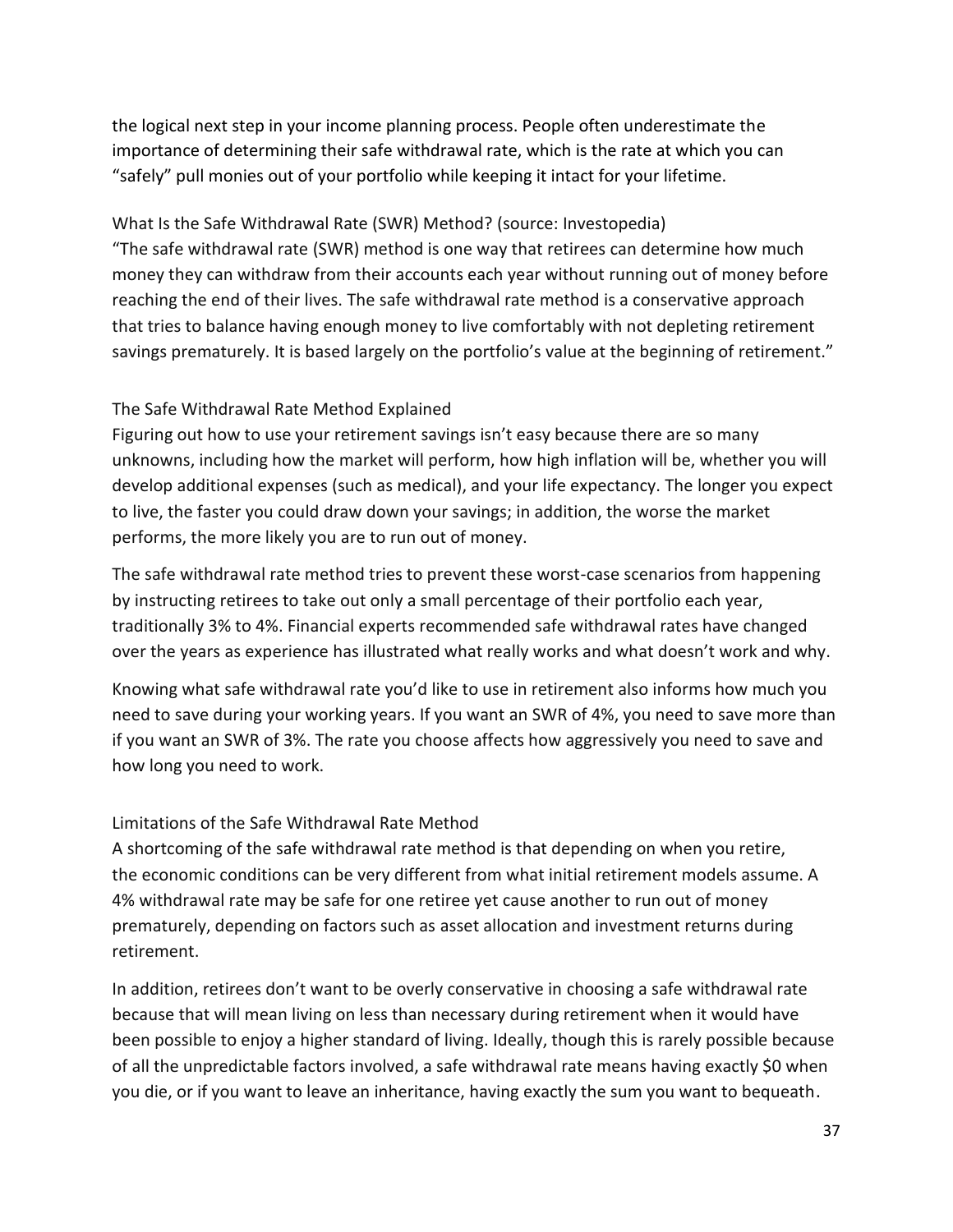We like to consider it your Safe, Tax-Efficient Withdrawal Strategy™ (STEWS for short). The goal of your plan is to make your income (or distribution strategy) in retirement as efficient and sustainable as possible. STEWS is designed to do just that.

What is the right amount typically? The conventional wisdom of William Bengen's "4% safe withdrawal rule" established in 1994 is being strongly refuted in today's low interest rate environment. Bengen based his findings on historical data dating back to 1926 with a portfolio that was invested 50% in S&P 500 stocks and 50% in intermediate term government bonds. He suggested that a retiree would be safe pulling 4% out of a portfolio over the course of a 30-year retirement. For example, if you retire with \$1,000,000, you could afford to take a withdrawal of \$40,000 (4%) in the first year of retirement, increase it for inflation each year, and sustain that income stream for 30 years. The safe withdrawal rate dispels the common misunderstanding that if the average return on the portfolio was 7%-8% then that amount can be withdrawn each year. Because of the ups and downs of the market, the sustainable withdrawal amount is much less than the average return on the portfolio.

However, a 2013 research report conducted by Morningstar Investment Management entitled, *Low Bond Yields and Safe Portfolio Withdrawal Rates* belies the 4% rule and adjusts the "safe withdrawal" rate down to 2.4% when investing in a 60% stock/40% bond portfolio with a 30 year retirement time horizon. According to the Morningstar report, "Yields on government bonds are well below historical averages. These low yields will have a significant impact for retirees who tend to invest heavily in bonds. This is because portfolio returns in the earliest years of retirement have a larger impact on the likelihood that a retirement income strategy will succeed than returns later in retirement; this is known as sequence risk. We find a significant reduction in 'safe' initial withdrawal rates, with a 4% initial real withdrawal rate having approximately a 50% probability of success over a 30-year period."

This new data begs the question, "How can one live on a 2.4% withdrawal rate?" Stated simply, it's not likely. Enter the Multi-Discipline Strategies (MDRS) that we have discussed previously. They work together to increase the amount of money you can safely withdraw getting us not only back up to Bengen's 4% rule, but even higher to 6% or more! Alternatively, they can help you have monies left over to leave to your heirs.

Once we've addressed how much, we need to address how? There are many withdrawal methods for how you can withdraw your monies. They include:

Systematic withdrawals: choosing a fixed dollar amount on a regular schedule, or a specific percentage of the account value on a regular schedule, or the total value of the account in equal distributions over a specified period of time.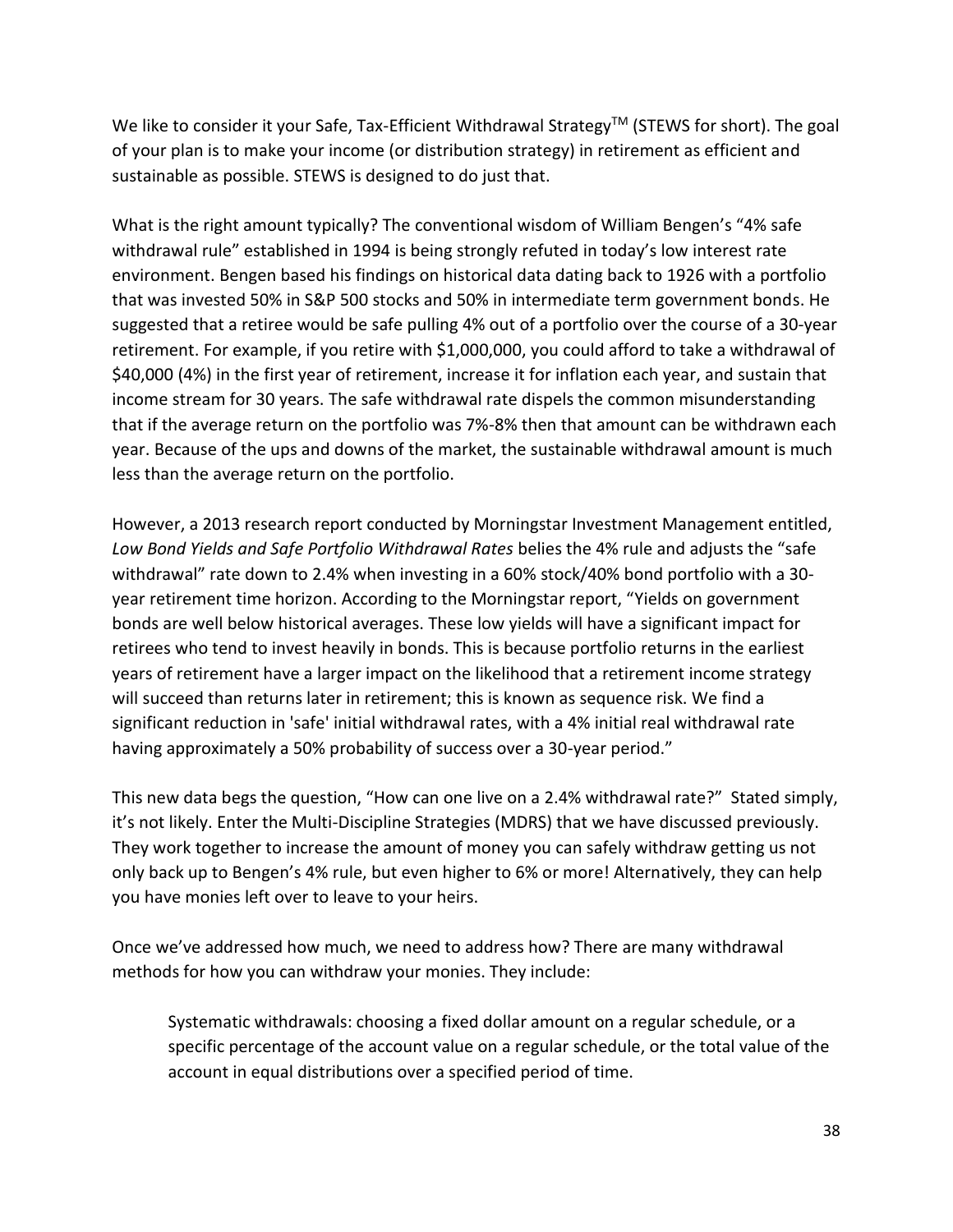Endowment method: the endowment method begins with an initial withdrawal of a fixed percentage, typically 3% to 5%. In subsequent years, the same fixed percentage is applied to the remaining assets. So the actual withdrawal amount may go up or down depending on previous withdrawals and market performance. A modified version of the endowment method applies a ceiling and/or a floor to the change in your withdrawal amount.

Life expectancy method: with this method, you withdraw an increasing percentage of your portfolio each year based on your life expectancy. Put another way, each year you would divide your total portfolio by your life expectancy.

Three-tiered strategy: this evens out the sequence of return risks. For Tier 1, you estimate how much you might need to live on over the next 2-3 years, and invest that money in conservative assets such as cash and cash alternatives. For money you would need from 3-10 years (Tier 2), you would invest primarily in fixed-income vehicles that offer the potential for moderate returns, but this also comes with some price volatility. You might also consider some stocks for this tier. For monies not needed for a decade or more, you would keep Tier 3 assets invested in more aggressive investments to provide future growth potential. Throughout your retirement, you would periodically shift assets from the long- and medium-term tiers downward to provide for your short-term needs.

A retirement planner is best suited to help you sort through your safe withdrawals rate and guard against Portfolio Overdraft, while helping you implement strategies to maximize the amount you can safely withdraw to cover your retirement needs. He/she will also be able to help you determine the withdrawal method that's best for your particular needs.

**Question 40:** Do you understand how sequence-of-return risk and withdrawing too much when your portfolio has lost value can have a lasting negative effect on your retirement? **What the Research Says:** Sequence risk is the danger that the timing of withdrawals from a retirement account will damage the investor's overall return. Its impact is felt when you are adding or withdrawing monies from your investments.

During your retirement years, if a high proportion of negative returns occur in the beginning years of your retirement, it will have a lasting negative effect and reduce the amount of income you can withdraw over your lifetime. When you're retired, you will most likely need to sell investments periodically to create your retirement paycheck. If the negative returns occur first, you'll end up selling some investments, thereby reducing the amount that could be impacted by later-occurring positive returns. Protecting against sequence risk means anticipating a worstcase scenario. Don't assume that a bull market will reign throughout your golden years. Timing is everything!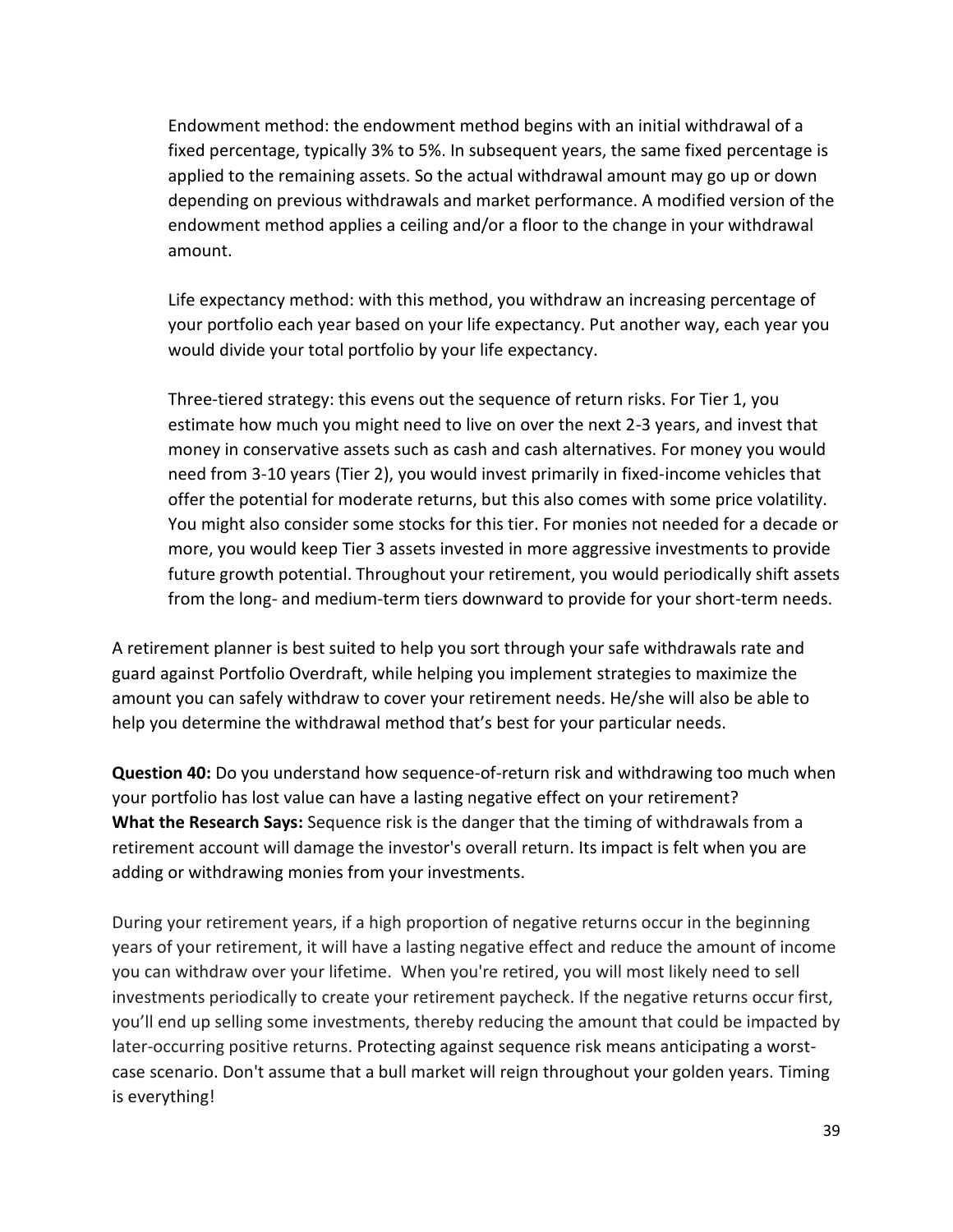To help mitigate sequence of return risk…

- Consider working as late as you can in order to contribute more to your retirement account, particularly in your peak earning years.
- Keep saving and investing even after you retire. If you're past age 70 1/2, you can't use a traditional IRA, but you can contribute to a Roth IRA or, for that matter, open a personal investment account.
- Diversify your portfolio and consider fixed index annuities as a hedge against sequence risk and volatility.

It's critical that your income projection and portfolio is "stress tested" against all market environments (negative, average and positive). You'll want to make sure that you can survive in a negative market. If you cannot, you'll need to make adjustments to your plan. This is the basis of a strong plan…be prepared for the worst and hope for the best.

**Question 41:** Do you understand the value of running multiple portfolio scenarios with different growth and inflation assumptions, while also determining your safe withdrawal rate? **What the Research Says:** Your income projection must incorporate inflation risks and various portfolio allocations. A number of Monte Carlo simulations will give you scenarios to make the best possible decisions, while showing you your optimal safe withdrawal amount.

**Question 42:** Do you understand the amount of your savings held in long-term bonds and bond mutual funds, and the impact changes in interest rates may have on them? **What the Research Says:** Like all types of investments, bonds are subject to risks. For example, if you sell a bond before the end of its term  $-$  also known as its maturity date  $$ it may be worth more or less than what you originally paid for it. That's due to interest rate risk. Bond prices are sensitive to changes in interest rates. As interest rates rise, the value of existing bonds typically falls. This happens because in a higher interest rate environment, newly issued bonds offer higher interest payments — or yields — than what existing bonds are providing. Therefore, existing bonds are worth less on the financial markets than new bonds that offer higher rates.

On the other hand, if interest rates fall, the value of existing bonds will rise. Because newer bonds will be issued at lower rates, your higher-interest bond may command a premium if you sell it before it reaches maturity. The value of a bond may also suffer if the issuer's credit rating declines while the bond is outstanding.

**Question 43:** Do you understand how the current state of bonds affects the traditional 60/40 portfolio and why they aren't the best "safe money" solution currently? **What the Research Says:** In the current interest rate market, bond values are at all-time lows.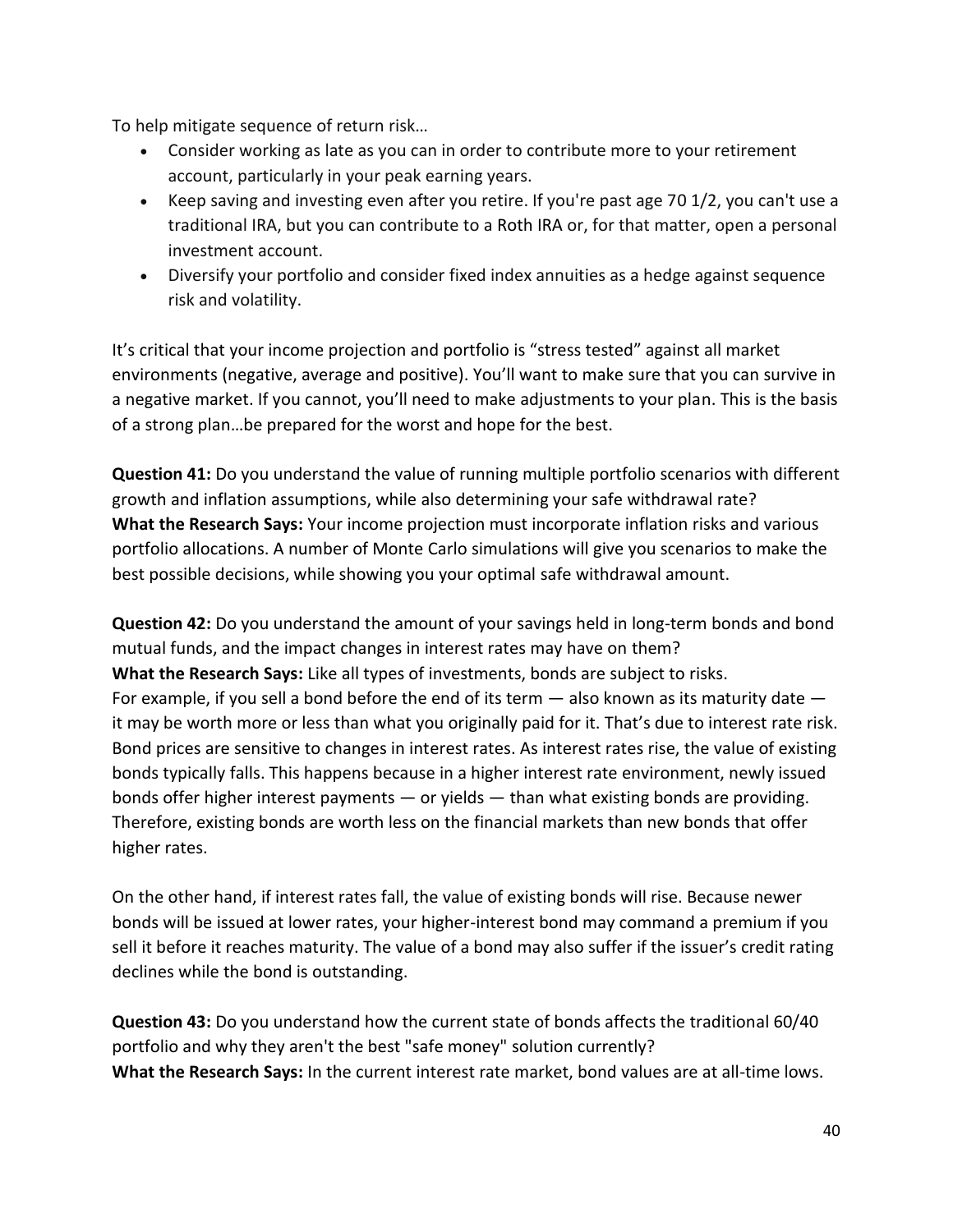Therefore, you'll want to consider other safe money alternatives such as Fixed Index annuities (FIAs) in your portfolio.

A research report from Investment advisory firm Hedgewise, *Most Bond Investors Fear Rising Interest Rates? Insights from 1958 to 1982,* examined the effect rising interest rates had on 20 year treasury bond returns from 1958 through 1982. They concluded in their report, "The overall return for this 23-year period was approximately 48% cumulative return or about 1.7% average annualized return. More importantly, the results were far from consistent, as bonds both rallied and fell for different stretches throughout."

Let's take a quick look at FIA vs. High-Quality Government Bonds:

Relationship to interest rate movements:

- Bonds have an inverse relationship to interest rates
	- o As interest rates rise, bonds generally lose value
	- o As interest rates decline, bonds generally gain capital appreciation potential
- FIAs typically have a positive relationship to interest rate movements
	- o As interest rates rise, FIA renewal rates generally increase
	- o As interest rates decline, FIA renewal rates will generally decline

In summary, a 5-year treasury yield is 1.736% and the 10-year yield is 1.921, according to CNBC.com as of 11/11/19. If interest rates hold at these levels or increase over the foreseeable future, FIAs will offer value over high-quality bonds. If interest rates decline over the foreseeable future, bonds will pick up capital appreciation and will be a viable "safe money" alternative. In this low interest rate environment, with the high probability of increasing rates, FIAs are a viable "safe money" alternative to bonds. Investors expecting bond funds to perform as well in the next ten years as they have in the last ten will be disappointed. As previously discussed, bonds can play an important role in retirement portfolios, reducing volatility and increasing the predictability of returns. However, the stellar performance of bonds from 1982 through 2017 (decreasing interest rate environment) will be not be repeated anytime soon. In fact, there is even the risk of *negative* returns.

**Question 44:** Do you understand the differences among types of annuities and in what part of your safe money plan they could be included?

**What the Research Says:** Annuities, specifically Fixed Index Annuities (FIAs) are a new asset class being used in lieu of bonds in a retiree's portfolio. They ARE NOT a replacement for stocks. They provide a safe, guaranteed alternative to bonds. FIAs are a hybrid annuity. They are an insurance product, but they are tied to a stock market index. Therefore, you can have the safety of an insurance product along with the moderate growth of a securities product. There are many other types of annuities. It's important to have a basic understanding of each since there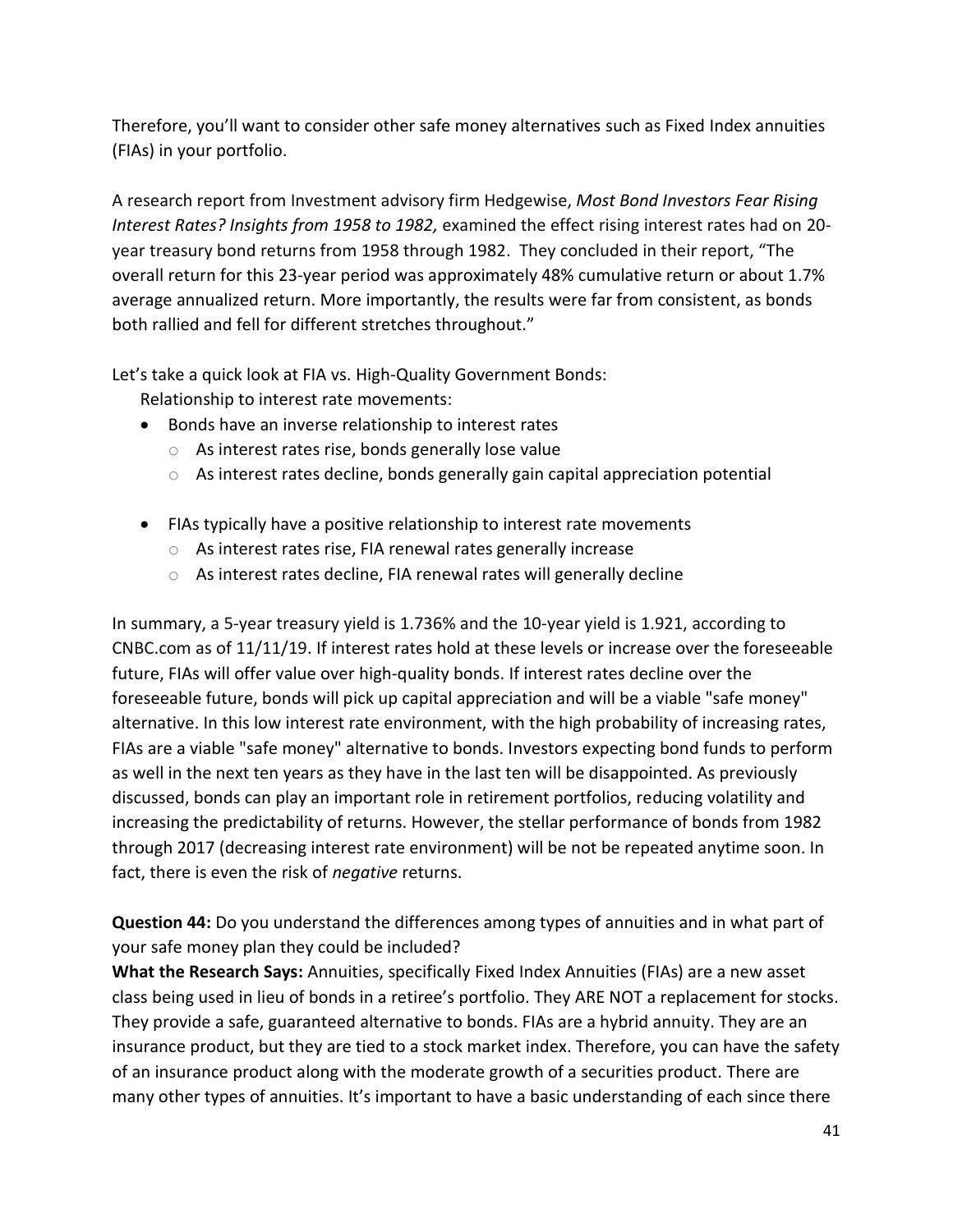are over-zealous insurance agents out there willing to sell you an annuity. As a new asset class in a retiree's portfolio it's important that the advisor you work with understands how the combination of stock/bonds/annuities/structured investments work together to give you the best potential retirement outcome possible, while balancing the right risk/reward for your goals.

A recent research study commissioned by Nationwide Financial and completed by Morningstar Investment Management LLC, compared a traditional 60/40 stock and bond portfolio to a portfolio consisting of stocks, bonds and Fixed Index Annuities (FIAs). The study concluded that by repositioning a traditional retirement portfolio consisting of 60% equities and 40% bonds to a portfolio consisting of 36% equities, 24% bonds and 40% Fixed Index Annuities (FIAs) offers virtually the same return, but with a 40% reduction in potential portfolio risk and volatility...both of which are the number one objectives for your portfolio as you head into retirement. The study utilized Nationwide's New Heights Fixed Index Annuity in combination with stock and bond indexes to compile the results.

There are two basic types of Fixed Annuities — immediate and deferred. Each type is used for distinctly different purposes.

Immediate annuities provide current income. Once you pay the premium, you will begin receiving a regular income, which is guaranteed by the issuing insurance company. That's what makes immediate annuities so appealing to people who are retiring and want to re-allocate their savings and investments for greater income.

Here are some of the advantages of immediate annuities:

- You start receiving income right away.
- You cannot outlive your retirement savings.
- Stable, locked-in income stream. Annuity funds are guaranteed by the assets of the company you buy them from.
- Simplicity: You don't have to take any further steps once you've purchased your annuity, and you don't need to monitor your investment.
- Tax advantages: An immediate annuity can allow you to defer taxes until later in retirement. If you use a tax-deferred account to fund an annuity, then you'll only pay taxes as you receive the income, rather than all at once.
- The payments can be higher than the returns on other safe investments like certificates of deposit. However, keep in mind that some of your annuity payments consists of return of principle. Your total returns with an annuity are likely to be rather small compared with "riskier" investments.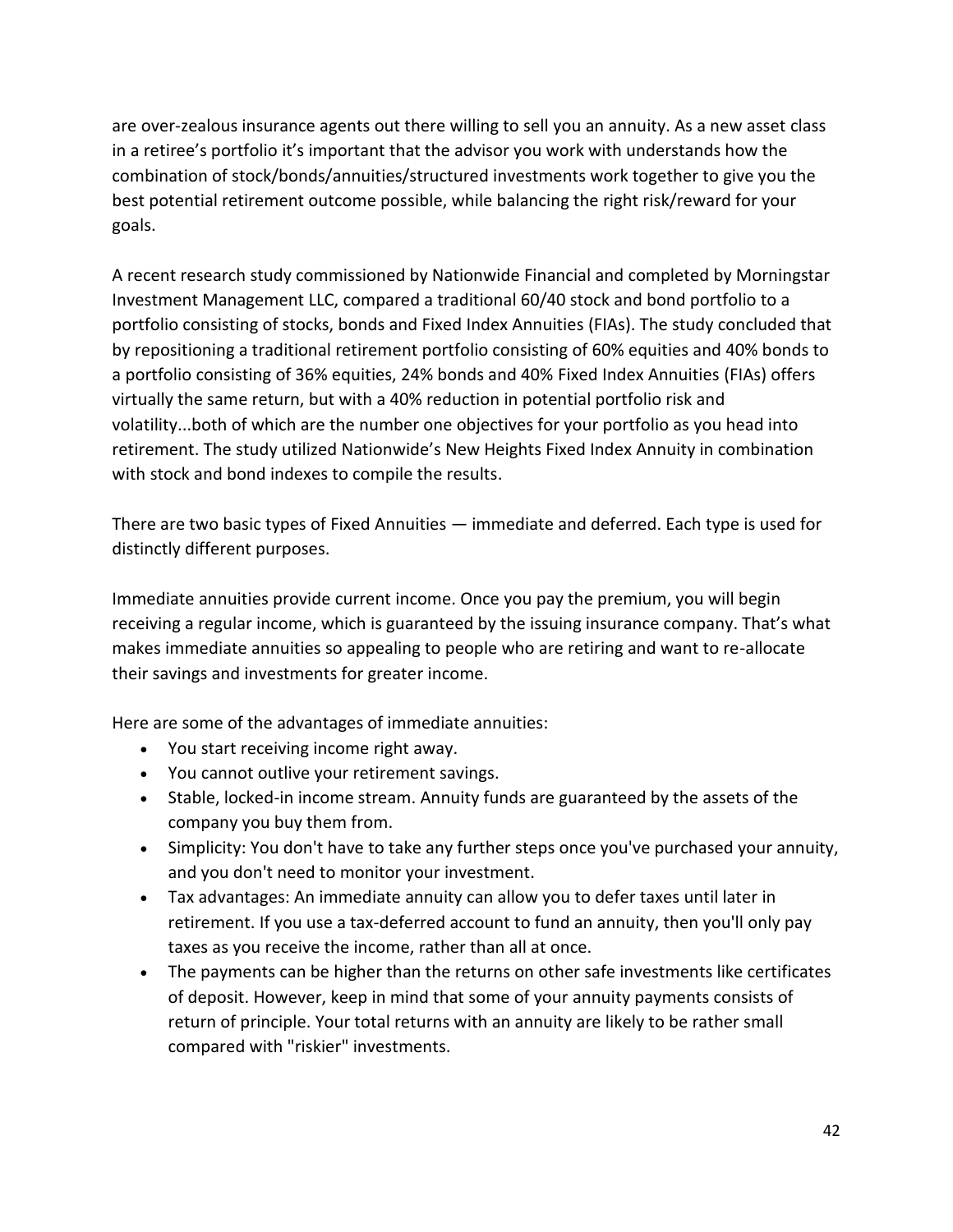Now let's consider the drawbacks:

- The benefit expires when you die. As you'll read shortly, you can buy annuities that are guaranteed for a certain time period, but these come with lower payments.
- If you need access to your money (like in an emergency), you won't have access to the principal you paid.
- Loss of purchasing power over time (unless you buy an inflation-protected annuity) will result in a lower initial monthly income.
- The fees associated with buying an annuity can be high.

Deferred annuities are designed for long-term accumulation. Typically, they're purchased during an individual's working years to allow the funds to grow. As their name implies, deferred annuities postpone the income you will receive to some future date. The premiums you pay earn interest. This doesn't mean you can't take out your money if you need it, but while the annuity is accumulating tax deferred, you aren't receiving any income.

The earnings credited to a tax-deferred annuity are not taxed until they are withdrawn. When you do begin receiving payments from the annuity, the payments will reflect the added value from this tax-deferred accumulation.

Deferred annuities typically give you several options for getting your money, including lumpsum (you get your entire payment at once), systematic withdrawal (you periodically withdraw funds until your account is empty), and annuitization (you lock in a regular schedule of payments for a certain length of time). Check your annuity contract before you sign to see which options are available and to determine how your choice will affect how much money you get back. You'll need to wait until you're at least age 59 1/2 to trigger payments of any sort or you'll likely be hit with a 10% early withdrawal penalty by the IRS.

As long as you haven't annuitized your deferred annuity, you'll have access to the money you've contributed and can withdraw part of it or even cancel the contract -- although you may have to pay surrender fees to do so. But once you do annuitize, you'll be locked into the payments set by your contract and will no longer be able to withdraw the money you've invested.

A retirement planner can help you decide which type of annuity is right for you.

Generally, all annuities have contract limitations, fees, and sales charges, which may include mortality and expense charges, investment management fees, administrative fees, and charges for optional benefits. Surrender charges may be assessed during the early years of the contract if the annuity is surrendered. The guarantees of annuities are contingent on the financial strength and claims-paying ability of the issuing insurance company. The investment return and principal value of an investment option are not guaranteed. Variable annuity subaccounts fluctuate with changes in market conditions. When the annuity is surrendered, the principal may be worth more or less than the original amount invested.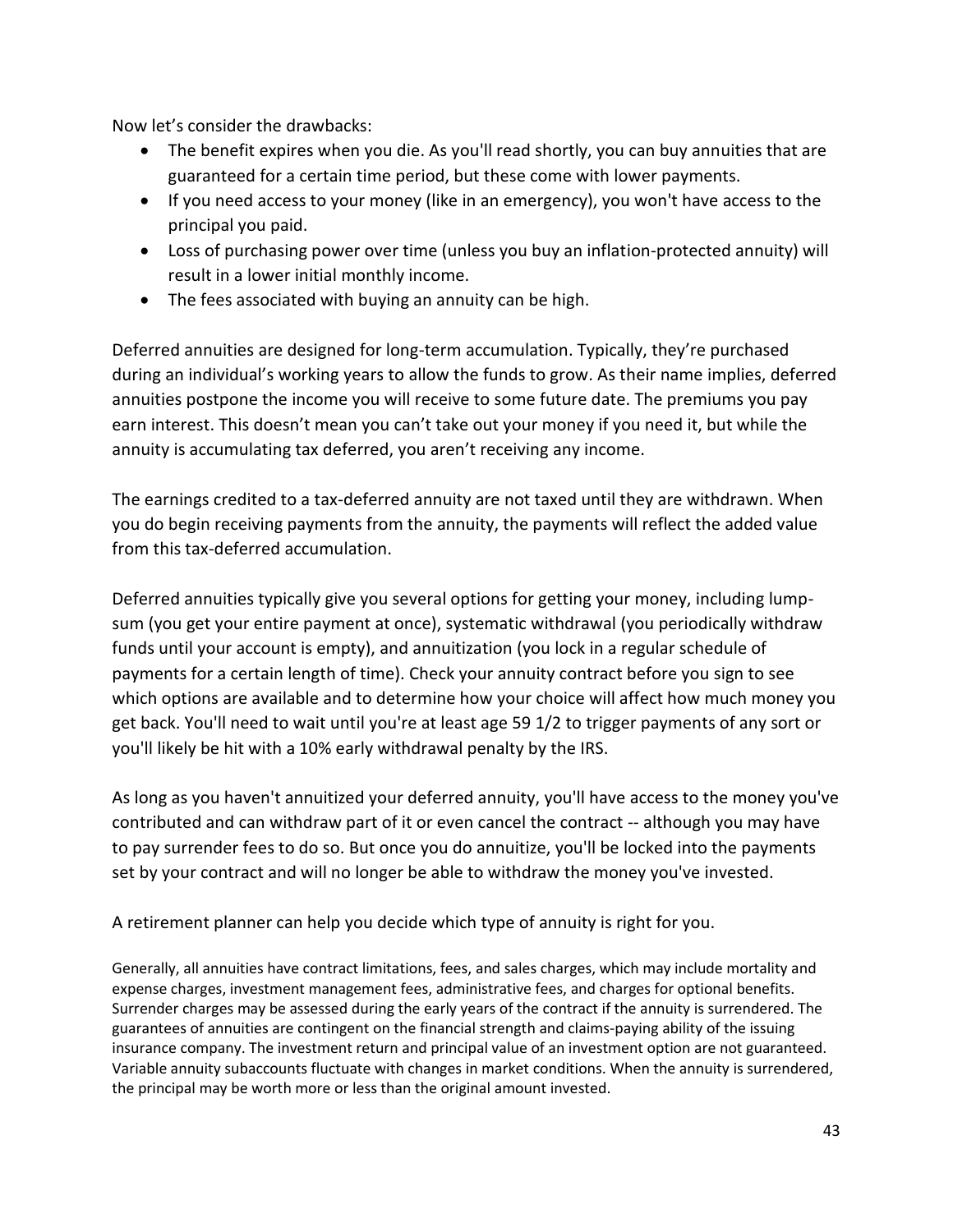**Question 45:** Do you understand how ETFs and structured investments and other income producing financial vehicles could work in your retirement portfolio? **What the Research Says:** Exchange traded funds (ETFs) and structured investments are a viable alternative investment many pre-retirees will want to consider for a portion of their portfolio. ETFs are low cost with preferential tax treatment. Structured products offer investors the potential to earn returns tied to the performance of an index or basket of securities. Rates of return vary and are generally paid at maturity, along with the face amount of the investment, subject to the credit risk of the issuer.

Income-oriented mutual funds invest primarily in a variety of high-quality corporate bonds, lower-grade bonds, dividend-paying stocks, or a combination of these securities, depending on the fund's objectives. This can give you enhanced diversification, as well as flexibility to customize your portfolio.

Some companies distribute a portion of profits to stockholders in the form of a dividend, these are called dividend-paying stocks. These stocks can also provide growth in your portfolio. Dividends are not guaranteed and the amount paid to shareholders fluctuates as determined by the company. A retiree could use stock to generate a regular income by selling a set number of shares each month. Taxes would be due on any capital gains. Remember: return and principal value of stocks fluctuate with changes in market conditions (volatility). Shares, when sold, may be worth more or less than their original cost.

People who find themselves in higher tax brackets may be attracted to another option: taxexempt investments. These include: municipal bonds (or munis); treasuries; and tax-free money market funds. Munis are free of federal income tax and may be free of state and local income taxes for investors who live in the jurisdiction where the bond is issued. Treasuries are taxable at the federal level, but are generally tax exempt at the state level. Tax-free money market funds invest in a pool of short-term, tax-exempt municipal securities. The yield on a tax-exempt investment is typically lower than the yield on a similar taxable investment. A retirement planner can help you decide which type of tax exempt investing is right for you.

**Question 46:** Do you understand the importance of and differences between strategic and tactical asset allocation?

**What the Research Says**: The goal of this planning platform is to help you be a better steward of your money and your retirement. Understanding strategic vs. tactical asset allocation approaches, along with their historical data, will help you toward this end.

In its simplest form, asset allocation explains how your money is divided into various financial assets such as stocks, bonds, and cash. The reason we rely on asset allocation is so that when one asset decreases in value, you'll have other assets that will keep your portfolio going strong.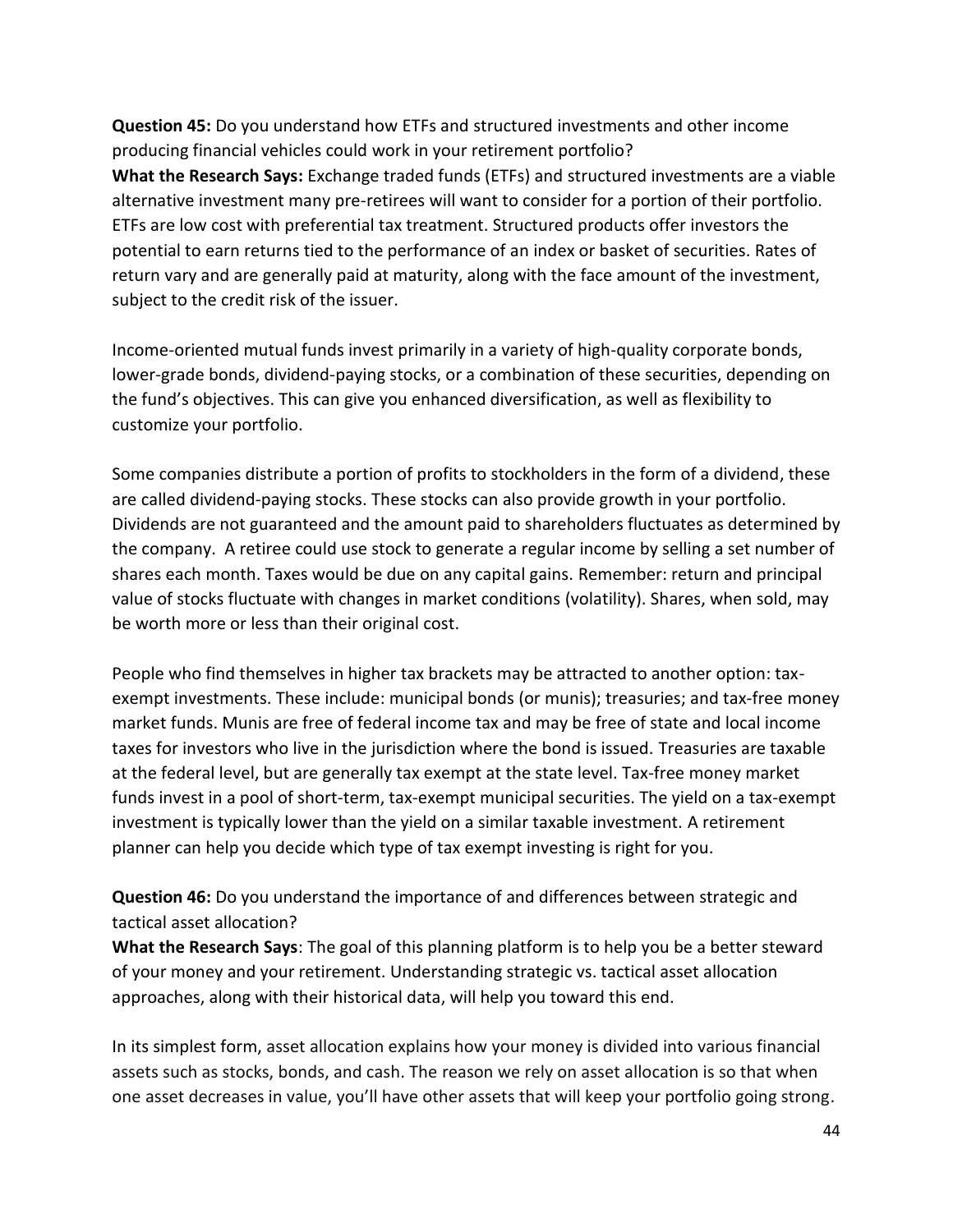As stated previously, your asset allocation decision depends on your risk tolerance and time horizon. The younger you are, the more risk tolerant you typically are and will therefore have a greater allocation to stocks, which may have you positioned up to 80% in stocks and 20% in safer options.

The "traditional" retirement allocation suggests 60% in stocks and 40% in bonds, but the "standard" retirement portfolio for a new economy suggests a Hybrid Income Portfolio<sup>™</sup> of 30% global stocks, 30% structured investment products and 40% Fixed Index Annuities offering a slight increase in return, but with at least a 50% reduction in portfolio risk. The split between stocks, SIPs, and FIAs can vary depending upon an individual's goals and risk tolerance.

The difference between strategic and tactical asset allocations comes downs to timing. Strategic allocations to various asset classes set the long term target. To keep on track, investors rebalance back to the initial mix. Tactical allocation, on the other hand, is implemented based on current market conditions and is adjusted periodically. As an example, if an advisor senses a recession, a tactical allocation would entail selling stocks and increasing cash holdings or fixed investments (selling stock to buy bonds). This approach attempts to protect stock investments from a possible future loss in value.

With the pros and cons of both approaches, tactical tends to be more difficult to get right on a consistent basis. You'll need to have good luck accurately predicting the future and then taking the appropriate action at just the right moments. Stated another way, you need to be good at timing the market. The additional challenge is picking the right actively managed fund or manager. For most individuals, the tactical approach is riddled with risks including volatility, loss of capital, and other behavioral issues that come into play.

**Question 47:** Do you understand the critical need to regularly benchmark your portfolio to assess its relative value vs. just considering the absolute return? **What the Research Says:** The most accurate gauge of assessing the value of each fund within your portfolio is to analyze performance relative to an industry benchmark. Many people simply look at their absolute returns without understanding how their funds did compared to a benchmark such as the S&P 500. The idea being that your funds should be performing at least at the benchmark level, but preferably above the benchmark.

Most investors understand their absolute returns, meaning they understand that their portfolio grew by a certain percentage on an annual basis. However, it's much more important to understand your relative returns, which means you're comparing your return relative to a proper investment industry benchmark.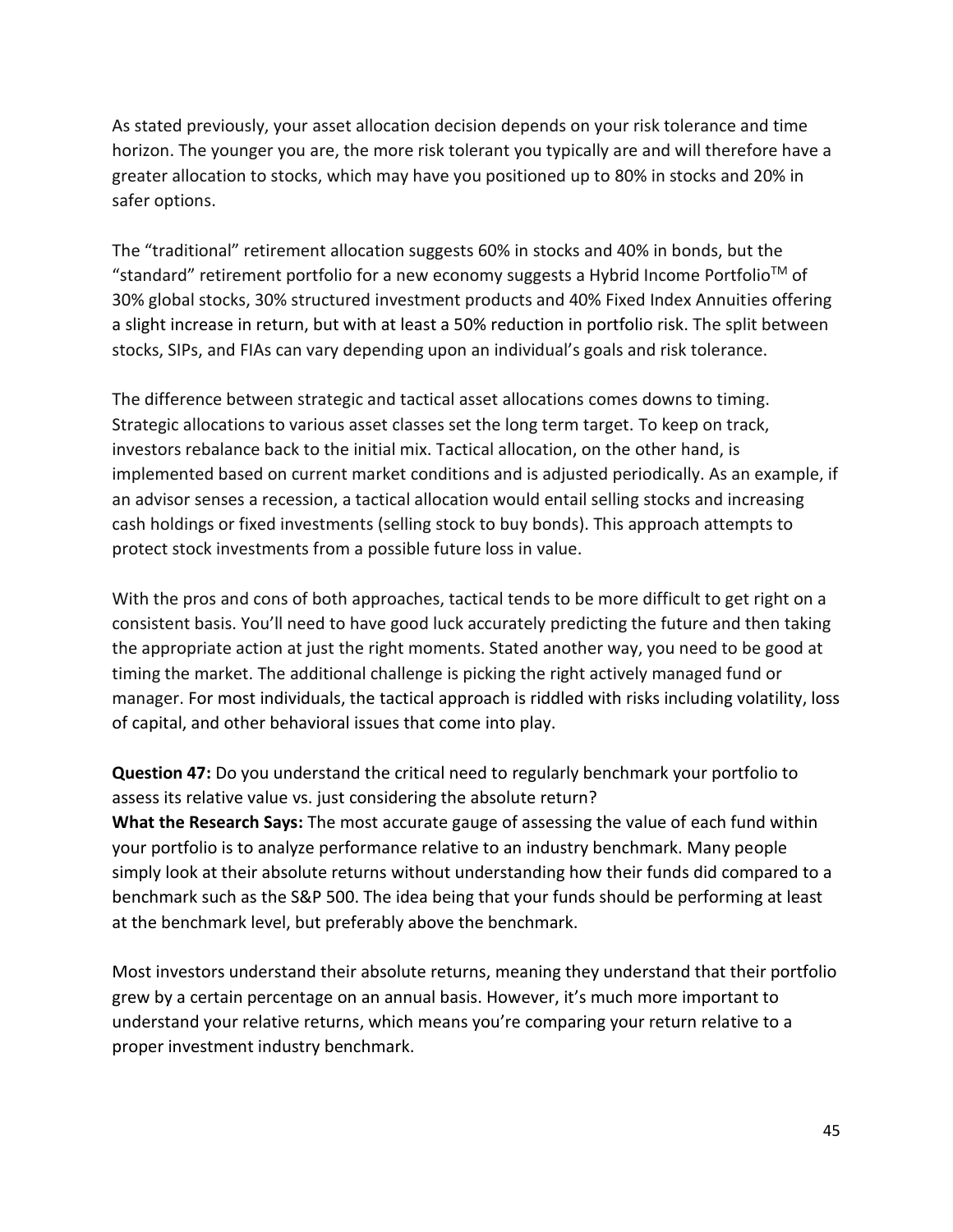As an example; If you invested in a large company US based stock fund and you received a 9.27% net rate of return, that is your "absolute" return. Since this 9.27% is not compared to any applicable benchmark or index there is not any way to determine whether this rate of return was a good return, a bad return or an average return.

If you invested in a large company US based stock fund and received a 9.27% rate of return during a specific period and the average rate of return of all other large company US stock funds returned 10.96% during the same period, then your relative return versus the average manager was –1.69%.

Most individual investors have no idea what their relative returns are versus the appropriate benchmark. Benchmarking your portfolio versus the appropriate index is essential to prudent investment management. Relative returns are the most important factor when determining the effectiveness of any investment management style or strategy and must be compared to the appropriate style or index (net of overall fees or costs). This is also a good way to measure the performance of your advisor. He/she should be evaluating performance relative to a benchmark vs. just absolute return.

**Question 48:** Do you understand how the combination of low cost passive index funds and ETFs with actively managed funds can potentially reduce fees and increase your returns? **What the Research Says**: Index funds and exchanged traded funds typically use passive indexes and charge a fraction of the fees that most active money managers charge. They also have low turnover in their portfolios keeping costs low. However, while less expensive, these funds won't outperform the index since they basically invest in the index. Meanwhile, actively managed funds are managed to outperform the indexes. It is critical to pick active managers with care, choosing those with low fees and positive results in both negative and positive markets, as well as those with low turnover (which is the percent of holdings that are bought and sold each year).

Recent research indicates that active managers outperform passive strategies in some asset classes, while passive strategies outperform in others. Historically, active strategies tend to perform better in down markets while passive strategies outperform in up marketing. Morgan Stanley found that over the last 20 years, the top 25% of portfolio managers significantly outperformed their benchmarks in years when the market was down. Utilizing both low-cost passive index funds in combination with active managers can offer a lower cost and potentially a higher performing portfolio.

Because there's thousands and thousands of funds, Exchange Traded Funds (ETFs) and individual portfolio managers for an investor to choose from, it is advisable that adequate research be utilized when selecting the proper asset allocation and investments for inclusion in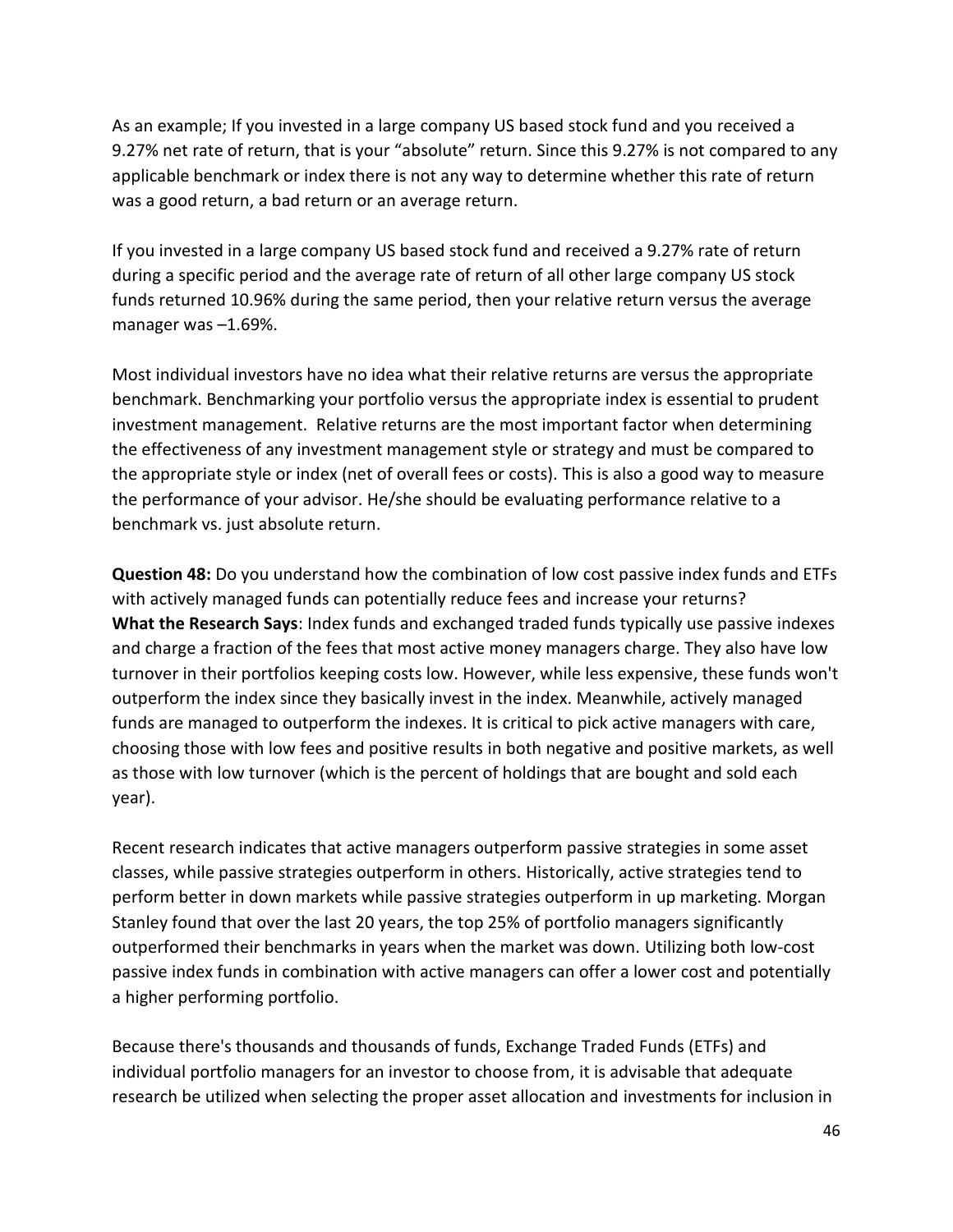the portfolio. As a result of these complexities, many people opt to work with an investment advisor or retirement planner. Here again, the informed investor will pay less in investment and advice fees.

**Question 49:** Do you understand the importance of a reserve fund and the minimum amount of emergency savings you should maintain throughout retirement?

**What the Research Says:** It's recommended that you have at least three times your annual income in an emergency fund. Some people feel more comfortable having more. The actual amount is an individual choice. However, too much in a banking product is not the best idea since returns are so low. In the Readiness module, you'll be able to connect with a banking solution that pays up to 2.5-2.7% interest on your emergency fund. Compared to traditional banking solutions, this is a great rate and makes a lot of sense.

**Question 50:** Do you understand all the fees you are paying for portfolio management? **What the Research Says:** Fees can take a big bite out of your portfolio. It's important to ask your advisor for 100% transparency into the fees you will pay for services and products. If there's any hesitation or he/she has a hard time providing a straight answer you may want to move onto another advisor. Hybrid Retirement Planners typically offer hybrid fee structures designed around what's best for your particular situation. Price is only an issue in the absence of value so make sure to understand all the services your advisor offers for the fee you are paying.

Here's a few questions to consider:

- 1. Can you explain your fee structure?
- 2. Are you paid commissions on investments or other products you sell?
- 3. Aside from what I pay you, what other costs will I incur?
- 4. What are the services you provide for your fees?

A true retirement planner vs. an investment advisor will offer much more in the way of service, beyond just portfolio management. Keep in mind these differences in your comparisons and make sure you're not comparing apples to oranges.

**Question 51:** Do you understand the impact reduced fees could have on your portfolio? **What the Research Says:** The easiest way to understand the impact of fees is through a case study.

In this scenario the retiree has IRA Retirement Assets of: \$1,000,000 The annual income generated (Age 65-95) is: \$30,000/year (inflated at 3% per yr.) The annual assumed rate of return is: 6%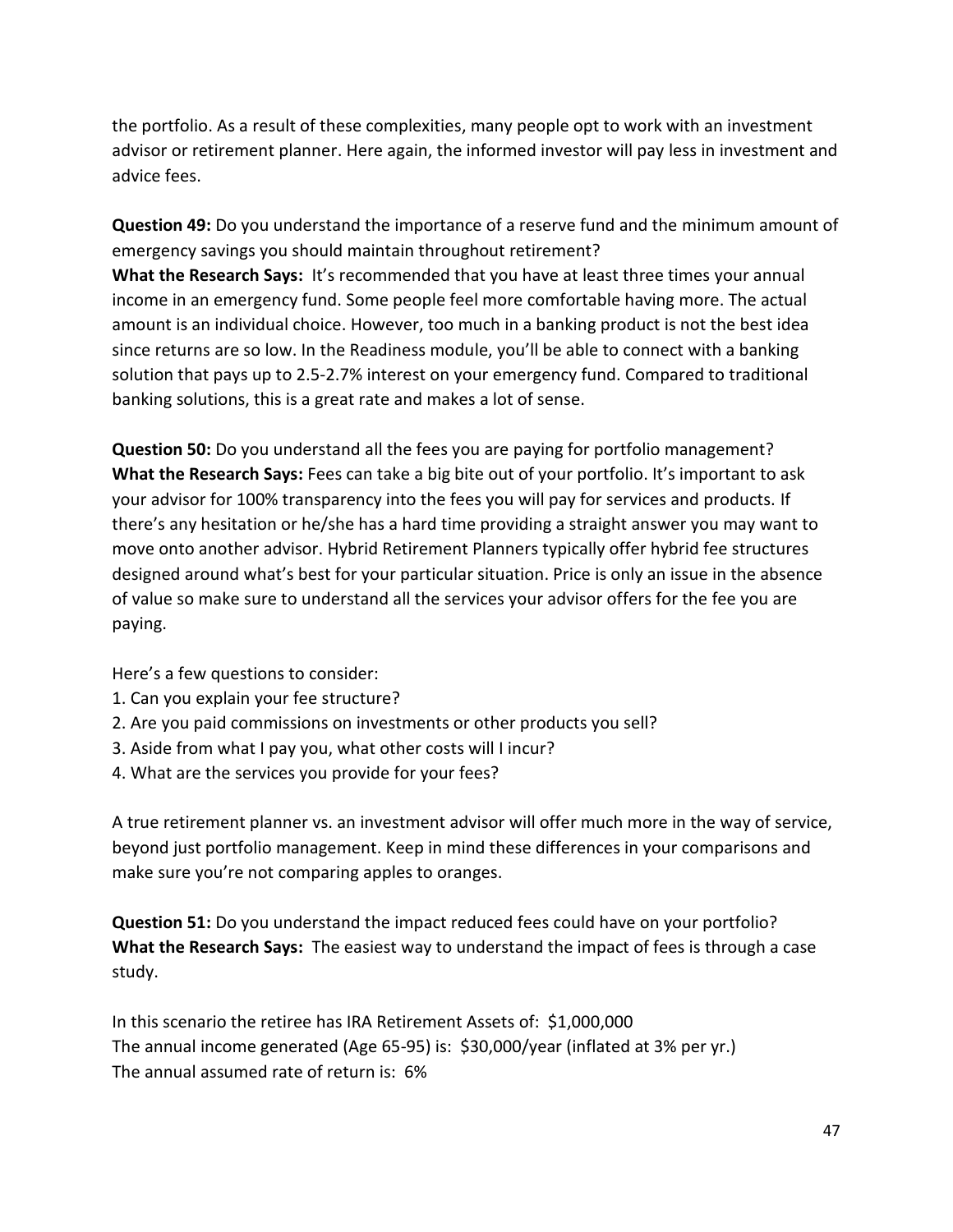#### **Annual Fee Total Retirement Income Generated: from age 65-95 Total Portfolio Balance: age 95**

| 1.00% | \$1,691,948. | \$1,056,226. |
|-------|--------------|--------------|
| 1.50% | \$1,559,535  | \$705,813.   |
| 2.00% | \$1,442,797. | S 0          |

Which fee would you rather pay? It's important to understand how the investment industry works and how fees are assessed and paid. The type of financial product being utilized within your portfolio will determine the TOTAL fees that an investor will be paying to manage the account. A high quality portfolio with low TOTAL fees gives you a better return potential.

# **401(k)/IRA Savings**

**Question 52:** Do you understand how much you should contribute to your 401(k)/403b (also known as a defined contribution plan)?

**What the Research Says:** The most standard answer to this question, according to numerous studies, is at least 15% each year. If one starts early on in their career and are consistent in their contributions, they will build a hefty account balance by the time retirement rolls around.

Here are the 2019 contribution limits for both 401(k)s and IRA/Roth IRAs. The government also allows catch-up contributions for people over 50.

| $401(k)$ Plan                | <b>IRA &amp; Roth IRA</b>   |
|------------------------------|-----------------------------|
| (Regular Contributions)      | (Regular Contributions)     |
| $$19,000 + Catch-Up: $6,000$ | \$6,000 + Catch-Up: \$1,000 |
| Total: \$25,000              | Total: \$7,000              |

Here are the 2020 contribution limits for both 401(k)s and IRA/Roth IRAs. The government also allows catch-up contributions for people over 50.

| $401(k)$ Plan                | <b>IRA &amp; Roth IRA</b>   |
|------------------------------|-----------------------------|
| (Regular Contributions)      | (Regular Contributions)     |
| $$19,500 + Catch-Up: $6,500$ | \$6,000 + Catch-Up: \$1,000 |
| Total: \$26,000              | Total: \$7,000              |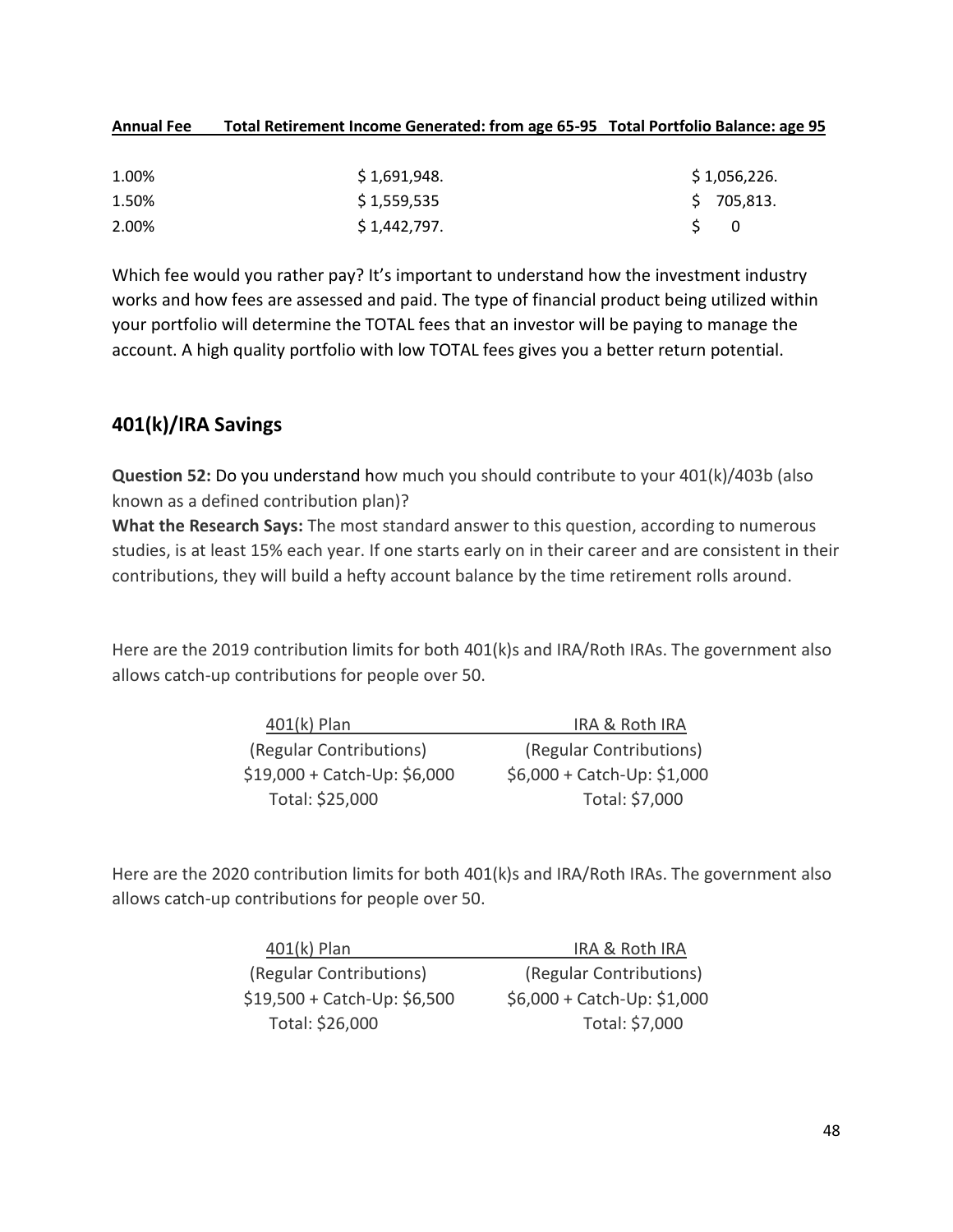This means super-savers age 50-plus can sock away \$33,000 in these tax-advantaged accounts for 2020. If your employer allows after-tax contributions or you're self-employed you can save even more. The overall defined contribution plan limit moves up to \$57,000 from \$65,000.

**Question 53:** Do you understand how you should invest your retirement savings and stay on top of performance?

**What the Research Says:** Most plan participants have access to investment advice from the plan provider or a software program that helps form a basic recommendation based on factors such as age, gender and risk tolerance. While you can certainly do your own research as well, you can hire an outside advisor who can provide sound advice.

Once the investment decisions have been made, you'll want to stay the course and ride out any market volatility. You should also have your investment allocations checked at least once per year. All 401(k) plans let participants know how their plan is performing and if they're on track with their savings goals. Just remember, they don't always offer independent advice on how to allocation your savings.

A retirement planner can help you determine if your 401(k) is ok by doing an annual assessment and helping you make any adjustments in your investment options and to maximize your returns.

**Question 54:** Do you understand what's better? Traditional pre-tax 401(k) or a Roth 401(k) contributions?

**What the Research Says:** Roth 401(k) contributions are made after-tax, while traditional 401(k) contributions are made pre-tax. As a result, there isn't any immediate benefit to a Roth contribution, but the benefit in retirement could be a big one.

If a Roth 401(k) contribution account has been in existence for five years or more and if funds are withdrawn due to retirement, the entire account balance can be distributed tax-free. There's no way to know current day if a traditional 401(k) or Roth 401(k) contribution is better since the answer depends on future tax rates. So the most prudent guidance is to place both bets and split contributions between a traditional AND a Roth 401(k).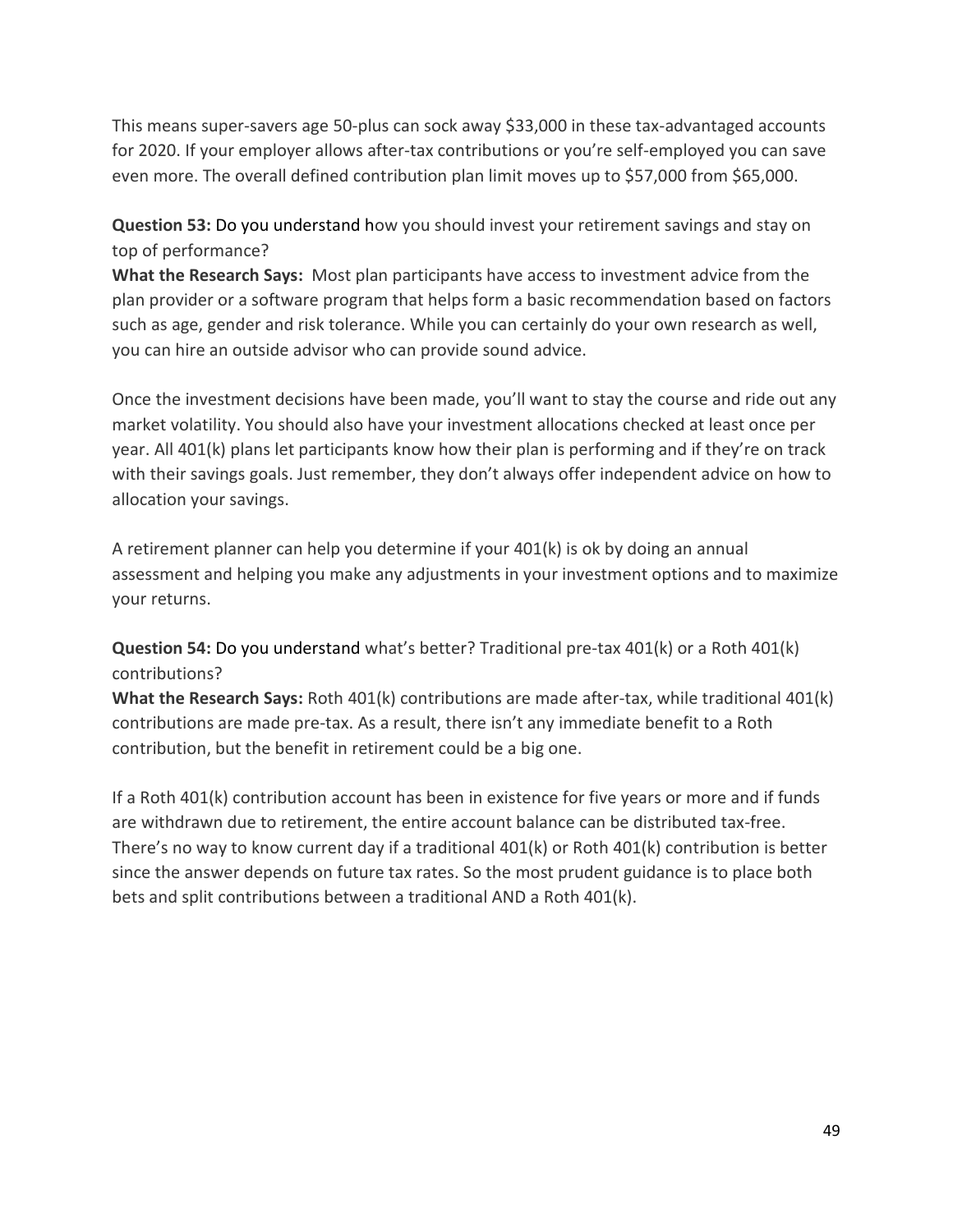The split you employ is age dependent. Here's What the Research Says:

**Age Percent Contribution**

20s 100% to Roth 401(k) for as long as possible

(It's highly likely tax rates will be higher in retirement years down the road…building a tax free savings is a really big benefit)

60s/70s 80-90% to Traditional 401(k)

(Most people in this age bracket have higher tax rates and fewer years to retirement. They benefit from immediate tax savings)

| All ages in between | 50% to Roth 401(k) and 50% to traditional 401(k) |
|---------------------|--------------------------------------------------|
|---------------------|--------------------------------------------------|

A retirement planner can help make sure you have your Traditional and Roth 401(k) strategies set-up properly, as well as your allocations.

**Question 55.** Do you understand how to tell if you have a good defined contribution plan or not?

**What the Research Says:** Here's seven ways to tell if your employer offers a good plan.

- 1. Availability of low-cost (non-index fund) investment options
- 2. Prevalence of index funds
- 3. Availability of investment advice
- 4. Availability of projection tools
- 5. Performance tracking
- 6. Company's support of the plan
- 7. How well the provider helps you understand your plan and options

If you're not completely happy with your company's savings plan or your small employer doesn't offer one, consider these options (source: The Balance, June, 2019):

## **Consider an IRA**

An IRA is the best option if your employer does not offer retirement benefits. This can be set up with a retirement planner. You and your planner can choose the type of investments that you want to make. You also have the option of choosing a traditional IRA or a Roth IRA. With a traditional IRA, your contributions to grow tax-free and you pay taxes when you take the money out in retirement.

With a Roth IRA, your contributions are not tax deductible (i.e., they are made with after-tax dollars), but you are not taxed on the money and their earnings when you take it out for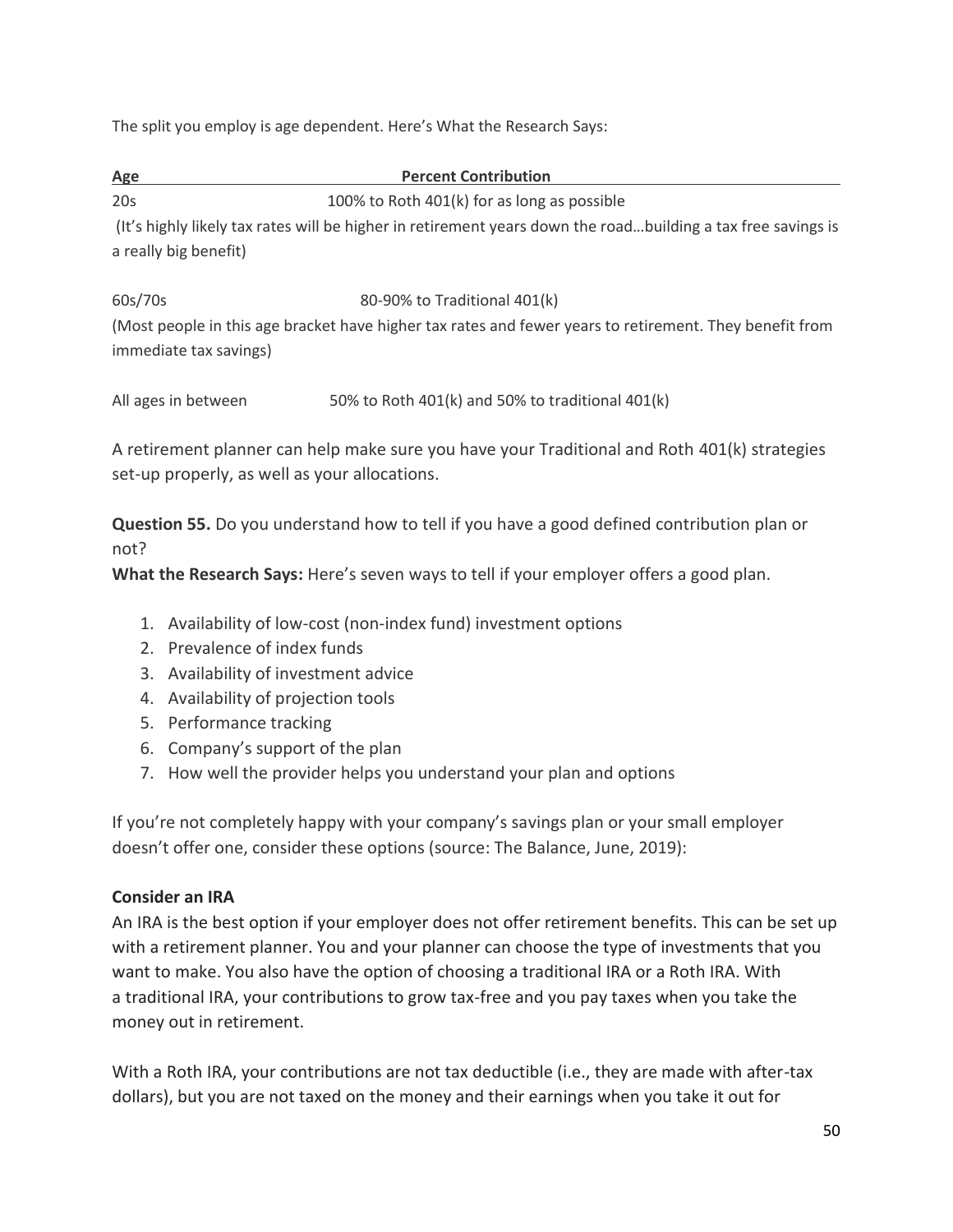retirement. However, you are only eligible to contribute to a Roth IRA if you make less than \$120,000 if you're single and \$189,000 if you're married and file your taxes jointly.

While both Roth and traditional IRAs are great investment vehicles, generally a Roth IRA is a better choice (assuming you fall under the earning cap) if you expect to be in a higher tax bracket when you retire. A traditional IRA is a better choice if you expect to be a lower tax bracket when you retire.

Total annual contributions to your traditional and Roth IRAs combined cannot exceed \$6,000 (under age 50) and \$7,000 (age 50 or older) for 2019. If this seems like too much for your own budget (the former breaks down to \$500/month), don't get discouraged. You can work to increase this amount each year until you can contribute the maximum.

#### **Self-Employment Options**

If you are self-employed or an independent contractor, you have additional retirement options. You can enroll in a SEP IRA or a solo 401(k) plan. A SEP IRA is also a tax-advantaged retirement savings tool, in which your pre-tax money is invested tax-deferred until you take it out at retirement. A major benefit of a SEP IRA is the high contribution limit, which were \$54,000 in 2017, not to exceed 25% of your income. Another retirement savings tool you may consider is a solo 401(k) plan.

Remember, it's a good idea to talk to your accountant or retirement planner about the best options for your retirement savings so that you can take advantage of as many tax breaks as possible while you are saving for retirement.

#### **Consider Switching Jobs**

When you first start working, you may be willing to go without some benefits to gain experience or because you really believe in a company. Some startups may not have retirement plans in the first few years but plan to offer them after that. If you are working at a smaller company or startup and have been there for a few years with no change in retirement benefits, you may want to consider switching jobs to a more established company to make the most out of your retirement savings and gain other valuable benefits.

#### **Investing for Retirement Outside of Retirement Accounts**

Just because you reach your maximum allowed contributions does not mean that you have to stop contributing to retirement. You can save for retirement with traditional investments without it being in an official retirement account.

In fact, if you are planning on retiring early, you will want to have a good portion of your retirement benefits in separate accounts so that you can access the money without receiving an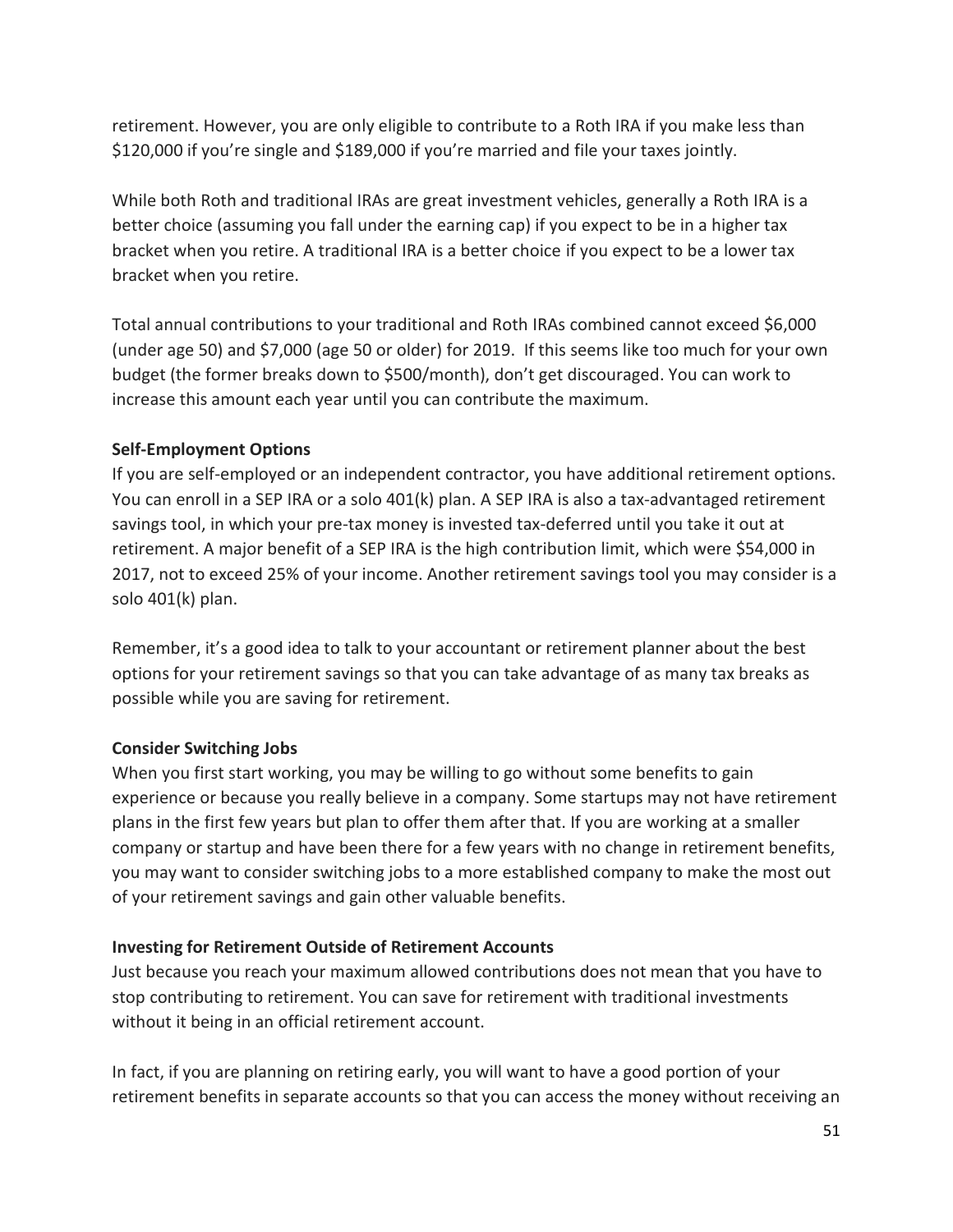early withdrawal penalty. You are not allowed to take money out from either an IRA or a 401(k) until you are 59½ without a 10% penalty. But you may want to retire earlier than that, or even take on early retirement if it's financially feasible for you to do so. If you have other investments, you can withdraw money from there until you reach age 59½ to avoid those penalties.

## **Take Advantage of Other Benefits**

If you are working for a startup, they may offer other options, like buying stock options instead of a retirement account. This can allow you to benefit from the growth of the company in the first few years. This is a good option when managed correctly. You should make sure your portfolio is extremely diversified, especially since owning this type of stock is riskier, as a startup could fold unexpectedly. There are also rules about how soon you can sell your stock after purchasing, which vary by company, so this should not be your entire retirement plan.

**Question 56.** Do you understand the options for rolling over a 401(k) when separating from service?

**What the Research Says:** 25% of 401(k) participants 45 and older say they don't know what they'll do with their retirement account when they retire, according to a survey of 1,000 people with a 401(k) account conducted for Cerulli Associates, a research and consulting firm. Another 25% said they'll ask their financial advisor what to do, which is another way of saying they're not sure what to do.

When you take a 401(k) from an old job, you have a few options on what to do with it. But for many people, a great choice is to convert it into an IRA. Rolling your 401(k) to an IRA offers some nice perks, including:

- A more diverse investment selection than a typical 401(k) plan;
- Cheaper investments (the cost comparison will depend on your employer's investment offerings);
- Cheaper account fees. While some 401(k) plans pass account management fees along to the employees, many IRAs charge no account fees.

Leaving money in a 401(k) has some benefits, too, including the fact that your 401(k) is better protected from creditors. Also, generally you can take a loan from a 401(k), which isn't possible with an IRA (though IRAs offer some loopholes for early withdrawals).

If you've decided a rollover IRA is right for you, here's how to make it happen. There's a right way to roll over your funds from a 401(k) and a wrong way. You don't want the 401(k) provider to cut a check in your name, and you don't want to cash out your balance. In both scenarios, you're at risk of owing up to a third of your balance to the IRS.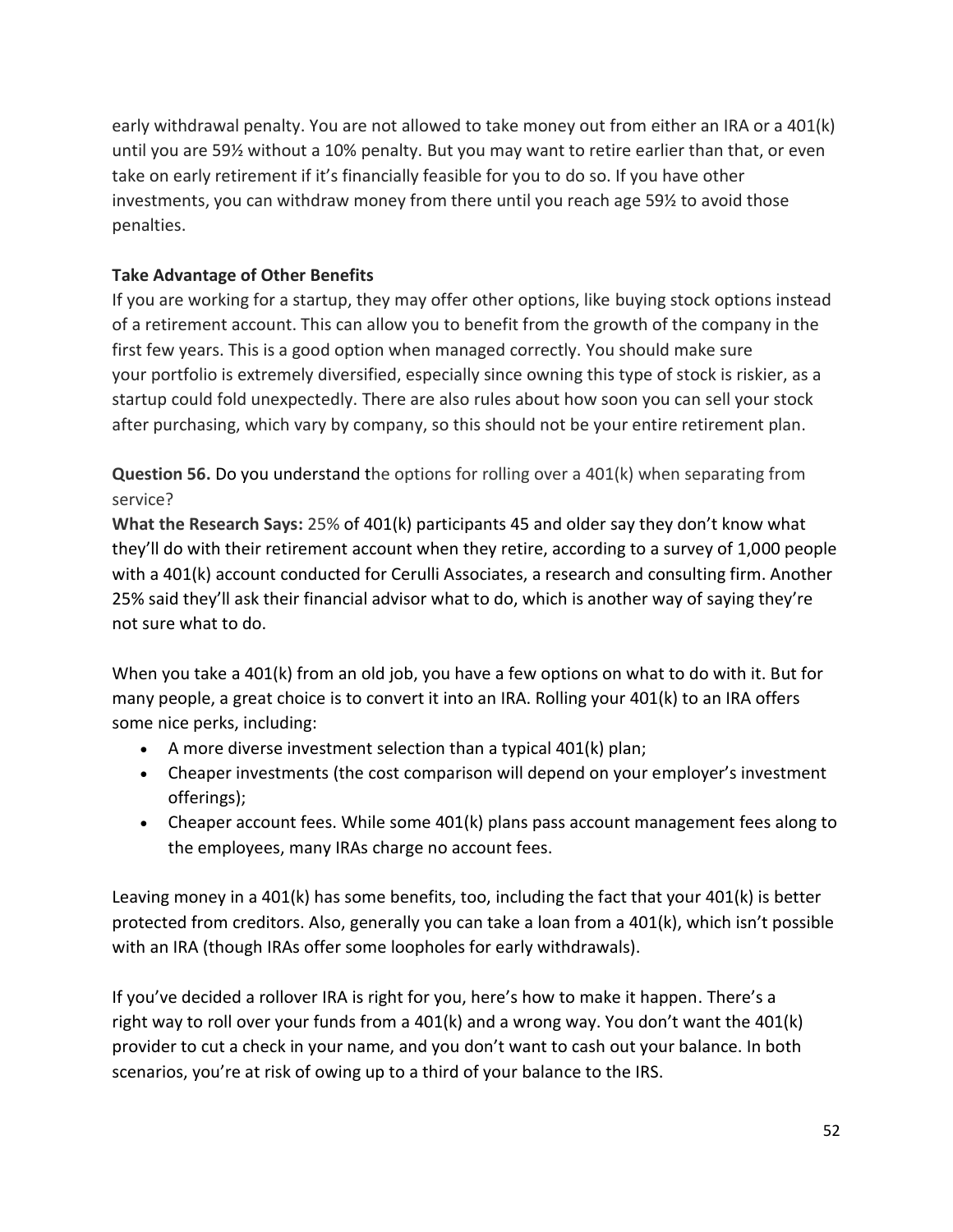Take these four steps to roll over your funds without incurring any unpleasant tax surprises:

- 1. Decide on a Roth or a traditional IRA. If you roll into a Roth IRA, you'll owe taxes on the rolled amount. If you want to roll over your funds without incurring taxes, stick with a traditional IRA. (There's an exception: If you're rolling from a Roth 401(k), you won't incur taxes when you roll to a Roth IRA).
- 2. Open a rollover IRA account. Opening a rollover IRA account is easy and fast. Once you pick a provider, they'll ask for some information, including birthdate and Social Security number.
- 3. Ask your 401(k) plan for a "direct rollover." These two words are important: They mean that the 401(k) plan will cut a check directly to your new IRA account, not to you personally.
- 4. Choose your investments. Your 401(k) funds will enter the IRA as cash, so you'll need to invest the money. You can choose a provider who will pick your investments and manage your money for you, or you can pick your investments and manage them yourself.

IRA rollovers are certainly a better option than cashing out, which is the one of the most frivolous things you can do with a 401(k) account other than not funding one in the first place. But moving money from a workplace retirement plan to an IRA when you switch jobs or retire may not be the best idea for you. When a rollover is the right choice? Sometimes plan sponsors don't do their jobs, of course, and it could be that your 401(k) plan isn't the best. Small company plans are notorious for their limited options and high costs.

Here's when you should think about leaving your 401(k) plan:

- All your investment options cost 1% or more. The average total expense ratio for stock funds in 401(k) plans has dropped to 0.54%, so if you're paying a lot more than that, it may be time to move on.
- You can't (or don't want to) transfer to your new employer's plan. If the new plan isn't any better, it doesn't accept transfers or just doesn't exist — many companies don't offer  $401(k)s$  – then a rollover to an IRA could be a reasonable choice as long as you pick a low-cost option.

What a rollover can cost you? Before you pull the trigger on an IRA rollover, you need to understand the other disadvantages, which are numerous.

- No loans. You can't borrow from your IRA for more than 60 days once a year without incurring taxes and penalties. If you can roll your old 401(k) into your new employer's plan, though, you typically can take out loans and pay yourself back.
- No early access. You normally can't tap your IRA before age 59½ without penalty, but money can be taken from 401(k)s penalty-free starting at age 55 if you leave your job.
- Less creditor protection. Your 401(k) has unlimited protection in bankruptcy court and against creditors' claims. Your IRA's bankruptcy exemption tops out at \$1,283,025, and protection from creditors' claims varies by state.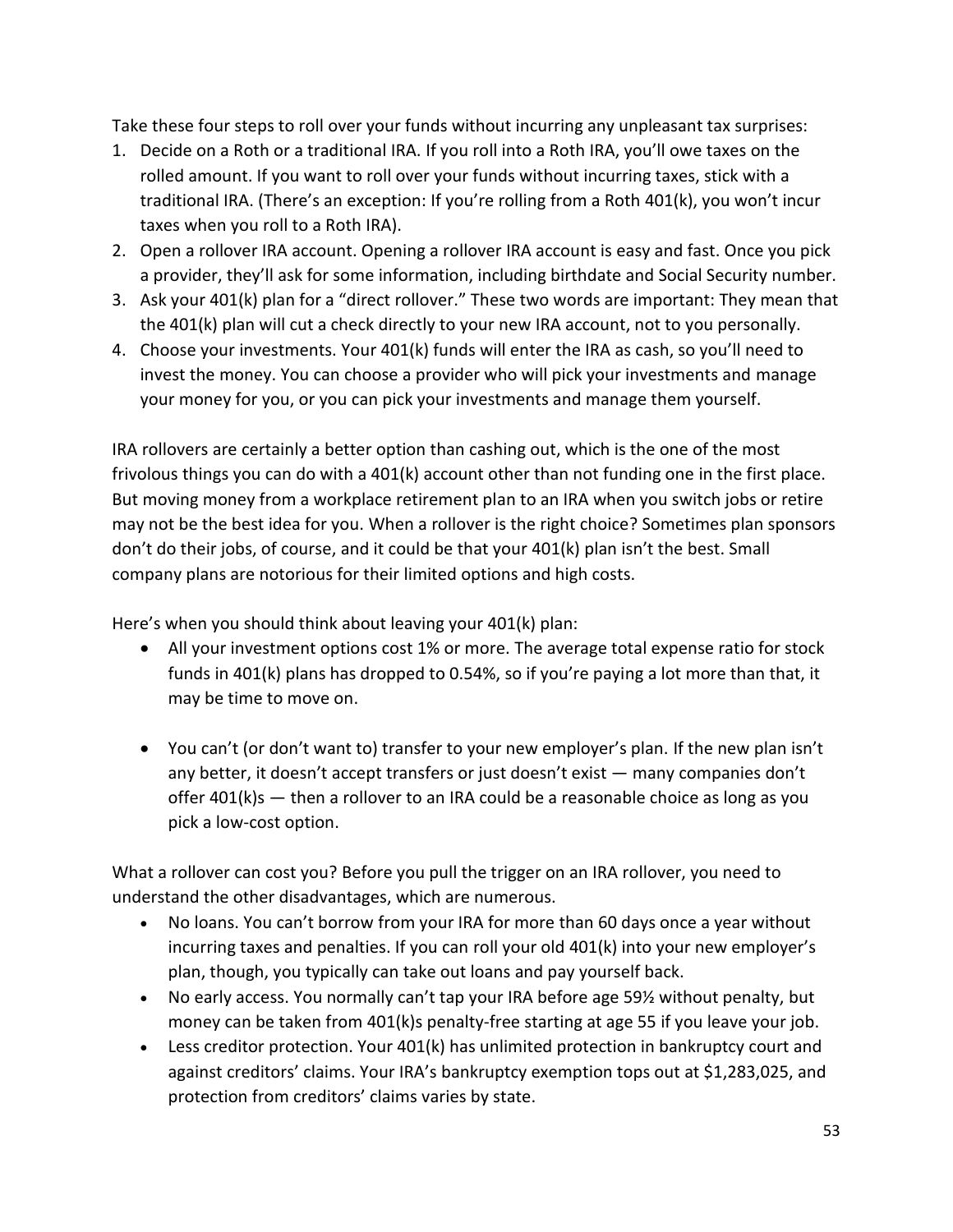- A huge tax trap with company stock**.** Roll your company stock over into an IRA, and you're giving up a big potential tax break since withdrawals will be taxed as ordinary income. If you instead transfer your company shares to a taxable account when you leave your job, you'll owe income tax on the stocks' original cost, but any subsequent growth can get favorable long-term capital gains treatment. The rest of your 401(k) can be rolled into another employer's 401(k) or to an IRA. Ask your tax pro how to take advantage of this "net unrealized appreciation," or NUA, feature.
- A chance to put off required minimum distributions**.** IRA money has to start coming out of your account after you turn 70½. If you're still working at that age, though, you don't have to begin distributions from your current employer's 401(k) plan until you actually retire.

If you need help managing your 401(k)/IRA decisions, you might turn to a retirement planner.

**Question 57:** Do you understand how Required Minimum Distributions (RMD) from your qualified retirement accounts impact your income and taxes, and the penalties for missing a withdrawal?

**What the Research Says:** If you decide to wait before taking withdrawals from your employersponsored retirement plan or traditional IRA, you should understand the required minimum distribution rules imposed by the IRS. These requirements are designed to ensure that you do not defer the taxes indefinitely.

Generally, you must begin taking RMDs by age 70½. If you're still employed, you may be able to delay minimum distributions from your current employer's plan until after you retire. But you still have to take minimum distributions from other tax-deferred accounts. (Roth IRAs and annuities are an exception.)

Your first distribution must be taken no later than April 1 of the year following the year you turn 70½. After that first distribution, annual distributions must be taken by December 31 each year. You'll want to think carefully about the timing of your first distribution. What if you do not take the required minimum amount in any given year? Try not to make this mistake, as Uncle Sam does not look too favorably upon this oversight. Failure to take the required minimum distribution could result in a penalty tax of 50% of the amount that should have been withdrawn. This federal income tax penalty is imposed regardless of the distribution method you choose.

The right retirement planner can make sure you stay on top of our RMDs each and every year and help you manage the tax implications as well.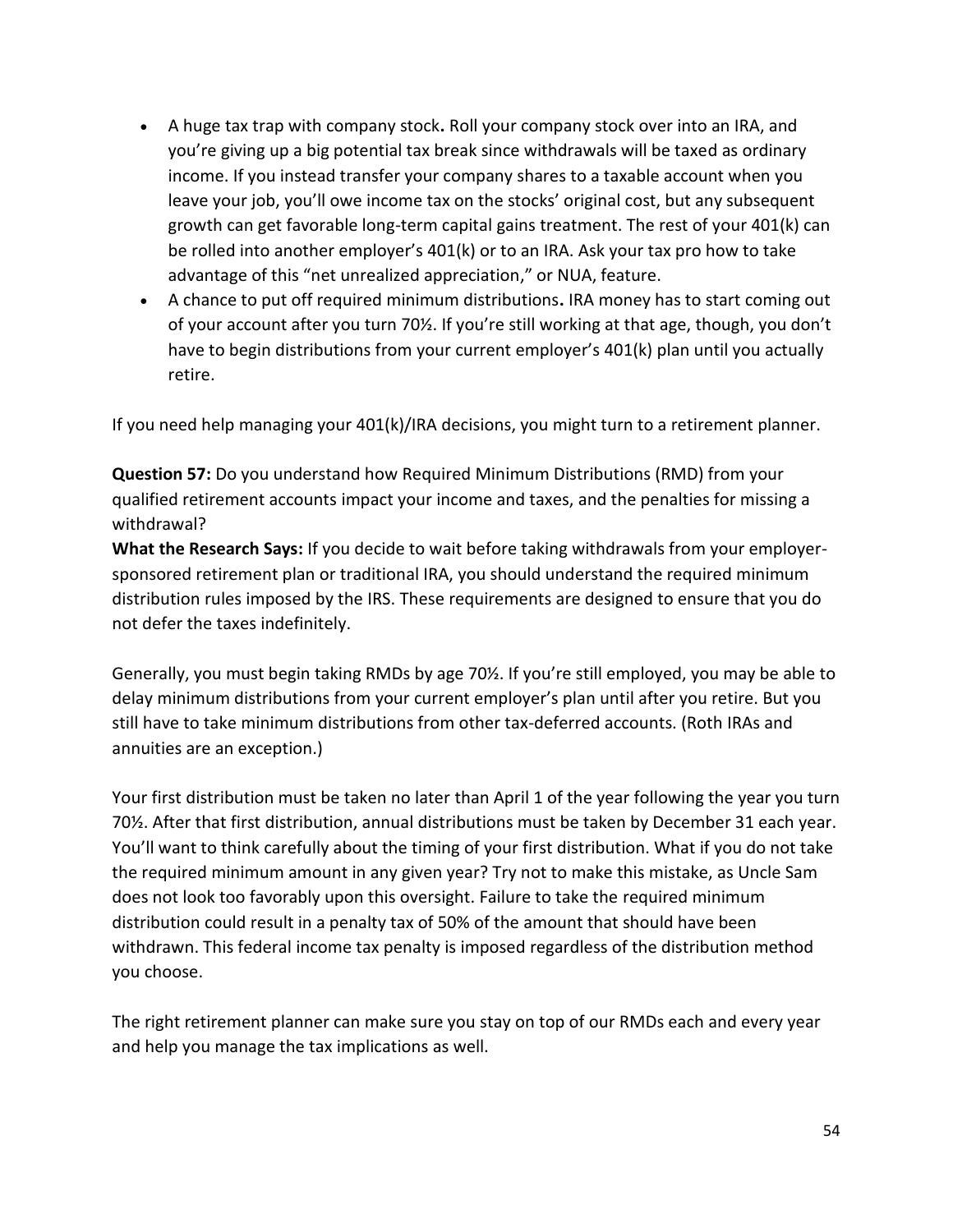## **Taxes in Retirement**

**Question 58:** Do you understand how taxable, tax-deferred and tax-free wealth buckets work, and your drawdown strategy to maximize after-tax income?

**What the Research Says:** As you prepare for and enter into retirement, you'll want to reduce your taxes to the greatest extent possible. Yes, retirees do in fact pay taxes in retirement. And if you plan right, you can significantly reduce your tax burden in retirement. There are three tax buckets with which you'll strategically place your assets and implement a tax efficient strategy to withdraw from each of those buckets. A sophisticated tax analysis software and retirement planner who is tax savvy can help optimize your drawdown strategy.

The **Taxable** bucket generally includes any type of investment for which you receive a 1099 on an annual basis. These funds receive no special tax treatment, and you will typically be taxed on interest and dividends as they are paid, in addition to any gains you make upon sale of investments in this bucket.

The **Tax-Deferred** bucket includes any retirement accounts to which you have contributed money on a tax-deductible or pre-tax basis, such as most IRAs, 401(k)s, 403(b)s, and others. These accounts typically allow for tax-deferred growth, which means that you are not taxed on income or gains as they occur, but when you eventually take retirement income, the funds you withdraw will be taxed as ordinary income.

Finally, the **Tax-Free** bucket includes accounts to which you contribute after-tax money, such as Roth IRAs, Roth 401(k)s, and others. You do not get any special tax breaks up front in this bucket, but all contributions and growth can be withdrawn income tax-free for qualified reasons (which is generally once you are at least 59 ½ years old and the account has been established for at least 5 years).

Each of these different buckets has their own unique characteristics. Some are more suited for certain needs than others, so it is important to plan accordingly. Most financial professionals would probably agree that the Taxable bucket is the least tax-efficient place to grow a retirement nest egg. Not only do you pay taxes on any interest and dividends each year, but you may also owe capital gains taxes upon selling an investment.

As for the other two buckets, Tax-Deferred and Tax-Free, retirement professionals differ in opinion as to which is better to use. Why? The trouble is, which bucket to use depends in part upon what will happen in the future. In order to utilize the different buckets most efficiently, we believe you should not only understand how much you are paying in income taxes while contributing, but also what your income taxes may be in the future when withdrawing from the accounts. Based on the income sources you anticipate being available to you in retirement, you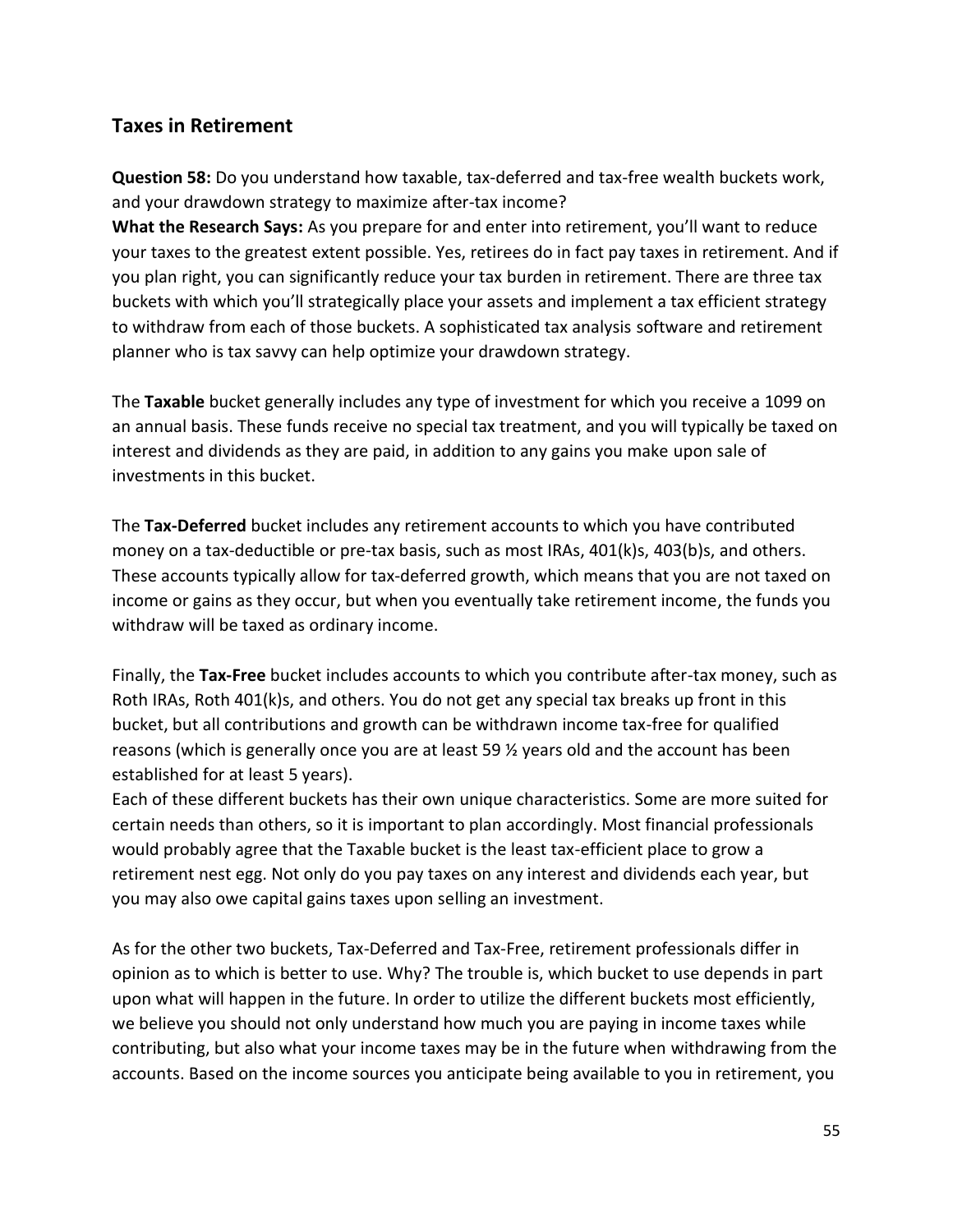may be able to estimate what your future income taxes will be; however, there is the possibility (and some experts say probability) that income tax rates may increase in the future.

If you were able to predict your future tax bracket, and your income tax rates were going to be lower in retirement than they are now, it may make sense to invest in a tax-deferred account during your higher income-earning years and claim the deduction to reduce your current taxable income. The intent then would be that when you begin taking an income stream from this tax-deferred account in the future/retirement, you would pay a lower rate of income taxes upon withdrawal than you would have owed earlier if you hadn't been able to claim the initial deduction.

However, if you believe that your income will be higher in retirement or that tax rates will increase, it may make sense to invest in the tax-free account during your earning years (and pay taxes on the funds upfront) so that you can withdraw funds in retirement taxfree. Unfortunately, there is no crystal ball available to know what the future will hold. Some investors choose to hedge their bets and invest into both of these buckets, giving them flexibility and tax diversification in their retirement years. A retirement planner well versed in tax strategy can help you make the best choices for your goals.

**Question 59:** Do you understand when and how to convert to Roth IRAs and the effect it will have on reducing your taxes?

**What the Research Says:** A Roth IRA is a special retirement account where you pay taxes on money going into your account and then all future withdrawals are tax free. Roth IRAs are best when you think your taxes will be higher in retirement than they are right now. They can be especially good for young savers or in years when you don't have much other income.

Converting a portion of a traditional IRA into a Roth IRA is a good idea this year if you have a big tax deduction this year and your marginal tax rate is lower than normal. If you have money in a traditional IRA, any withdrawals are going to be taxable. A useful tax rule-of-thumb is to take withdrawals from these plans at a lower-than-normal tax rate. If you do not need withdrawals to live on, convert it to a Roth IRA (and pay taxes at the low rate) and future earnings are now tax-free.

You can't contribute to a Roth IRA if you make too much money. In 2020, the AGI phase-out range for taxpayers making contributions to a Roth IRA is \$196,000 to \$206,000 for married couples filing jointly, up from \$193,000 to \$203,000 in 2019. For singles and heads of household the income phase-out range is \$124,000 to \$139,000, up from \$122,000 to \$137,000 in 2019.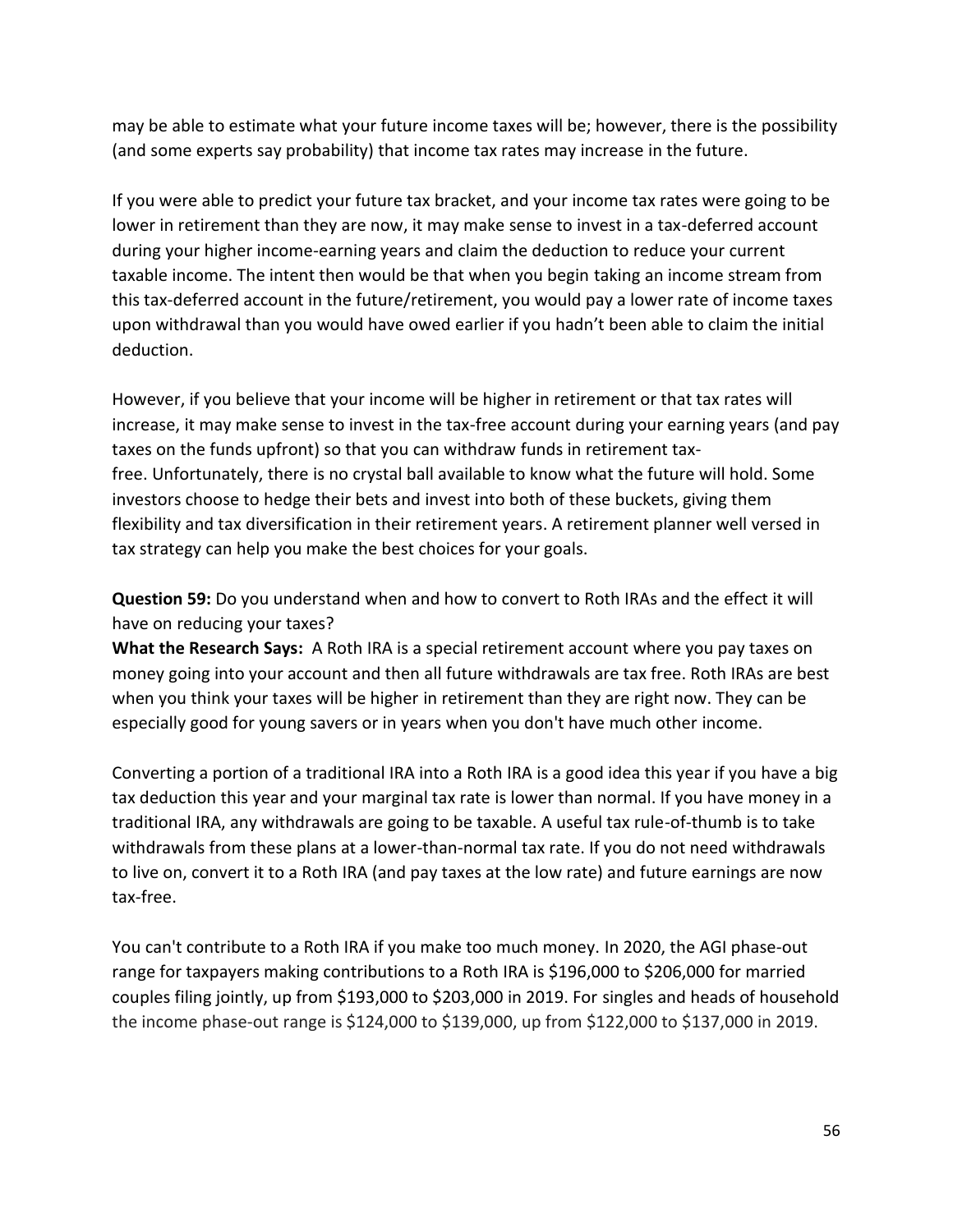**Question 60:** Do you understand how a Health Saving Account (HSA) works and how it acts as a fourth wealth bucket to reduce taxes?

**What the Research Says:** According to Investopedia It has become ingrained in us to max out our [401\(k\) plan](https://www.investopedia.com/terms/1/401kplan.asp) or similar workplace defined contribution plan as the best way to save for retirement. This is certainly good advice. However, in recent years, another retirement savings vehicle (as well as a 4<sup>th</sup> tax bucket) has come about that might be superior to the 401(k): a [health savings account](https://www.investopedia.com/terms/h/hsa.asp) (HSA).

Health savings accounts (HSAs) are [tax-advantaged](https://www.investopedia.com/terms/t/tax-advantaged.asp) savings accounts designed to help people who have [high-deductible health plans \(HDHPs\)](https://www.investopedia.com/terms/h/hdhp.asp) with paying for out-of-pocket medical expenses. While these accounts have been available since 2004, too few eligible Americans are taking advantage of them.

According to a July 2015 report from the Employee Benefit Research Institute (EBRI), about 17 million people had HSA-eligible health insurance plans in 2014, but only 13.8 million of that number had opened an HSA. An April 2018 survey by America's Health Insurance Plans (AHIP) of its member insurers reported 21.8 million HSA enrollees in 52 HDHP plans in 2017, up from 20.2 million the previous year. These types of health plans are offered by about 43% of employers right now. EBRI found that virtually no one contributes the maximum, and nearly everyone takes current [distributions](https://www.investopedia.com/terms/d/distribution.asp) to pay for [medical expenses.](https://www.investopedia.com/terms/m/medical-expenses.asp)

All of this means that consumers who have HSAs—as well as consumers who are eligible for HSAs but haven't opened one—are missing out on an incredible option for funding their later years. It's time to start a new trend. Talk to a retirement planner about how to integrate HSAs into your overall retirement plan and save a lot on taxes.

Key Takeaways:

- The high-deductible health plan you need to qualify for an HSA may be more budgetfriendly than it seems because premiums are so low.
- Unlike a Flexible Spending Account, your HSA money is yours forever, and it's portable.
- You can contribute to an HSA until age 65, even when you're not working.
- Invest your HSA money; don't just leave it in a savings account.
- Keep receipts for unreimbursed medical expenses since you got your HSA. You can use them to get tax-free funds from your account.

**Question 61:** Do you understand what your marginal federal and state income tax rate will be in retirement?

**What the Research Says:** While you're contributing to your retirement account you'll want to understand your marginal tax rate. This is the tax rate you pay on each additional dollar of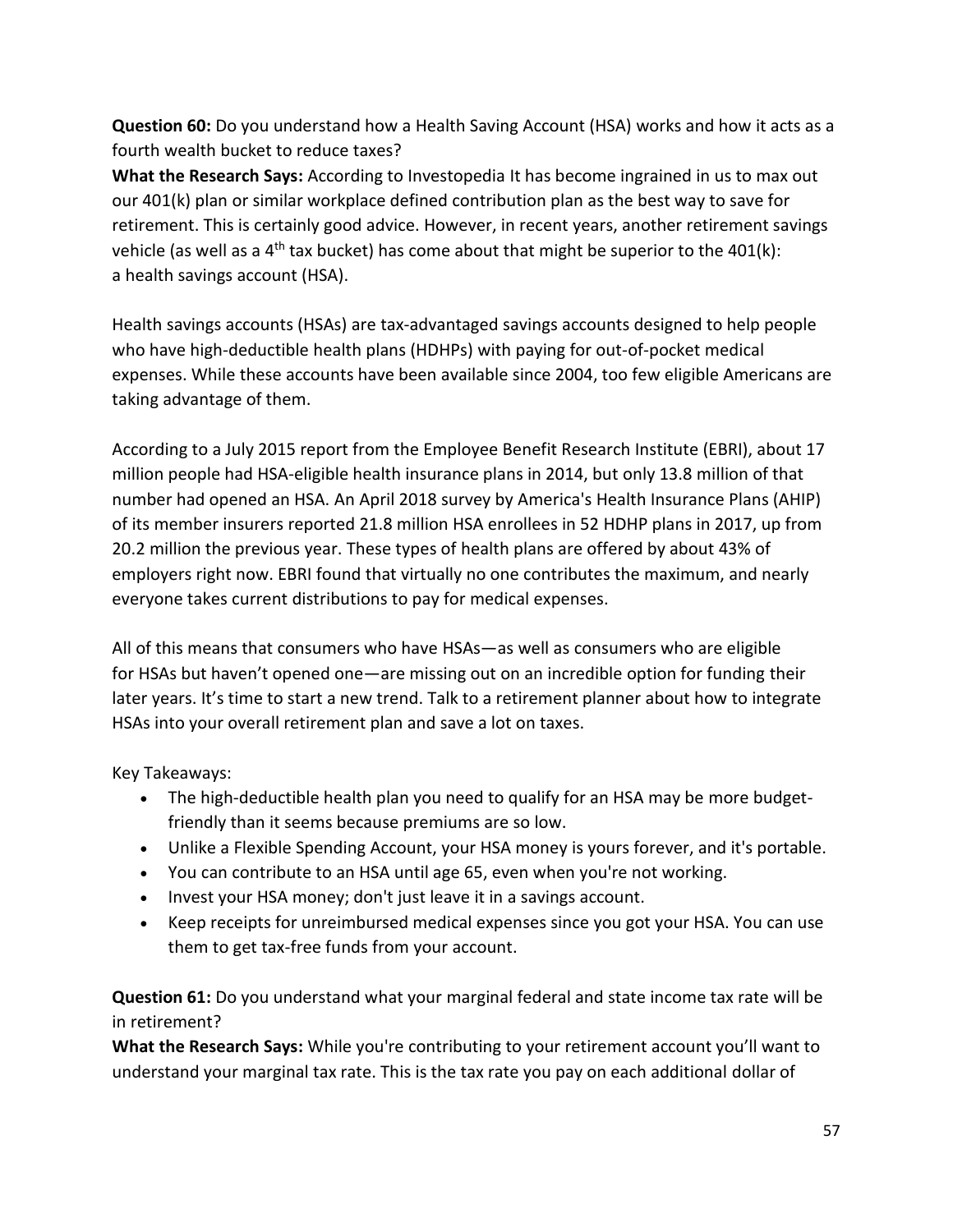income…the next dollar that you contribute to your retirement account would normally be taxed at the marginal tax rate.

For example, if you are single with taxable annual income of \$50,000, you are in the 25% marginal tax bracket. Using a tax calculator, your effective tax rate would be less than 17% since only the income of \$36,900 or \$13,100 would be taxed at the 25% rate. The balance would be taxed at 15% or less. However, if you contribute \$7,000 to a 401(k) plan pre-tax, all of it would normally be taxed at the 25% rate.

When you take money out of your 401(k) in retirement, some of your income won't be taxed because of standard deductions (in this case \$1,550) and exemptions. The first \$9,075 of taxable income would be taxed at 10%. The next bucket of income up to \$36,900 would be taxed at 15%. Only the income over \$36,900 would be taxed at the 25% rate. Unless you have a big pension, your 401(k) contributions will likely be taxed at lower rates. You should also use the lower effective rate when you're estimated how much of your retirement income will go to taxes. It's not necessary to use the higher marginal rate. The outcome might make you believe retirement can never actually happen.

**Question 62:** Do you understand that the debt held by the U.S. is expected to break historical records by the 2030s (surpass 100% of GDP), and that your future tax rates are likely to increase?

**What the Research Says:** The single biggest threat to your retirement and your security may be taxes. With our national debt at all-time highs of more than \$22 trillion dollars do you believe taxes will be able to stay at all-time lows? Over the last 100 years the highest tax rate has averaged 61%. Today, our top tax rate is 39.6%, meaning that taxes are discounted by more than 20% relative to the last 100 years. Couple this with the nearly 10,000 baby boomers retiring everyday taxing our Social Security system and creating necessary changes by 2034.

The latest projection has the combined Social Security trust funds that pay retirement and disability benefits running out of cash reserves (of \$2.8 trillion) by 2034. But that wouldn't leave Social Security bankrupt and unable to pay any benefits. Even if Congress does nothing to shore up the system by 2034, Social Security will be able to pay out 79 percent of promised benefits until 2090. Would raising taxes be one solution to help fund the Social Security shortfall? Many people believe that taxes absolutely MUST go up. By how much and when is the question. So, you must ask yourself, "Does it make sense to defer taxes during this super low tax period?" The answer is probably somewhere in the middle, deferring some and paying some in different savings vehicles. A retirement planner can help you determine the right mix of taxable, tax-free and tax-deferred savings & investment vehicles you're comfortable with as no one knows for sure where taxes will be when they retire.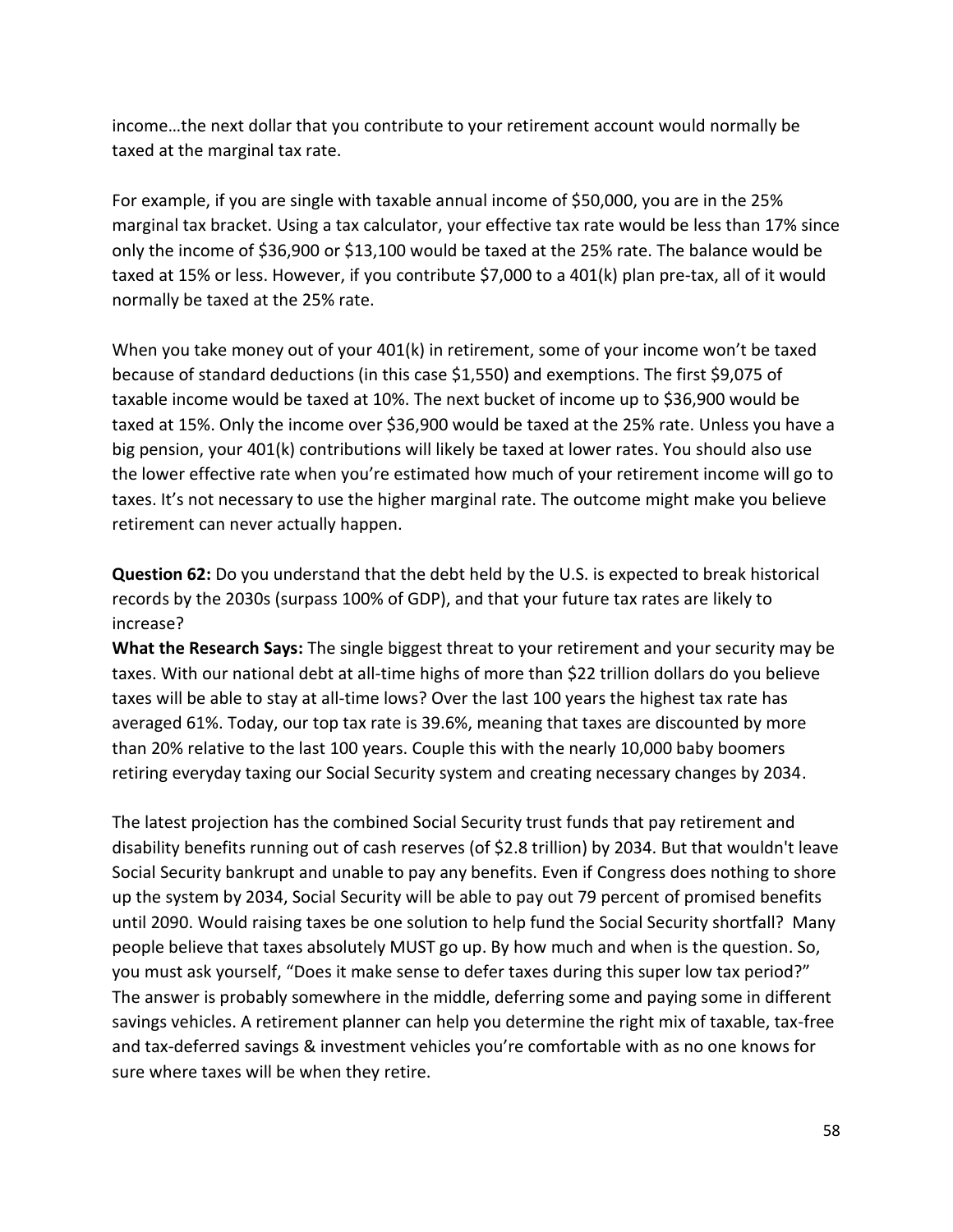**Question 63:** Do you understand the importance of reviewing your financial strategies in light of the 2017 Tax Cut and Jobs Act to make sure you're using every opportunity to lower your taxes during this limited window (expiring in 2025)?

**What the Research Says:** The Tax Cuts and Jobs Act of 2017 made several significant changes to the individual income tax, including reforms to itemized deductions and the alternative minimum tax, an expanded standard deduction and child tax credit, and lower marginal tax rates across brackets.

- These changes simplify the individual income tax for millions of households, as 28.5 million filers would be better off taking the newly expanded standard deduction, instead of itemizing various deductions, reducing compliance costs.
- The Internal Revenue Service estimates the average time to complete an individual tax return will decrease by 4 to 7 percent. Converting this to dollar terms, we estimate compliance savings could range from \$3.1 billion to \$5.4 billion.
- Under the new tax law, new limits apply to some itemized deductions, including deductions for state and local taxes paid and mortgage interest, which broadens the tax base and reduces distortions in the tax code.
- The individual income tax changes are scheduled to expire after December 31, 2025.
- It's recommended that you speak to a qualified tax specialist to make sure you are taking proper advantage of these changes.

## **Insurance**

**Question 64:** Do you understand the benefits of cash value life insurance? **What the Research Says:** Like annuities, earnings are not taxed inside a life insurance policy. The earnings are never taxed if the benefit is paid out as a death benefit and premiums can be withdrawn without income tax consequences during the insured's lifetime. Cash value life insurance is intended to stay in force throughout life—although policies mature at a particular age (newer policies mature at 120). This is in contrast to term insurance that expires after a term of years. Cash value policies typically allow for loans as a way to access cash value if needed. Cash value life insurance will have higher premiums than term insurance because there is both a death benefit and a cash value which can be accessed during the insured's lifetime.

**Question 65:** Do you understand the benefits of an Index Universal Life (IUL) policy? **What the Research Says:** According to Investopedia, Indexed Universal Life insurance is something of a hybrid vehicle. Like any whole life insurance product, it guarantees a payout upon death. And, like other types of universal life insurance, IUL holds cash value that goes up over time, as premiums are paid.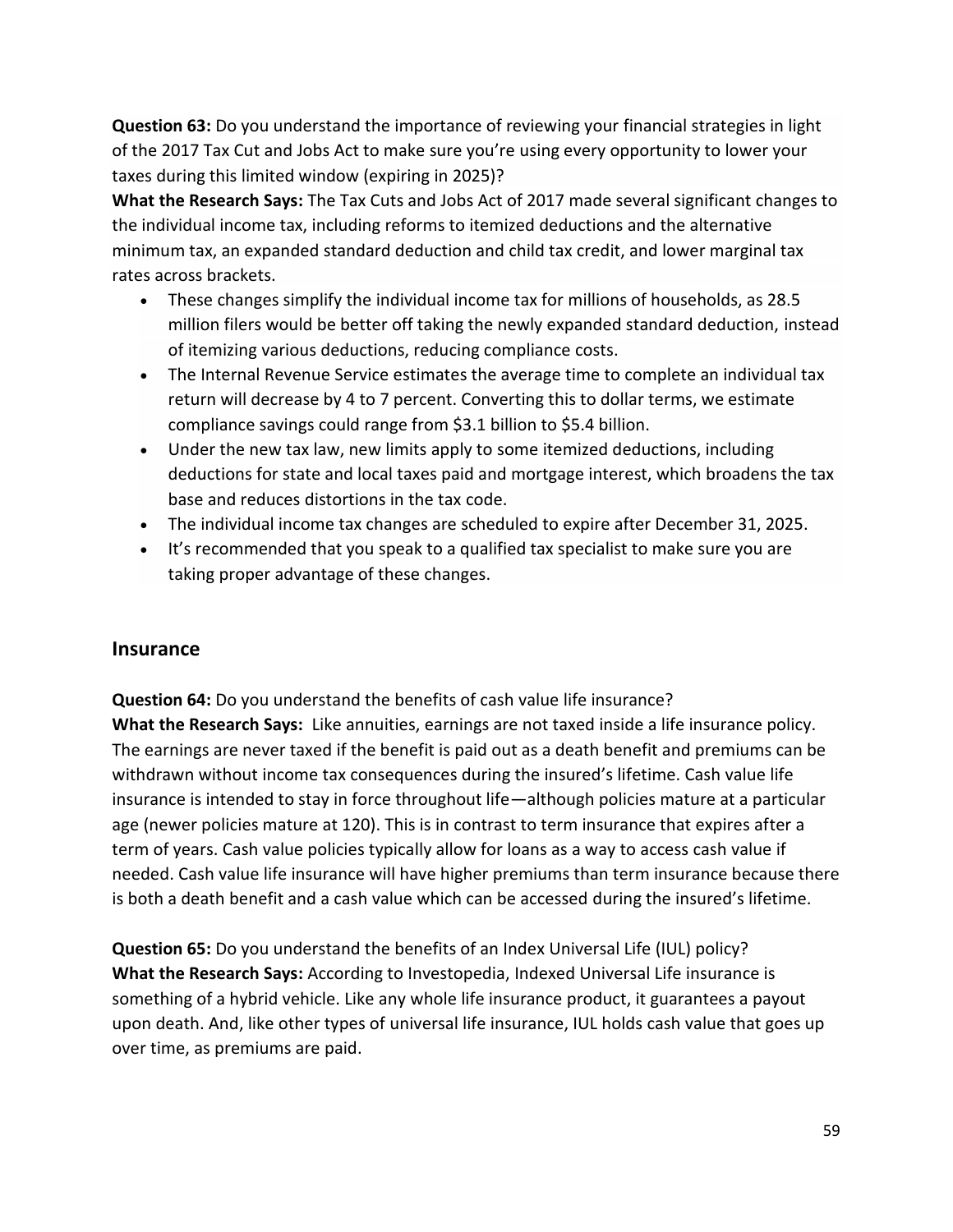IUL policies give you the flexibility of adjustable life insurance premiums and face value, and an opportunity to increase cash value, without the inherent downside risk of investing in the equities market. These policies aren't for everyone, but the combination of flexibility and investment growth may be a good fit for you.

Pros of an IUL Policy:

- Low price: The policyholder bears the risk, so the premiums are low.
- Cash value accumulation: Amounts credited to the cash value grow tax-deferred. The cash value can pay the insurance premiums, allowing the policyholder to reduce or stop making out-of-pocket premiums payments.
- Flexibility: The policyholder controls the amount risked in indexed accounts vs. a fixed account and the death benefit amounts can be adjusted as needed. Most IUL policies offer a host of optional riders, from death benefit guarantees to no-lapse guarantees.
- Death benefit: This benefit is permanent, is not subject to income or death taxes, and is not required to go through probate.
- Less risky: The policy is not directly invested in the stock market, thus reducing risk.
- Easier distribution: The cash value in IUL policies can be accessed at any time without penalty, regardless of a person's age.
- Unlimited contribution: IUL policies have no limitations on annual contributions.

Cons of an IUL Policy:

- Caps on accumulation percentages: Insurance companies sometimes set a maximum participation rate that is less than 100%.
- Better for larger face amounts: Smaller face values don't offer much advantage over regular universal life policies.
- Based on an equity index: If the index goes down, no interest is credited to the cash value (Some policies offer a low guaranteed rate over a longer period). Investment vehicles use market indexes as a benchmark for performance. Their goal is normally to outperform the index. With the IUL, the goal is to profit from upward movements in the index.

## The Bottom Line on IULs:

While not for everyone, indexed universal life insurance policies are a viable option for people looking for the security of a fixed universal life policy and the interest-earning potential of a variable policy. (Source: Investopedia)

**Question 66:** Do you understand if you have proper life insurance coverages based on your age?

**What the Research Says:** A qualified retirement planner can help you determine if you're under-insured, over-insured or don't need life insurance at all based on your situation. It may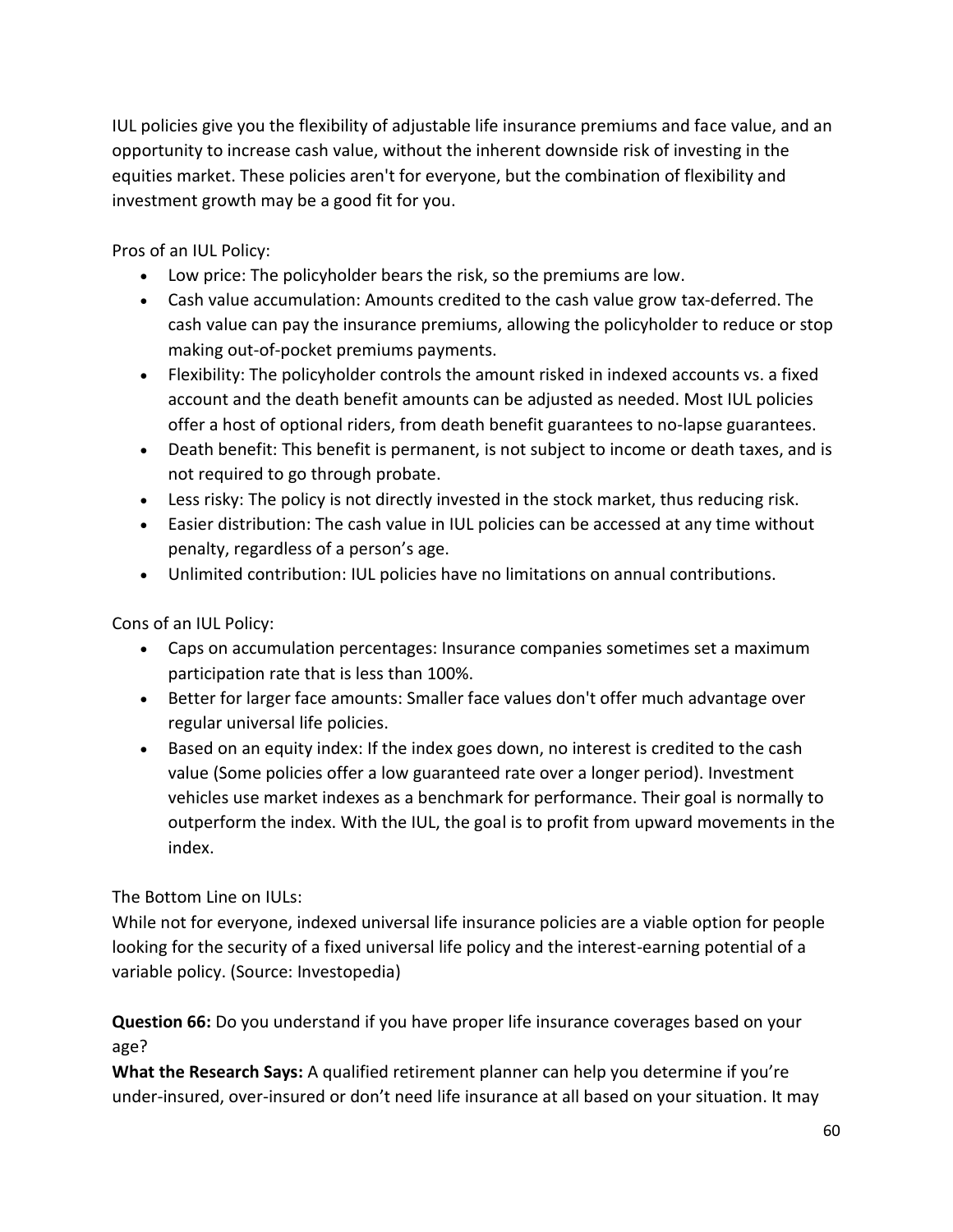seem counterproductive to give up having life insurance after so long, but the truth may be that you no longer need it. If you have no income to replace, very little debt, a self-sufficient family and no pricey concerns around settling your estate, there's a good chance that you can say goodbye to that policy. As far as estate planning goes, you could well need a different type of policy or major changes to your current one anyway.

**Question 67:** Do you understand that disability and liability insurances are important to consider for covering your risks in these areas?

**What the Research Says:** While considering your life insurance needs as you approach and enter retirement, it's important to consider your needs for disability and liability insurance. While most people see the obvious benefits of life insurance or health insurance, disability insurance is often overlooked. But it's just as important a part of your financial plan as other types of insurance. Disability insurance ensures that you have income coming in even if you're sick or injured to protect all of your financial plans. The short answer to the "Do you need disability insurance" question is yes.

If you work, have people relying on your income, and aren't financially able to go years, or even just months, without a paycheck, you should consider disability insurance. Why do you need it? Because most people are unprotected and at risk of not being able to pay bills or support their families. Consider the following:

- Over 25% of American workers experience a long-term disability longer than three months at some point in their careers.
- 69% of workers have no long-term disability insurance coverage.
- 62% of all U.S. bankruptcies and more than 50% of all mortgage foreclosures stem from illness or injury-related medical issues.

You may think that disability insurance is just for accidents and that you're not at risk if you don't work a dangerous job. However, 90% of long-term disabilities result from illness rather than accident, meaning they can affect you no matter what you do for work. Even white collar professions like doctors and lawyers need disability insurance — in fact, because of the expensive educational investments in these fields, they benefit even more from disability coverage.

If you don't have disability insurance, you risk not being able to cover everyday expenses, pay regular bills, or keep up with your larger financial plan. Disability insurance protects your most valuable asset — your ability to earn an income — and should be considered a part of every financial safety net. (Source: Polygenius)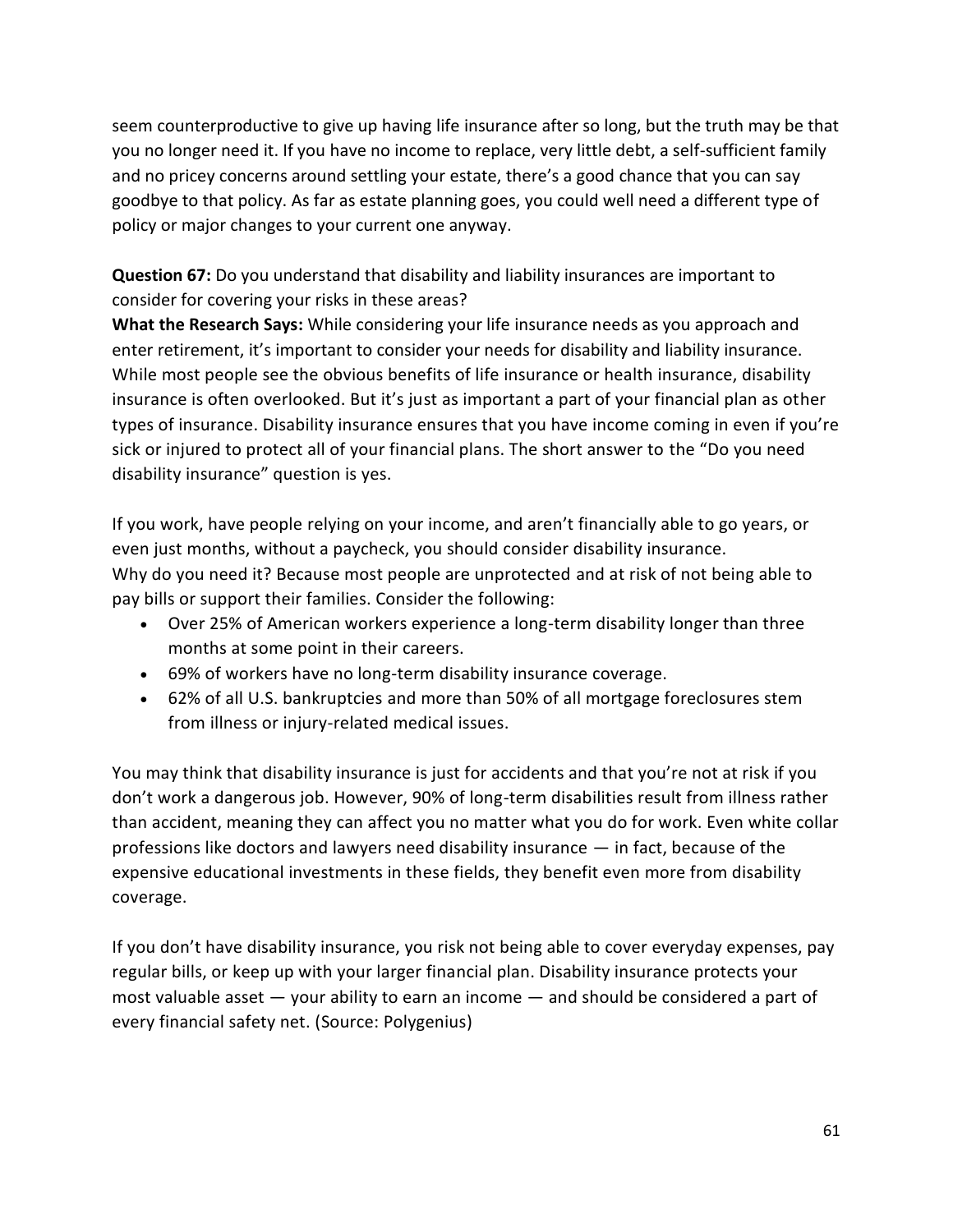# **Healthcare in Retirement**

## **Question 68:** Do you understand how Medicare works?

**What the Research Says:** The Medicare maze is quite complicated and will require some outside advice (unless of course you have a burning desire to learn all about Medicare). Medicare is the national health insurance program to which all Social Security recipients who are either over 65 years of age or permanently disabled are eligible. In addition, individuals receiving railroad retirement benefits and individuals suffering from end stage renal disease are eligible to receive Medicare benefits.

Medicare is not a welfare program, and should not be confused with Medicaid. The income and assets of a Medicare beneficiary are not a consideration in determining eligibility or benefit payment. Medicare is a national program and procedures should not vary significantly from state to state. Coverage under Medicare is similar to that provided by private insurance companies: it pays a portion of the cost of medical care. Often, deductibles and co-insurance (partial payment of initial and subsequent costs) are required of the beneficiary. Medicare has two substantive coverage components, Part A and Part B. Part A covers inpatient hospital care, hospice care, inpatient care in a skilled nursing facility, and home health care services. Part B covers medical care and services provided by doctors and other medical practitioners, home health care, durable medical equipment, and some outpatient care and home health services (Source: Medicare.gov).

## **Question 69:** Do you understand what your Medicare choices are?

**What the Research Says:** When you first enroll in Medicare and during certain times of the year, you can choose how you get your Medicare coverage. There are two main ways to get your Medicare coverage—[Original Medicare](https://www.medicare.gov/what-medicare-covers/your-medicare-coverage-choices) (Part A and Part B) or a [Medicare Advantage Plan](https://www.medicare.gov/what-medicare-covers/your-medicare-coverage-choices)  [\(Part C\).](https://www.medicare.gov/what-medicare-covers/your-medicare-coverage-choices) Some people need to get additional coverage, like Medicare prescription drug coverage or Medicare Supplement Insurance (Medigap).

Here's the steps/decisions you'll need to make:

Step 1: Decide if you want Original Medicare or a Medicare Advantage Plan (like an HMO/PPO)

Step 2: Decide if you want prescription drug coverage (Part D)

Step 3: Decide if you want supplemental coverage

Other options:

- In addition to Original Medicare or an MA Plan, you may be able to join other types of Medicare Health plans.
- You may be able to save money or have other choices if you have limited income and resources.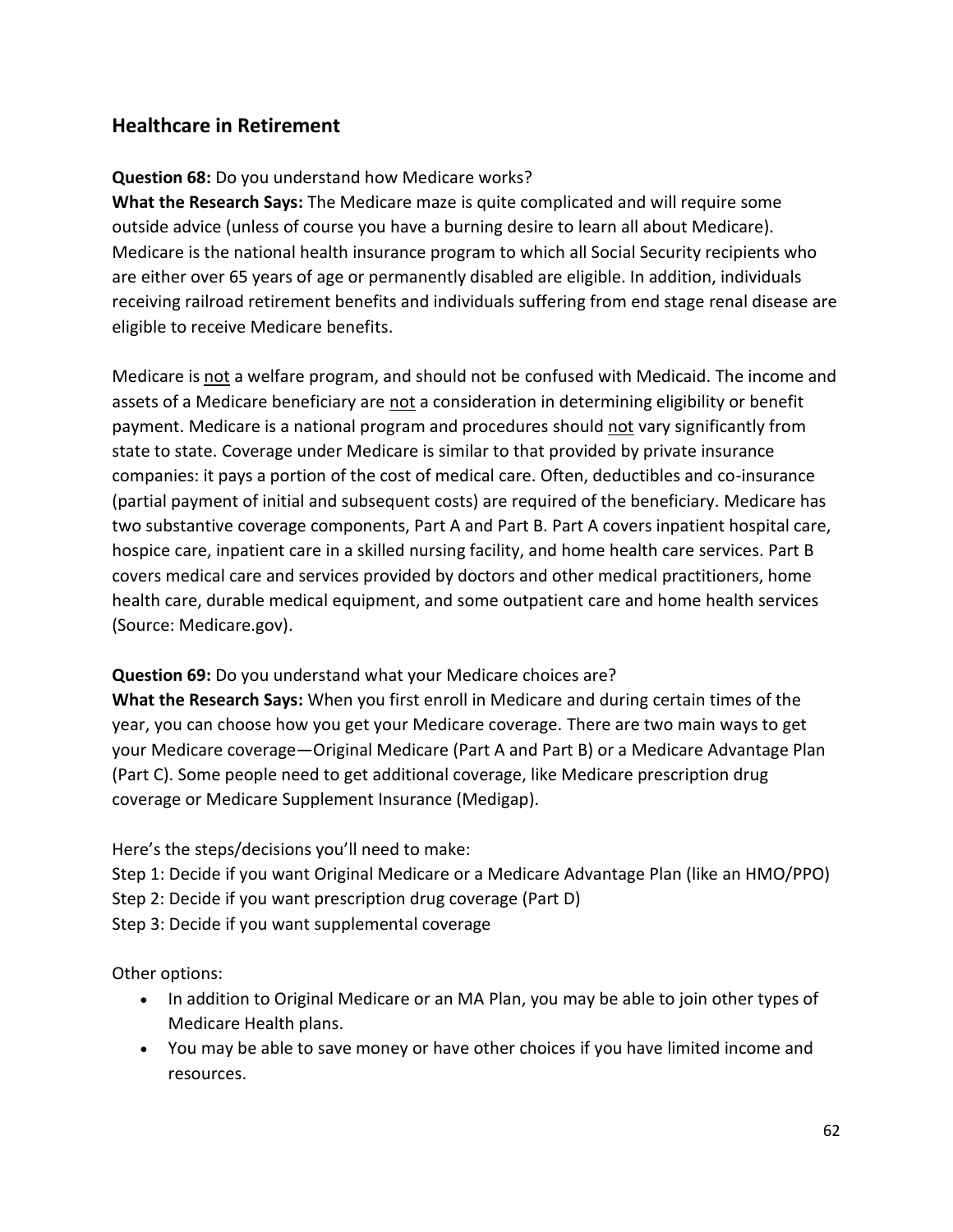• You may also have other coverage, like employer or union, military, or veterans' benefits.

Within the Retirement Readiness Module, we'll connect you with two different consulting options to help you navigate the Medicare maze and make the best choices for your situation (Source: Medicare.gov).

**Question 70:** Do you understand the estimated total amount of out-of-pocket costs for health care in retirement?

**What the Research Says:** If you are like most Americans, health care is expected to be one of your largest expenses in retirement, after housing and transportation costs. But unlike your parents' generation, you won't likely have access to employer- or union-sponsored retiree health benefits. So, health care costs will likely consume a larger portion of your retirement budget—and you need to plan for that. Health care is creating a 'retirement cost gap' for many pre-retirees.

How much should you plan to pay in health care costs after you retire? According to the Fidelity Retiree Health Care Cost Estimate, an average retired couple age 65 in 2019 may need approximately \$285,000 saved (after tax) to cover health care expenses in retirement. Of course, the amount you'll need will depend on when and where you retire, how healthy you are, and how long you live. The amount you need will also depend on which accounts you use to pay for health care—e.g., 401(k), HSA, IRA, or taxable accounts; your tax rates in retirement; and potentially even your gross income.

Tip: If you're still working and your employer offers an HSA-eligible health plan, consider enrolling and contributing to a health savings account (HSA). An HSA can help you save taxefficiently for health care costs in retirement. You can save pre-tax dollars (and possibly collect employer contributions), which have the potential to grow and be withdrawn tax-free for federal and state tax purposes if used for qualified medical expenses.

**Question 71:** Do you understand the cost of prescription drugs in retirement and their impact on my finances?

**What the Research Says:** Since its inception in 2006, the Medicare Part D prescription drug benefit has helped improve the affordability of medications for millions of people with Medicare. Yet many beneficiaries continue to face high out-of-pocket costs for their medications. Prescription drugs accounted for \$1 in every \$5 that Medicare beneficiaries spent out-of-pocket on health-care services in 2016, not including premiums, according to new report by the Kaiser Family Foundation.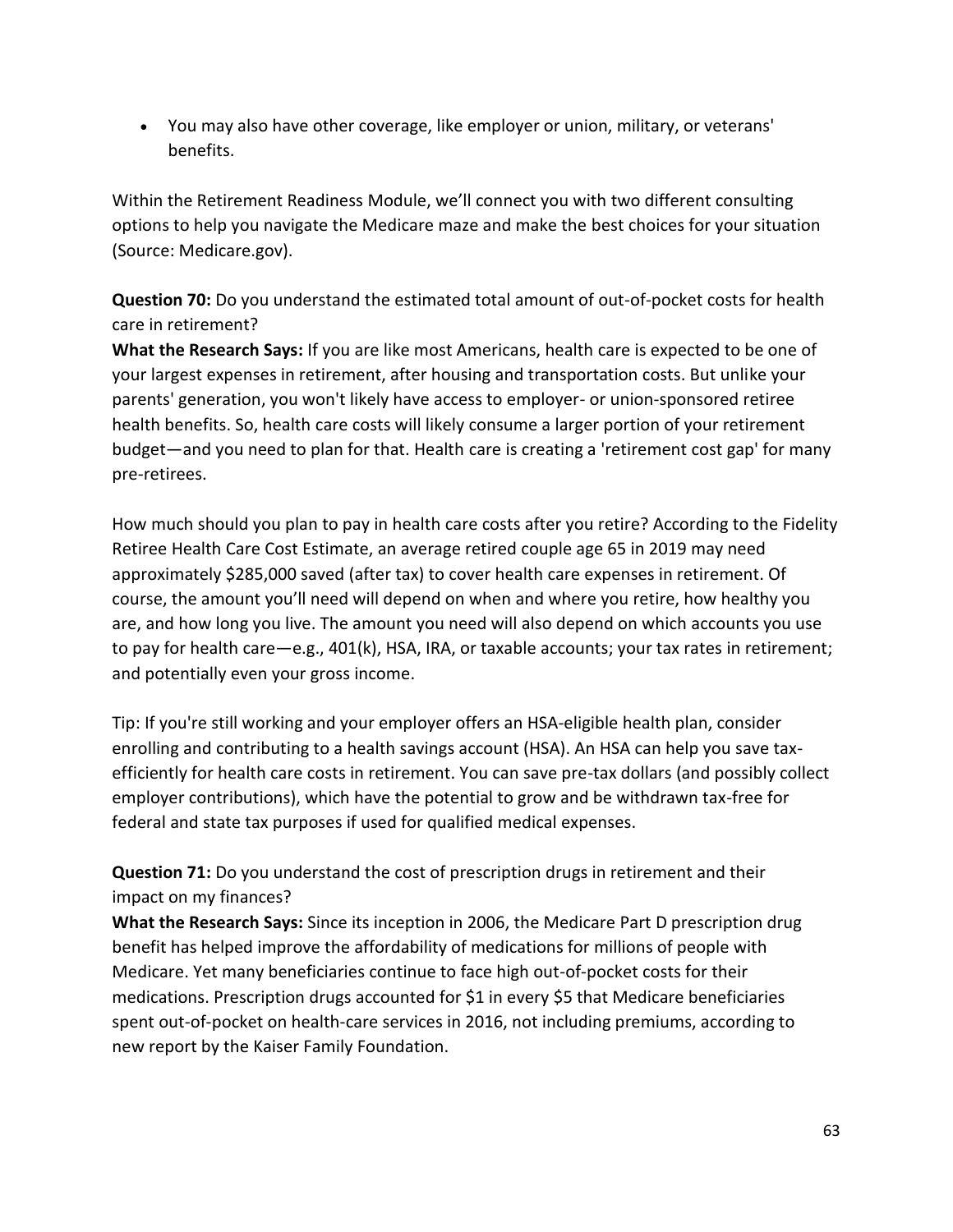One of the most valuable things you can do is check their health and drug plan choices every year and switch plans when it makes sense to do so. During Medicare Open Enrollment, which runs from Oct. 15 to Dec. 7 every year, Medicare beneficiaries can switch prescription drug plans and enroll in or switch Medicare Advantage plans.

**Question 72:** Do you understand what your monthly premiums for Medicare Part B will be and when they will be deducted?

**What the Research Says:** Using Medicare benefit guidance/consultants you'll be able to get an accurate estimate of your Medicare Part B premiums and calculate these costs into your retirement income/expense summary.

**Question 73:** Do you understand the importance of including health care expenses in your retirement income projection?

**What the Research Says:** It's important to consider your health care costs in your retirement income projection since the average projected out of pocket costs exceed \$280,000 per couple. This is not a retirement expense you can afford to overlook.

## **Long Term Care**

**Question 74:** Do you understand the risk of a long term care incident? **What the Research Says:** According to the National Clearinghouse for Long Term Care Information, a person's lifetime risk of needing long-term care services in their lifetime is 1 out of 2; that's a 50% risk. As age increases, so does the likelihood of needing long-term care, 70% of people over the age of 65 will require some type of long-term care services during their lifetime. Remember that long term care is something you may need before 65 years of age; about 50% of people who currently need long-term care services are under the age of 65.

Let's compare the risk:

- Automobile accident 1 out of 240 [0.4%]
- Fire damaging your home 1 out of 1,200 [0.08%]
- Missing 90 days of work due to a disability is just under 1 in 3 [33%]
- Needing long term care assistance in your lifetime 1 out of 2 [50%]

A long term care policy can help you:

- Maintain your financial independence
- Preserve the wealth you've worked so hard for over your lifetime
- Avoid burdening family and friends with your care
- Protect your ability to remain independent
- Have access to quality care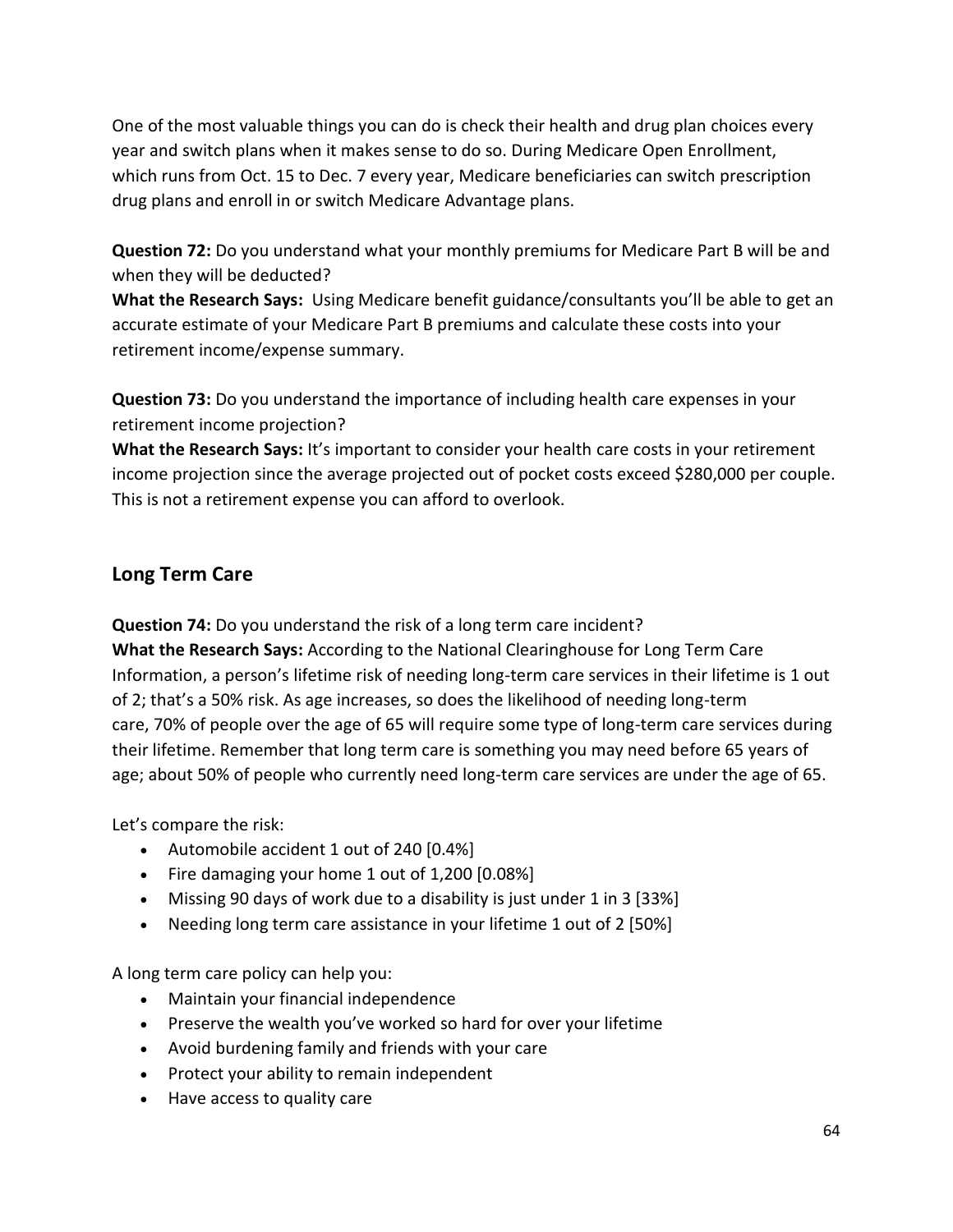**Question 75:** Do you understand the average annual cost of long term care in a nursing home? **What the Research Says:** Genworth's Cost of Care survey reveals that in the United States, a private room in a nursing home costs an average of \$100,000/year. In Massachusetts, the cost is over \$127,000. In Connecticut it's over \$150,000/year. Wondering who pays for the majority of long term care expenses provided in nursing homes? Many do not realize that the majority of institutional care is paid for by Medicaid. Medicaid only pays for care once an individual has essentially run out of assets, and care is limited to those institutions that take Medicaid and have beds available. This is a public policy concern as well, as the Medicaid system is really taxed by these costs—which are likely to continue to grow as baby boomers age.

#### **Question 76:** Do you understand long term care policy costs?

**What the Research Says:** The cost of long term care insurance will depend on the coverage you choose. Your premium is based in part on your age, the length of time you want to be covered for care, your health, the elimination period, and the maximum dollar amount you will be reimbursed for care. Premiums for LTC policies average \$2,700 a year, according to the industry research firm LifePlans. That puts the coverage out of reach for many Americans. One bright spot for spouses: Discounts for couples are common — typically 30 percent off the price of policies bought separately.

**Question 77:** Do you understand the tax advantages of buying long term care insurance? **What the Research Says:** When purchasing a long term care insurance policy, you'll have access to some tax advantages if you itemize deductions, especially as you get older. Some state and federal tax codes let you count part or all of long term care insurance premiums as medical expenses, which are tax deductible if they meet a certain threshold. The limits for the amount of premiums you can deduct increase with your age.

| 2019 federal tax deductible limits<br>for long-term care insurance |                            |  |
|--------------------------------------------------------------------|----------------------------|--|
| Age at the end of the year                                         | Maximum deductible premium |  |
| 40 or under                                                        | \$420                      |  |
| 41 to 50                                                           | \$790                      |  |
| 51 to 60                                                           | \$1,580                    |  |
| 61 to 70                                                           | \$4,220                    |  |
| 71 and over                                                        | \$5,220                    |  |
| Source: IRS Revenue Procedure 2018-57                              |                            |  |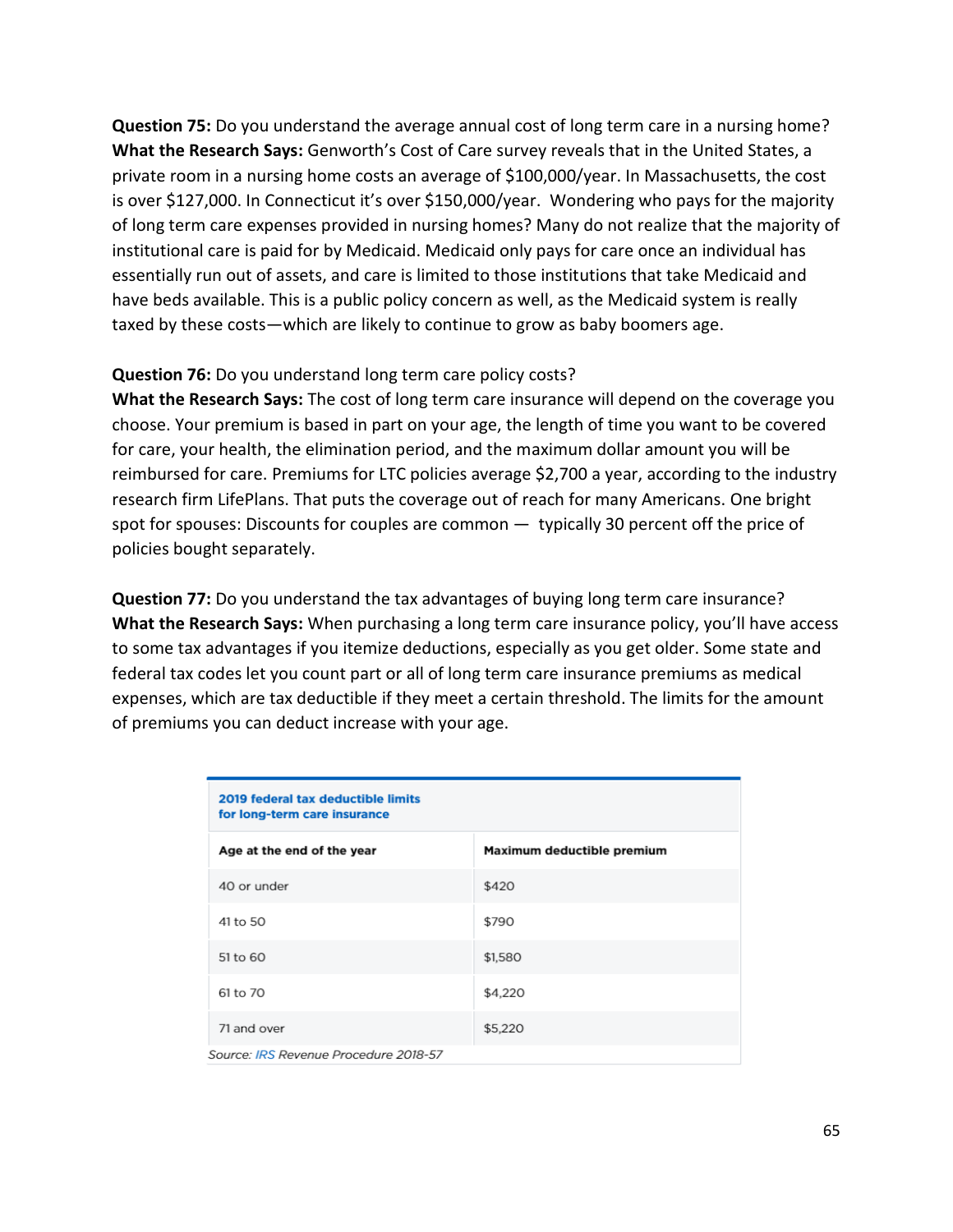Only premiums for tax-qualified long term care insurance policies count as medical expenses. Such policies must meet certain federal standards and be labeled as tax-qualified. Ask your retirement planner whether a policy is tax-qualified if you're not sure.

**Question 78:** Do you understand what long term care insurance is intended to cover? **What the Research Says:** Long term care insurance is intended to provide a funding vehicle for custodial and semi-skilled nursing care, which is generally not covered by Medicare and other health insurance. Custodial care for someone with Alzheimer's is one common example of when benefits would be paid out. Long term care insurance reduces the burden on family members and helps make sure that the retiree is less likely to end up spending down all of their resources at the end of their life. It also, in most cases, gives the family more options for where and how care is provided.

**Question 79:** Do you understand the importance of calculating long term care expenses in your retirement income projection?

**What the Research Says:** Like health care expenses, you'll want to make sure that you have accounted for long term care expenses or insurance in your income projection.

**Question 80:** Do you understand the options to fund a long term care policy? **What the Research Says:** If your assets are few, you may eventually be able to cover LTC costs via Medicaid, available only if you're impoverished; if you have lots of money saved, you likely can pay for future care out of pocket. But weigh factors other than cash: Do you have home equity you could tap? Nearby children who can be counted on to pitch in? Or do you have a family history of dementia that puts you at higher risk of needing care?

Some people tap the benefits of a Home Equity Conversion Loan (HECM) or reverse mortgage as a buffer against a long term care incident. If you're pulling less than four percent out of your savings each year for living expenses, you may be comfortable going without insurance altogether. In this case, though, you'll need to plan for a possible LTC expense.

## **College Funding**

**Question 81:** Do you understand how you'll fund your child's college education? **What the Research Says:** There's a number of ways to fund your child's college education. If you start early, know your investment vehicle alternatives, develop a plan, and invest wisely and regularly, it is possible to pay for some or all of your child's college education. When trying to come up with the money for your child's college education, a combination of investment vehicles and financing methods will probably work best. Be sure to take advantage of any taxdeductible or tax-deferred methods that you're eligible for.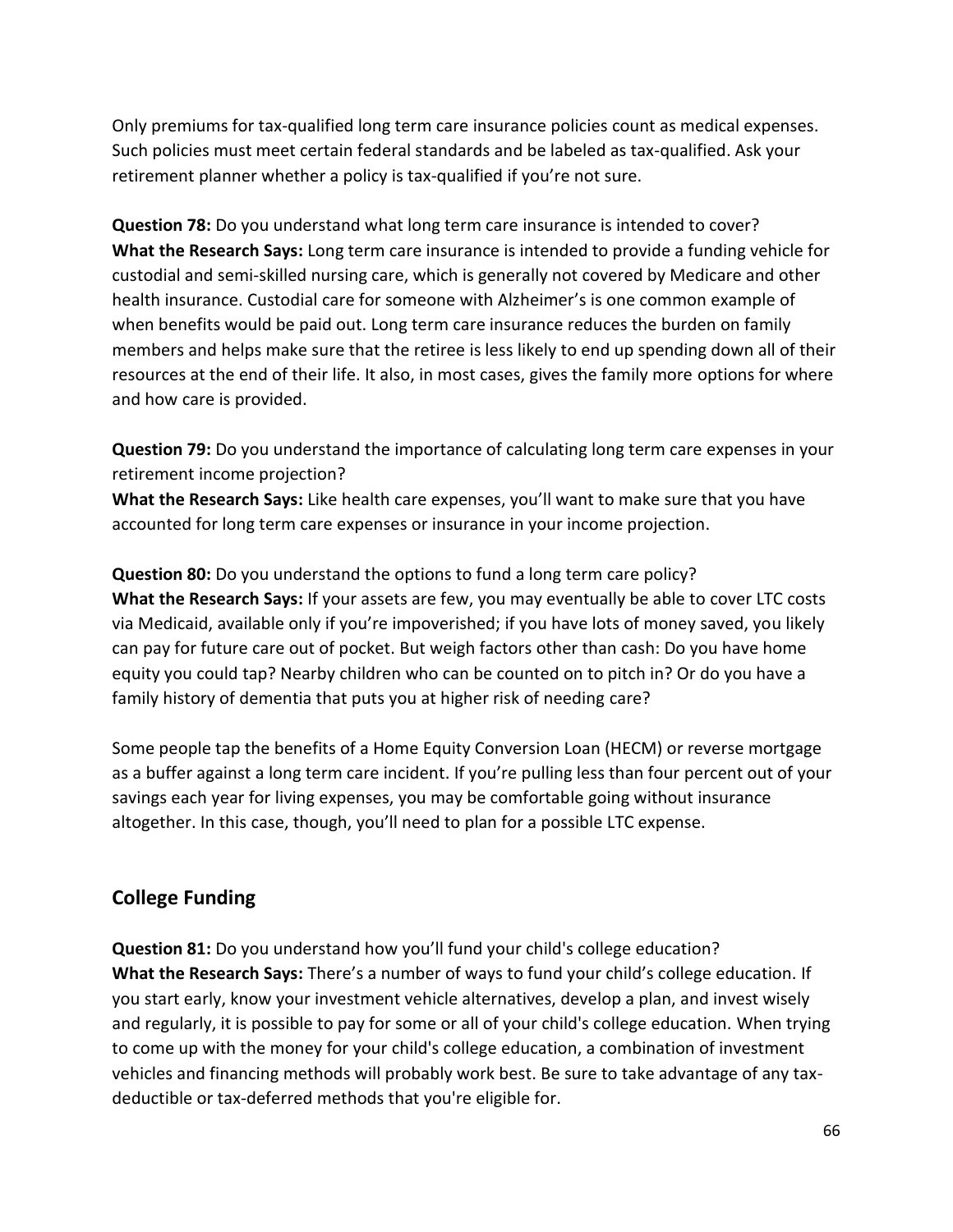Some of the best investment options for college savings include:

- Roth IRA: If you'll be 59% when your child is in college, a Roth IRA may be an attractive investment vehicle, because the investments will grow tax-free and withdrawals will also be tax-free (assuming you've had the account for at least five years). You can withdraw up to \$10,000 tax- and penalty-free before age 59 1/2, as long as the money is used for qualified education expenses.
- Coverdell Education Savings Account (formerly known as an Education IRA): While contributions to a Coverdell ESA are not tax-deductible (meaning you must pay taxes on the money now), the accounts value will grow tax-free and distributions from the account are tax-free when used for qualified education expenses for the designated beneficiary. The primary downside to Coverdell ESAs is that there is a low limit of \$2,000 on annual contributions and families with an adjusted gross income (AGI) above the limit cannot participate. Once your child turns 18, you can't make any new contributions to the plan. All Coverdell ESA savings have to be used before your child turns 30; otherwise, you'll pay a stiff tax penalty on any remaining balance. (Source: The Balance.com)

**Question 82:** Do you understand how a 529 plan works for college savings? **What the Research Says:** State College Savings Plans (529 Plans) give you the opportunity to earn stock-market returns on college savings you don't need for several years. Contributions grow tax-deferred until the money is used to pay for college, then earnings are taxed at the student's tax rate, another attractive benefit as the student's tax rate is generally lower than their parent's. If the money isn't used for qualified education expenses, however, there can be a penalty of 10% to 15% of your accumulated earnings or 1% of the account balance. So you want to be sure not to over-save into a 529 Plan. For most state's 529 plans, there is essentially no annual contribution limit but these plans do have a lifetime contribution limit. The limit varies by plan.

Pre-Paid Tuition Plans: These plans are essentially another type of 529 plan, but unlike 529 plans, the state takes on much of the risk in the pre-paid plan. These state-run plans are particularly attractive as college tuition rates are rising around 10% a year. But they come with some major limitations. First is that the invested funds can only be used for tuition and fees (not room and board or other expenses) at in-state public universities. Using the money for any other purpose or college will result in paying penalties. Second, pre-paid tuition plans limit your growth to the rate of public college tuition increases in your state. So when tuition increases level off at 4 to 5%, these plans are no longer very attractive vehicles for financing a college education (Source: Finaid.org).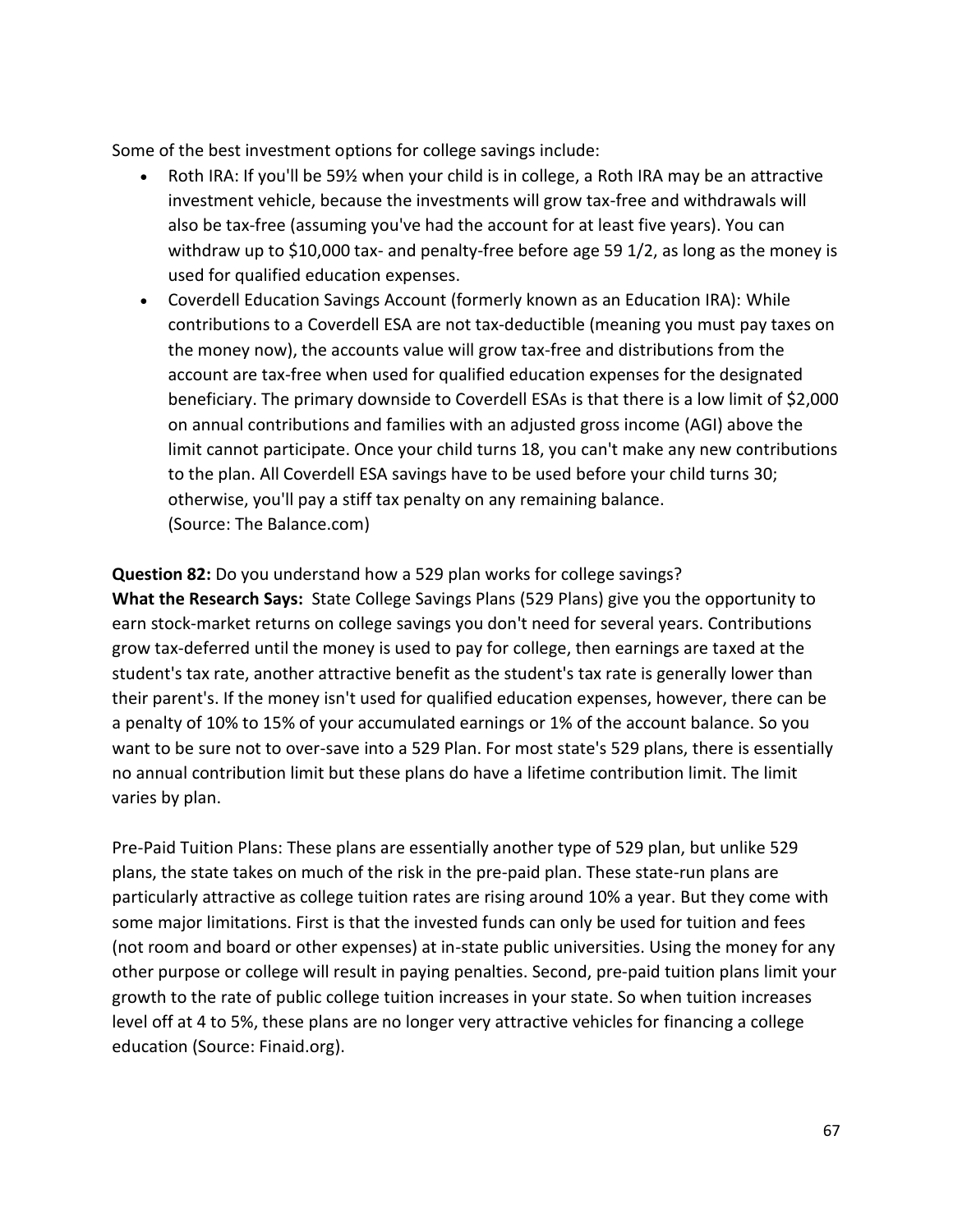**Question 83:** Do you understand the trade-offs between funding college education vs. saving for retirement?

**What the Research Says:** For parents, who haven't set aside enough monies to cover the kid's college bills, and there's many, there's a temptation to forego saving for your own retirement and instead sending money to a big name college.

Many parents stretch themselves really thin paying for their children's college education and even forgoing saving for retirement altogether. This is a slippery slope. Some justify this choice by telling themselves it's a temporary break from saving for their own future. The fact of the matter is this choice could have a permanent negative affect on your future. Consider you and your child's choices carefully and understand the trade-offs.

## **Parents Plan to Raid Retirement to Pay for College**

According to college education lender Sallie Mae, parents of college students pay 28% of their children's college expenses from their own income and savings. This means that parent's savings, including their retirement savings plans, are more than likely being used to fund the kid's college degree (source: *How America Saves for College 2013,* Sallie Mae*).* In addition, the study found that less than half of parents with kids younger than 6 years old would consider using their retirement for college, while 74% of families with teens would pay for college with retirement funds! As kids approach college age, parents become even more open to the idea of using their nest eggs to pay for college!!

So what's the issue? Taking your retirement funds may cover the cost of education, but at what cost to you? Consider these top issues:

- You'll significantly reduce your retirement savings and miss out on the growth of that fund. For the 2017-2018 school year, tuition at a four-year private college costs an average of \$34,740. Public universities charge in-state students \$9,970 and out-of-state students \$25,620. (source: [https://www.studentdebtrelief.us/news/average-cost-of-college-2018/\)](https://www.studentdebtrelief.us/news/average-cost-of-college-2018/)
- Withdrawals from defined contribution plans (such as 401(k)s count as taxable income, which can raise your taxes and reduce your child's eligibility for financial aid next year. There are also withdrawal penalties, depending on your plan, to consider.
- If you are younger than 59 1/2 and have the ability to borrow the funds from your 401(k), you'll have to pay back the loan with interest within five years—or immediately if you change employers or lose your job.

## **Reducing Your Retirement Savings Can Come Back to Bit the Kids**

If you empty out your retirement savings for Johnny's college bill or you choose not to save the recommended 15%/month in your 401(k), you could end-up being reliant on him in retirement!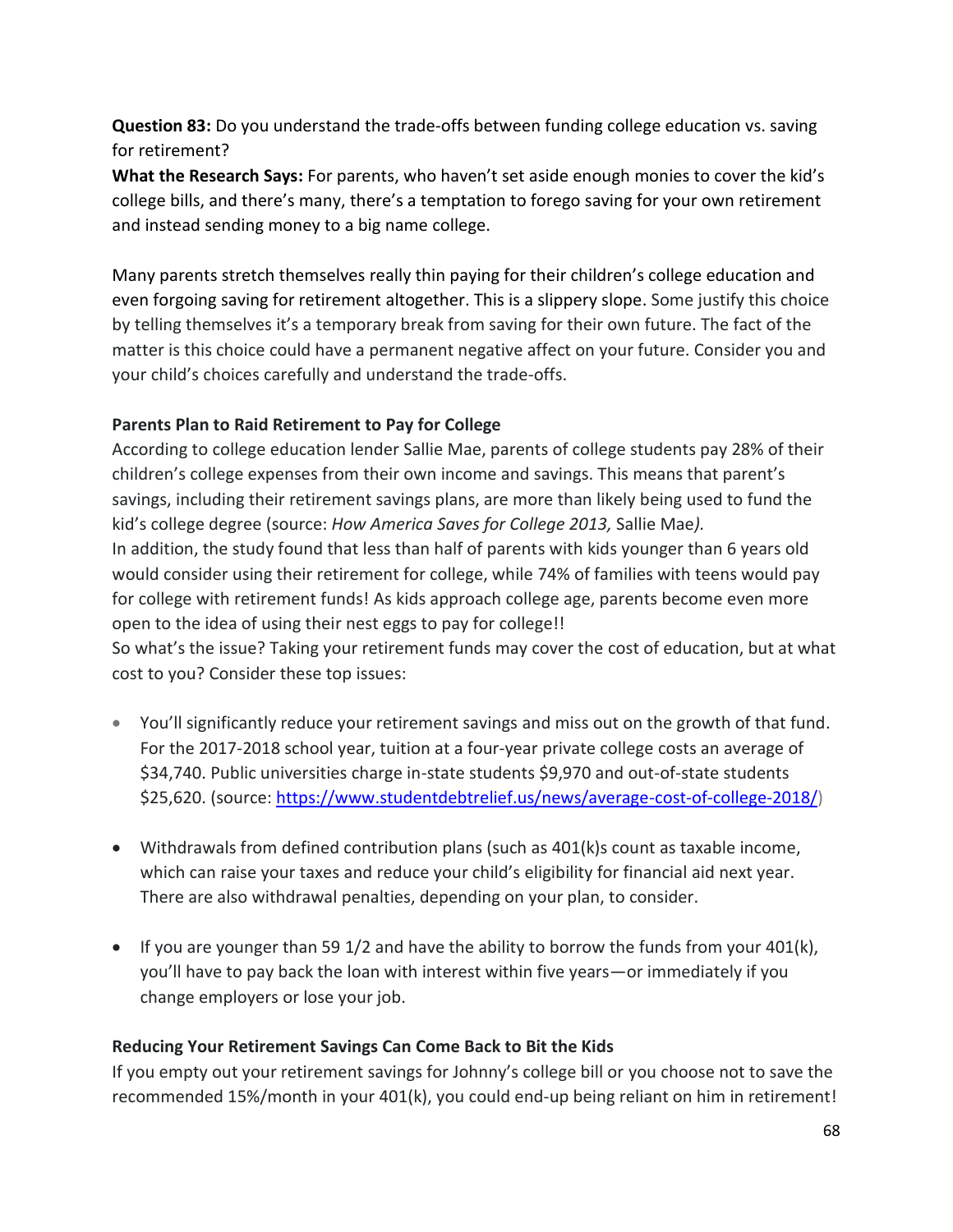There's other, smarter options. Please consider them. You and your student (and hopefully you make your student do most of the work), there's scholarships, grants, part-time jobs, work study and going to a cheaper school or doing two years at a community college and then transferring to a more expensive college for the second two years. As the experts say, "Choosing your retirement over your kids' college doesn't make you a bad parent, it makes you a responsible parent."

## **Cover Your Monthly Contributions and Then Help Them Out**

Assuming you're not behind on retirement savings and you're investing 15% of your income for retirement, feel free to start saving for your kids' college. But make sure to take advantage of retirement savings catch-up provisions first if you're behind and over 50 years old. Consider picking up a copy of the book, *Debt-Free Degree.* You and your student should read it and consider the options that don't mean giving up your retirement savings. In addition, in the Readiness module of our Planning Platform, we can connect you with a college financing expert who can help you make the best decision for you and your student(s).

# **Estate Planning**

**Question 84:** Do you understand given your financial and family situation, how a will and trust could protect you and your estate?

**What the Research Says:** Your estate comprises all the assets you own. This includes bank accounts, investments such as stocks and bonds, real estate, business interests, life insurance policies, and other personal property and valuables, such as automobiles, jewelry, and artwork. You don't have to own a mansion on the hill to have an estate, and you don't need to be wealthy to have a need for estate planning. The three goals of estate planning include: 1) Managing wealth during your lifetime; 2) Distributing assets upon your death; and 3) Maintaining control of your assets.

By taking the necessary steps to conserve your estate, you and your family will:

- Avoid conflicts among your family members. If all your assets are accounted for and your wishes are spelled out in detail, the chance that anyone will contest your estate plans will be reduced.
- Avoid the delays of probate and other proceedings by addressing these issues while you're alive, rather than forcing your heirs to endure some drawn-out procedures after you're gone.
- Avoid some legal and court expenses by having a well-organized estate with properly drafted legal documents.

A will provides instructions detailing how you want your estate to be distributed. A trust allows you to hold assets for the benefit of another and can help preserve and distribute your estate.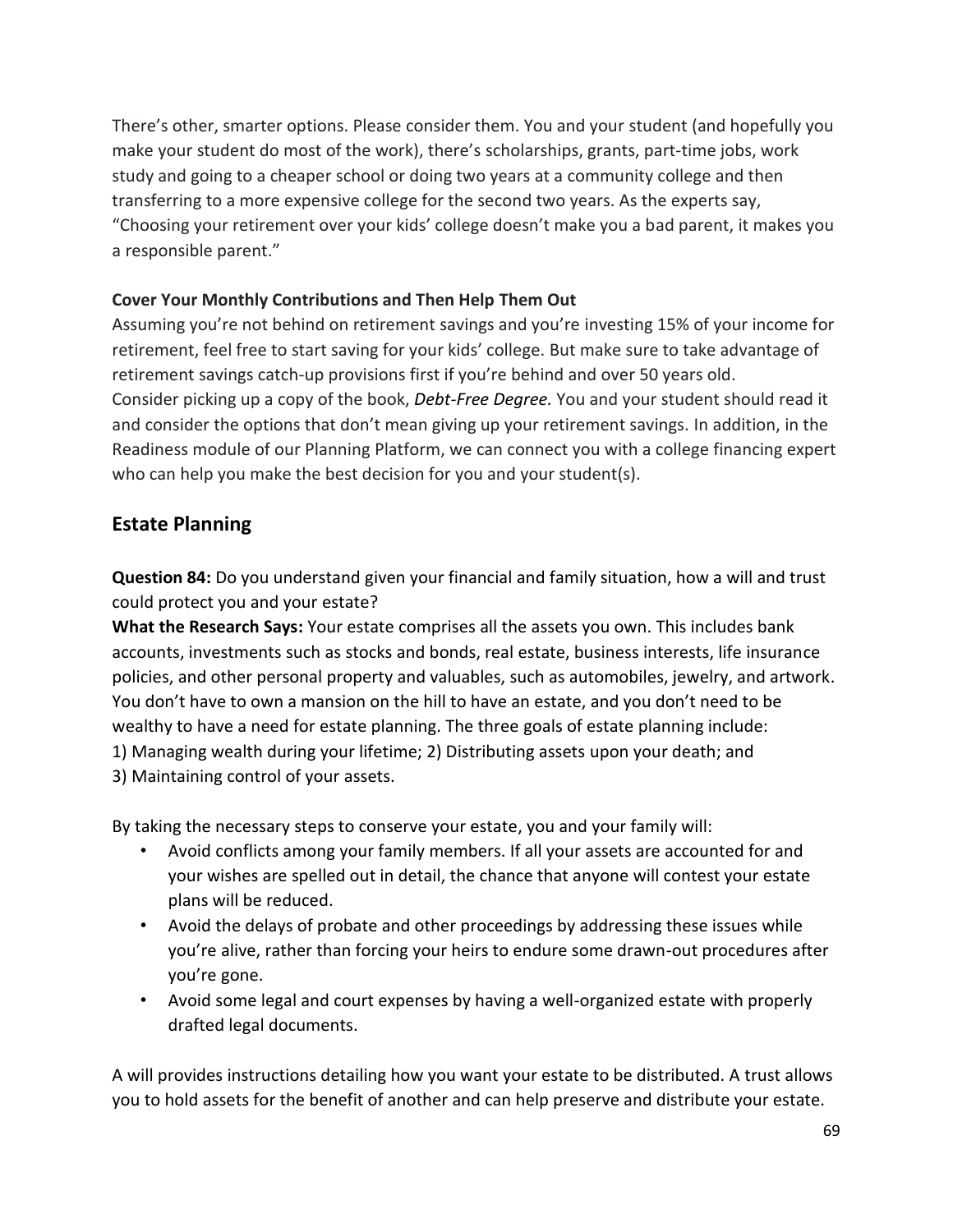Other documents that typically make up an estate plan include: A power of attorney which gives a trusted individual the power and authority to act on your behalf in legal and financial matters.

A durable power of attorney enables you to name a trusted individual to act on your behalf even in the event that you become disabled or incapacitated. This person would make investment and other financial decisions that would affect your overall estate until you recover.

A living will (which is different from a standard will) in that it outlines which medical procedures you will allow in the event of a debilitating or chronic illness. Living wills are most often used to authorize termination of artificial life support in the event of terminal illness.

Note: Laws governing each of these documents can vary significantly from state to state, so it would be wise to become familiar with the laws of your particular state. (Source: Broadridge)

**Question 85:** Do you understand the importance of having a medical power of attorney in place for yourself, your spouse and single children over 18?

**What the Research Says:** A medical durable power of attorney is another important component of your estate plan and outlines your preferences for forms of medical treatment and gives an individual the authority to make medical decisions for you if you are unable to make them yourself.

**Question 86:** Do you understand the legal instrument that you could use to limit your long term care expenses to a max of 60 months?

**What the Research Says:** By creating a Medicaid Trust. A Medicaid Trust, sometimes erroneously called a Medicare Trust, is an irrevocable trust. It holds the assets of the future nursing home patient. It must be properly worded and have a trustee, which can be your children, other relative, or an independent third party. The Administration on Aging, a division of the U.S. Department of Health and Human Services, says, "This is the only kind of trust that is exempt from rules regarding trusts and Medicaid eligibility." To make sure Medicaid will not disallow any assets you include in the trust, you must set it up and transfer assets into it at least five years prior to entering a nursing home or applying for long-term care. This is called a five-year look back period.

Some people make the big mistake of giving assets away to family members instead of creating a trust. One big problem with this scenario is that it can create a tremendous gift tax bill. If the same family member received the assets after the parent or grandparent died, there would likely be no tax bill. That is, unless the assets were in the multi-millions. Other, perhaps larger problems arise when the child or grandchild who has received the house, car and bank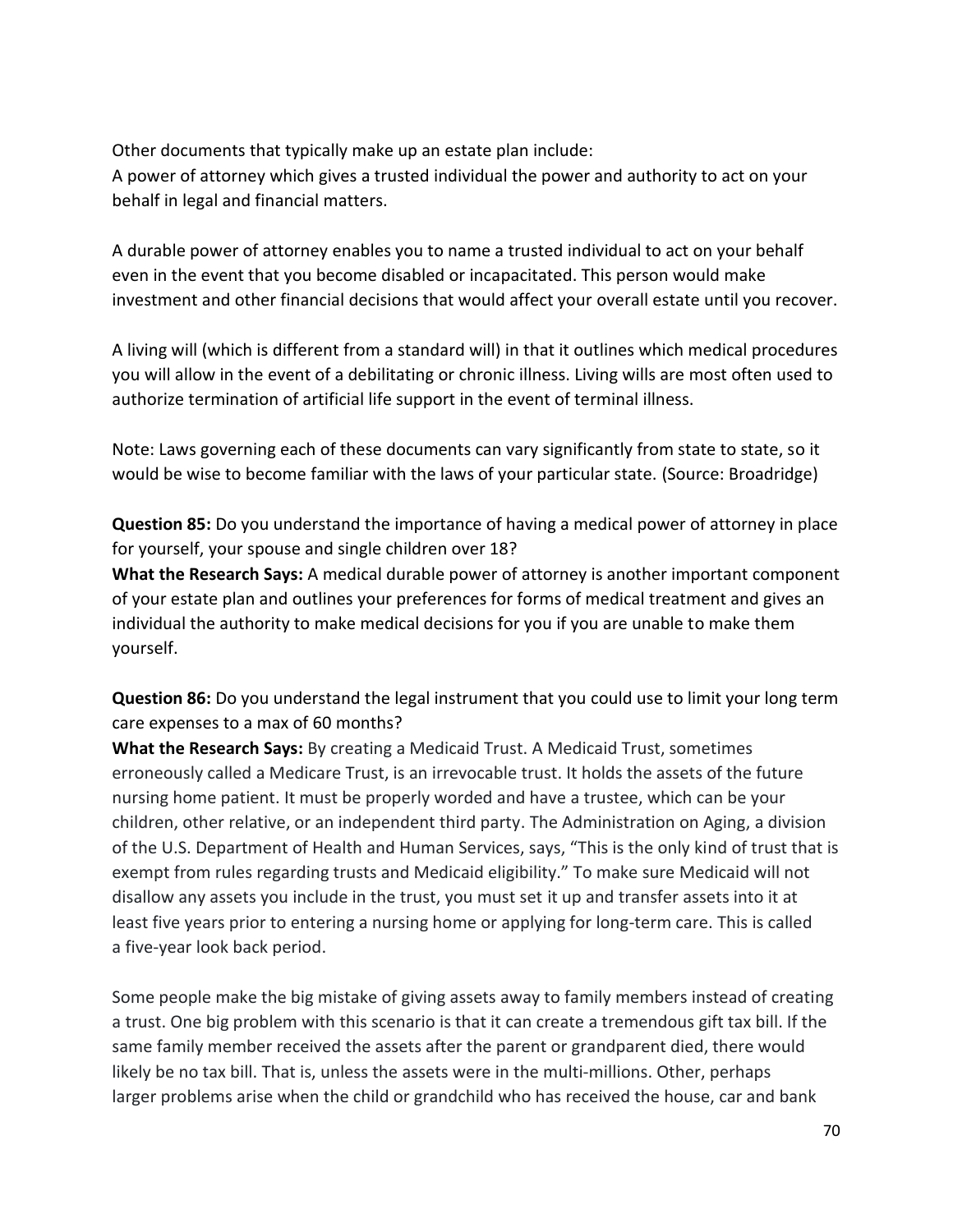account. Say they are sued. Perhaps they run into a tax problem, die, get divorced or incur a huge hospital bill. Grandma's home, automobile and accounts could be confiscated. Those are some additional reasons why a much better option is the Medicaid trust. Moreover, this type of trust is a valuable part of estate planning. It can help you avoid the expensive and timeconsuming probate process (source: Asset Protection Planners)

## **Getting Help**

**Question 87:** Do you understand the different types of "advisors" you may encounter when looking for financial advice?

**What the Research Says:** There are more than 300,000 "financial advisors and planners" in the U.S. 80% of them are men and their average age is 60. The title financial planner or financial advisor is used to describe anyone from an insurance agent to a stockbroker to an investment advisor to a Certified Financial Planner (CFP). And there's no shortage of certifications and acronyms on advisor's business cards. No wonder people are confused when trying to decipher who they should get financial or retirement advice from.

Many investors assume that any professionals who refer to themselves as "financial planners" have received some kind of certification. Unfortunately, there's no rule governing who can go by the title of financial planner; anyone can set up shop using that title, whether or not they know anything about finance or have any experience. You're better off sticking with financial planners who have an actual certification by a governing agency, be it state or federal.

Here's a quick overview of the types of advisors and planners who have certifications: **Registered Investment Advisor (RIA):** A person or firm who advises individuals on investments and manages their portfolios. RIAs have a fiduciary duty to their clients, which means they have a fundamental obligation to provide investment advice that always acts in their clients' best interests. As the first word of their title indicates, RIAs are required to register either with the Securities and Exchange Commission (SEC) or state securities administrators. Registered investment advisors seek to offer more holistic financial plans and investing services. They offer very different fee schedules and are typically fee-based by assets under management.

**Registered Representatives:** Work for a brokerage company and are well versed in investment products including stocks, bonds, and mutual funds. Registered representatives are required to have passed their Series 6 and/or Series 7 exams. They must register with the Financial Industry Regulatory Authority (FINRA) and are governed by suitability standards (which means they ensure an investment is suitable given an investor's investment profile. Registered representatives, also known as stockbrokers work on commission. Since reps are regulated by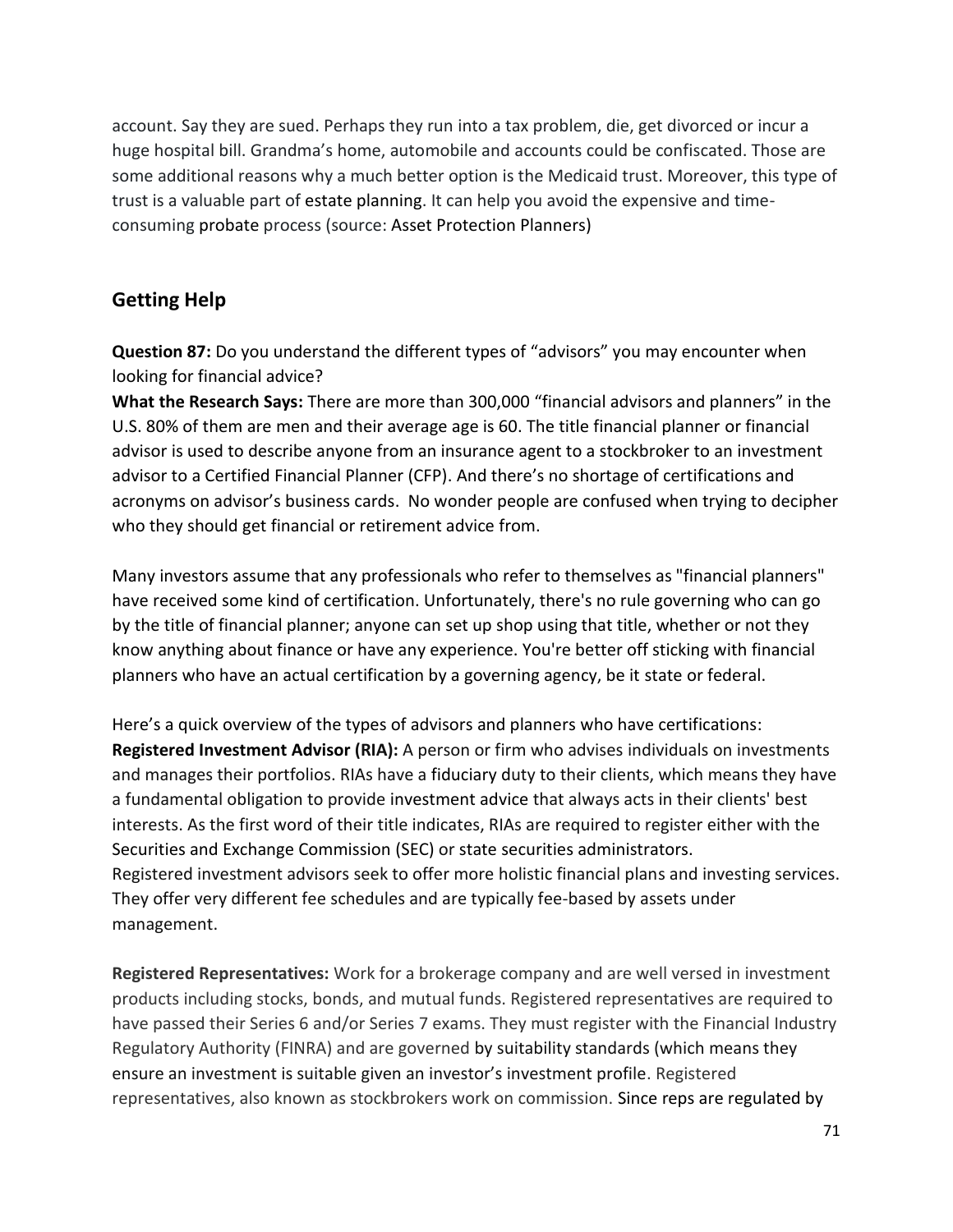FINRA, you can check an adviser's background on FINRA's Central Registration Depository at *[www.finra.org.](http://www.finra.org/)*

Many financial advisors or planners attain other certifications (some of which are listed below). So, for example, you may meet with someone who is both an RIA and a CFP or an RIA and an insurance agent.

**Certified financial planner (CFP):** The CFP certification is offered by the CFP Board and is generally considered the gold-standard certification for financial planners. CFPs are always fiduciaries, meaning they are legally required to put their clients' interests ahead of their own at all times.

**Chartered financial analyst (CFA):** The CFA designation is granted only by the CFA Institute. To gain this certification, advisors must meet significant education and work experience requirements and pass a series of three exams. CFAs have expertise in investment analysis and portfolio management.

**Retirement Income Certifications:** There are three major retirement income planning certifications that many financial advisors choose to attain. These include: Retirement Income Certified Professional (RICP), Retirement Management Analyst (RMA), and Certified Retirement Counselor (CRC).

Other "advisors" you may have on your team:

**Insurance agents:** Insurance agents are licensed to sell life insurance and annuity products, within their state. They are typically paid by commission based on the products they sell. Insurance agents are monitored by state insurance commissioners and in comparison to investment advisers, the standards are significantly lower. There are consumer protection standards in place which protect you from deceptive practices and misrepresentation of product. However, there is no requirement for agents to act in their client's best interest. And remember, that some insurance agents call themselves financial planners leading some consumers to be misled on the full capabilities of the agents. Some financial advisers/planners are also insurance licensed, which we feel is a benefit to you when working with someone on your retirement plan since he/she will be able to offer a potentially balanced view between the two.

**Certified public accountant (CPA):** While certified public accountants (CPAs) are most often associated with taxes, they can also act as trusted financial advisers.

**Personal financial specialist (PFS):** Offered by the American Institute of Certified Public Accountants (AICPA), the PFS designation is an "add-on" certification for CPAs. It's intended for CPAs who want to branch out into financial planning and requires that the CPA in question have at least two years of personal financial planning experience, either in business or teaching.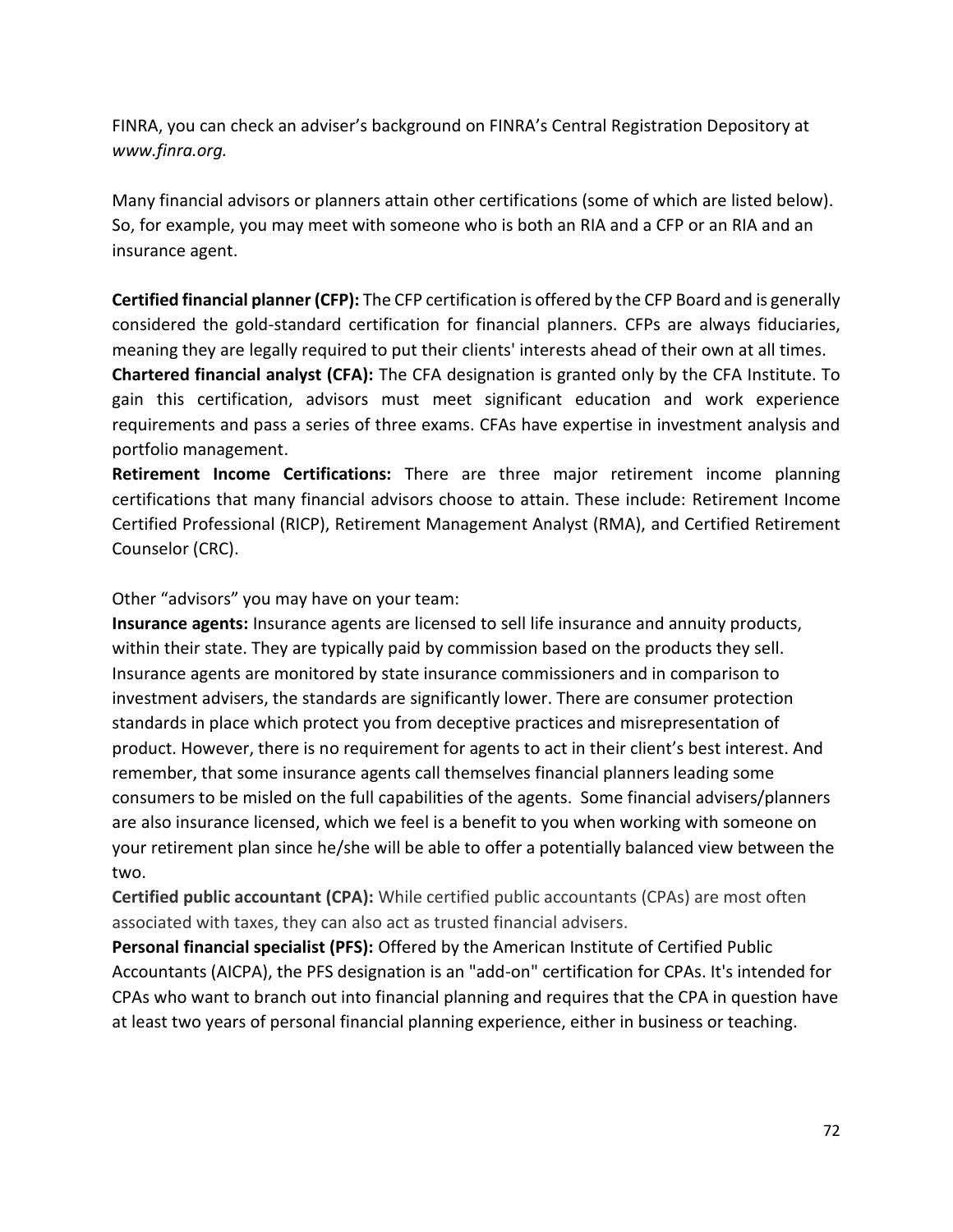**Estate Planning Attorney:** There is more to estate planning advice than the preparation of a last will and testament. Attorneys help you prepare for the possibility of mental or physical incapacitation and the need for long-term care. They can also advise clients on ways to ensure that their life's savings and assets are safe from beneficiaries' creditors after your death.

**Question 88:** Do you understand the criticality of working with an advisor who has either experience or certifications in retirement planning or retirement income planning? **What the Research Says:** In addition to the certifications listed above you should discover the advisor's knowledge and expertise in the myriad of retirement topics that are relevant to you. He/she should understand "retirement optimized" strategies that are required in the distribution phase of life (vs. the accumulation phase). This is a special area of focus and required continuing education and in depth training. Many traditional financial advisors have not made the commitment to understanding the nuances of retirement.

**Question 89:** Do you understand the value a "hybrid retirement planner" can offer over a "traditional investment advisor"?

**What the Research Says:** Historically, the financial services industry has been very siloed and as a result, depending on which type of advisor you meet with, you may get biased information.

- CPAs Prepare Taxes Typically focused on tax returns NOT tax pro-active planning
- Insurance Agents Typically focused on annuities & life insurance
- Investment Advisors Typically focused on traditional investments

The biases and extremism prevalent in the different siloes can harm your retirement. The insurance industry zealots warn people that "You could lose all your money in the market overnight." (Source: Wealth Beyond Wall Street). The investment industry zealots warn people that "Insurance and annuities are overpriced and sold by commissioned salespeople who are out to rob you." (Source: Ken Fisher). Meanwhile, most CPAs provide insight into what happened in the past (i.e. last year's tax return) vs. pro-active tax planning and retirement tax planning.

To combat this, a new type of advisor has emerged. The Hybrid Retirement Planner who offers balanced viewpoints because he/she is registered as both an RIA and a broker, and is also licensed to sell insurance products. Good "retirement educated" hybrid planners don't operate in biased extremes. Given proper retirement planning training, they can provide sound guidance on "all" aspects of a client's financial position, including wealth management and inter-generational transfer. In other words, a hybrid planner is in a position to offer balanced advice that tends to fall in the "middle" between the extremes of investment advisors who focus on traditional investment strategies and insurance representatives expounding the virtues of guaranteed insurance strategies.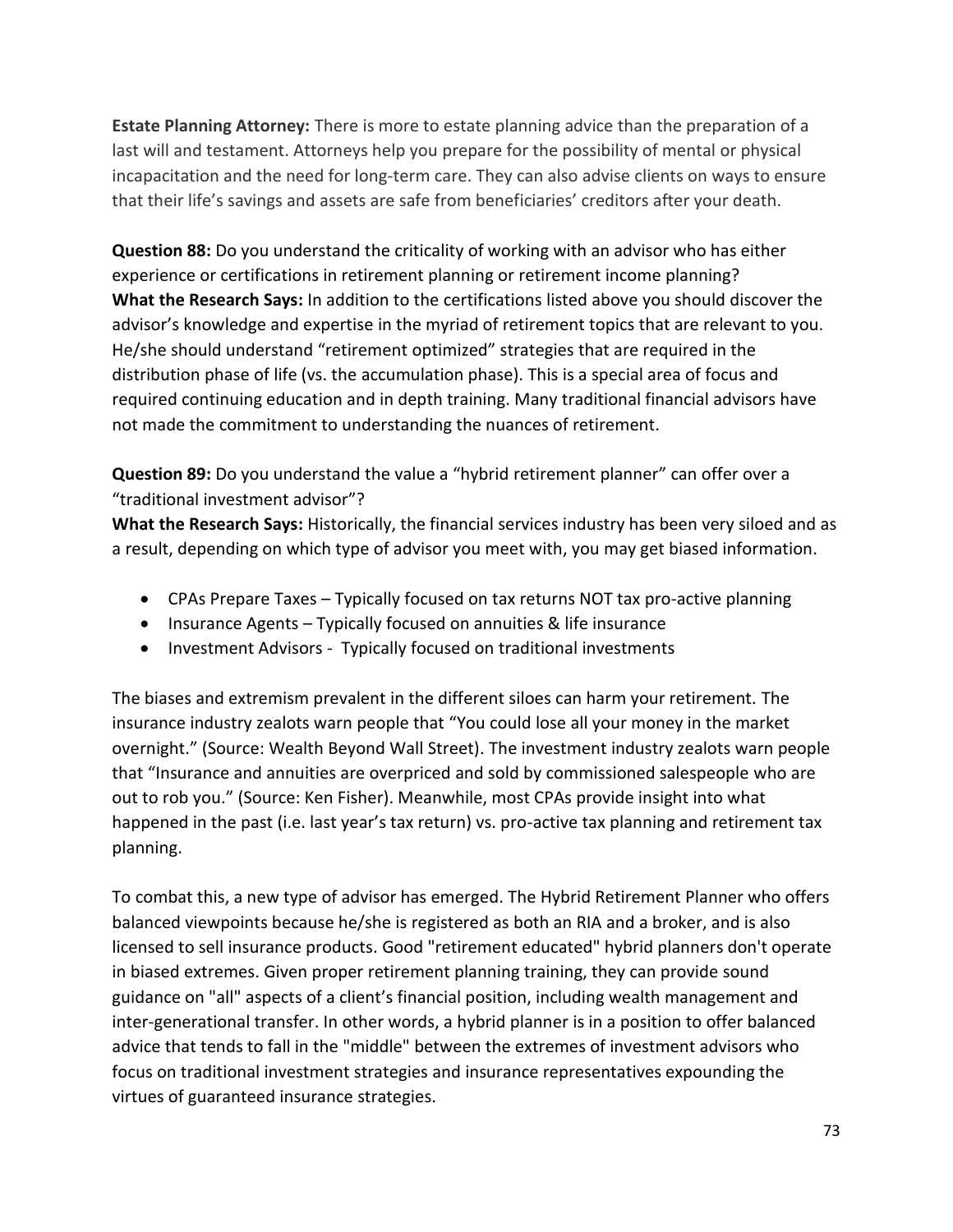As with all professions, there are many qualified hybrid "retirement planners" who know what they're doing, but there are perhaps even more who call themselves retirement specialists, but don't truly understand the intricacies of retirement planning. Many are still focused on selling products for a commission versus utilizing a research-based investment management process. It takes time to understand and assimilate the vast body of information and research coming out every day that can potentially give a pre-retiree or retiree the best possible retirement outcomes.

Hybrid planners can also offer certain products such as specific types of annuities and long-term care insurance that can only be utilized for clients via a broker-based program. As well, there are much more robust product offerings through the broker channel versus the advisor channel. This affords the hybrid planner the ability to truly act in the client's best interests and utilize the proper products, based upon research, analysis and the individualized need of each client. In addition, independent hybrid planners can access many different products and can offer a highly efficient combination of quality and low fees.

Pre-retirees' needs are different than at any other age, and are becoming increasingly complex. A hybrid planner with proper retirement planning education and knowledge is better suited to offer a broad range of research backed advice-driven strategies and solutions to pre-retirees.

Hybrid retirement planners are also committed to retirement based on research vs. gut feel or best guesses. When you meet with a retirement planner make sure you ask what academic research he/she uses to base his/her recommendations on, as well as the leading researchers he/she relies on for data, information and recommended strategies. If he/she is a true believer in research, he/she will be able to name the top academics who are making significant impacts in the retirement industry.

A note about the difference between an Investment Adviser Representatives (IAR) and a Stock Broker: For most of the general public, the term fiduciary is misunderstood, with its exact implications on the consumer fuzzy at best. In essence, a fiduciary is someone whose duties are both ethical and legal. They are bound ethically to act in another person's best interests. IARs (as required by the SEC) have a fiduciary duty to always act in the best interests of their clients. Professional fiduciaries are heavily regulated by the Securities & Exchange (SEC) and held to certain fiduciary standards in order to ensure that a client's finances are as secure and protected as possible. A professional fiduciary is required to adhere to policies designed to prevent a client's funds from being misappropriated or poorly managed. Fiduciaries or IARs typically charge a fee to clients for their services and these fees are often based on a percentage of assets under management. IARs (as required by the SEC) have a fiduciary duty to always act in the best interests of their clients.